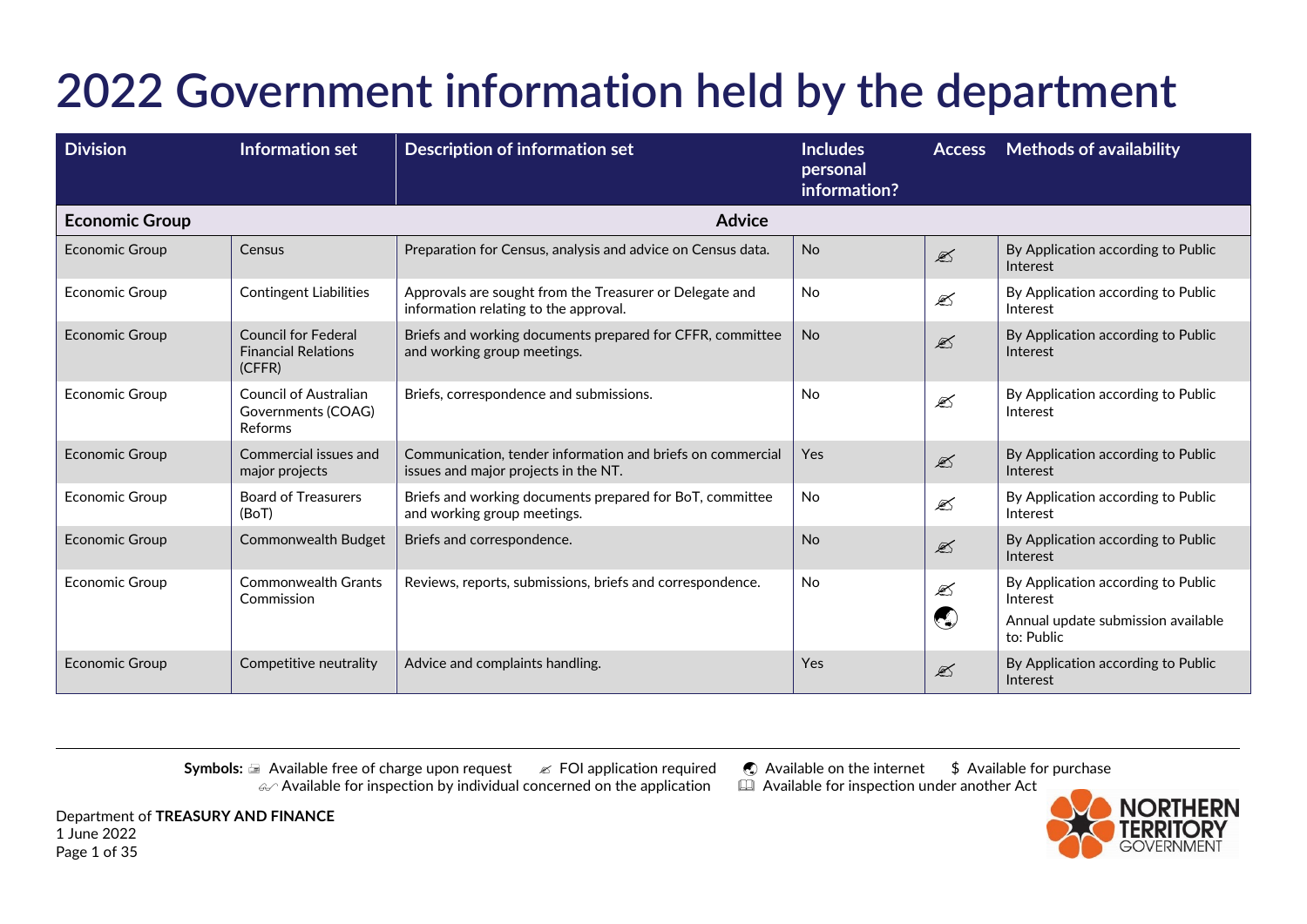| <b>Division</b>       | <b>Information set</b>                                 | <b>Description of information set</b>                                                                       | <b>Includes</b><br>personal<br>information? | <b>Access</b>                            | Methods of availability                        |
|-----------------------|--------------------------------------------------------|-------------------------------------------------------------------------------------------------------------|---------------------------------------------|------------------------------------------|------------------------------------------------|
| <b>Economic Group</b> | <b>Economic Analysis</b>                               | Briefs, correspondence and research.                                                                        | <b>No</b>                                   | $\mathscr{\mathscr{L}}$                  | By Application according to Public<br>Interest |
| <b>Economic Group</b> | <b>Economic Briefs</b>                                 | Various economic briefs providing an overview and analysis<br>of economic indicators in the NT.             | <b>No</b>                                   | $\begin{pmatrix} 1 \\ 2 \end{pmatrix}$   | Format: Electronic via the DTF<br>website      |
| <b>Economic Group</b> | <b>Hydraulic Fracturing</b>                            | Briefs, correspondence and advice.                                                                          | <b>No</b>                                   | $\mathscr{\mathscr{L}}$                  | By Application according to Public<br>Interest |
| <b>Economic Group</b> | <b>Economic Policy</b>                                 | Briefs, correspondence and submissions on general economic<br>policy issues.                                | <b>No</b>                                   | $\mathscr{\mathscr{L}}$                  | By Application according to Public<br>Interest |
| <b>Economic Group</b> | Electricity                                            | Briefs, correspondence and reports on electricity issues,<br>legislation, regulations, reforms and reviews. | <b>No</b>                                   | $\mathscr{\mathscr{E}}$                  | By Application according to Public<br>Interest |
| <b>Economic Group</b> | Electricity, Water and<br>Sewerage Price<br>Regulation | Determinations, pricing orders, advice, briefs and<br>correspondence.                                       | <b>No</b>                                   | $\mathscr{\mathscr{L}}$                  | By Application according to Public<br>Interest |
| <b>Economic Group</b> | <b>Financial Interests</b>                             | Information on financial interests held by the Territory, in<br>accordance with the Treasurer's Directions. | Yes                                         | $\mathscr{\mathscr{E}}$<br>$\mathscr{G}$ | By Application according to Public<br>Interest |
| <b>Economic Group</b> | Foreign Investment<br><b>Review Board</b>              | Proposals, briefs and correspondence.                                                                       | <b>No</b>                                   | $\mathscr{\mathscr{L}}$                  | By Application according to Public<br>Interest |
| <b>Economic Group</b> | <b>Fuel Prices</b>                                     | Briefs, research, correspondence and reports, development of<br>the MyFuel NT project.                      | <b>No</b>                                   | €                                        | By Application according to Public<br>Interest |
| <b>Economic Group</b> | Gas issues and reforms                                 | Briefs, correspondence and reports.                                                                         | <b>No</b>                                   | $\mathscr{\mathscr{L}}$                  | By Application according to Public<br>Interest |
| <b>Economic Group</b> | <b>Grocery Price Survey</b>                            | Quarterly reports - discontinued in late 2012.                                                              | <b>No</b>                                   | $\mathscr{L}$                            | By Application according to Public<br>Interest |
| <b>Economic Group</b> | <b>GST</b>                                             | Reports, reviews, submissions, briefs and correspondence.                                                   | <b>No</b>                                   | $\mathscr{\mathscr{E}}$                  | By Application according to Public<br>Interest |

**Symbols:** a Available free of charge upon request  $\mathscr{A}$  FOI application required  $\mathscr{A}$  Available on the internet  $\mathscr{A}$  Available for purchase  $\mathscr{A}$  Available for inspection by individual concerned on the appli  $\alpha$  Available for inspection by individual concerned on the application  $\alpha$ 

Department of **TREASURY AND FINANCE** 1 June 2022 Page 2 of 35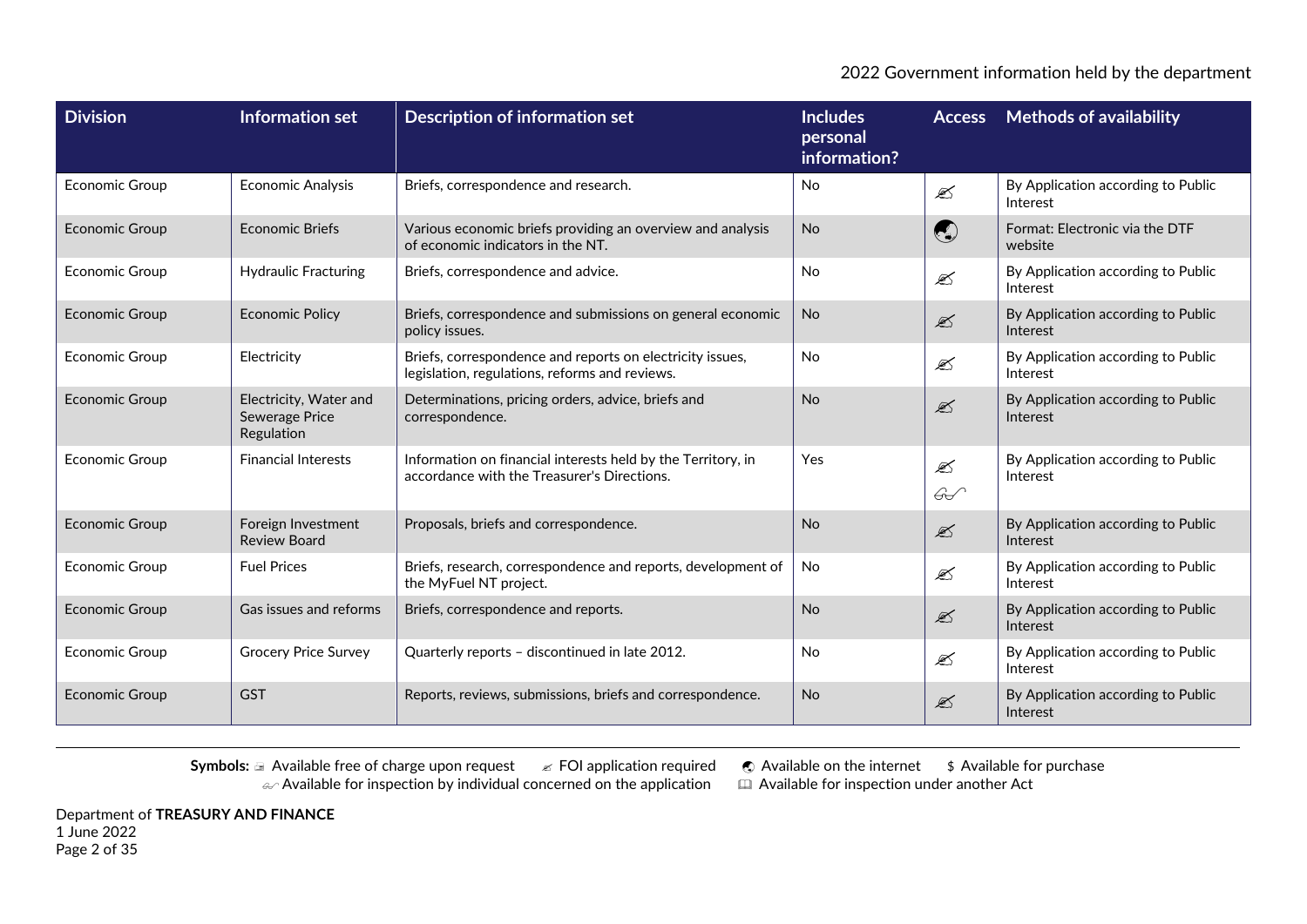| <b>Division</b>       | <b>Information set</b>                                                                                    | <b>Description of information set</b>                                                                                        | <b>Includes</b><br>personal<br>information? | <b>Access</b>               | <b>Methods of availability</b>                                                           |
|-----------------------|-----------------------------------------------------------------------------------------------------------|------------------------------------------------------------------------------------------------------------------------------|---------------------------------------------|-----------------------------|------------------------------------------------------------------------------------------|
| <b>Economic Group</b> | Indemnities and<br>guarantees                                                                             | Briefs and advice.                                                                                                           | <b>No</b>                                   | $\mathscr{\mathscr{L}}$     | By Application according to Public<br>Interest                                           |
| <b>Economic Group</b> | Indigenous Essential<br><b>Services</b>                                                                   | Briefs, correspondence and reports.                                                                                          | <b>No</b>                                   | $\mathscr{\mathscr{L}}$     | By Application according to Public<br>Interest                                           |
| <b>Economic Group</b> | Indigenous Expenditure                                                                                    | Briefs, correspondence, reports and reviews.                                                                                 | No                                          | ⊠                           | By Application according to Public<br>Interest                                           |
| <b>Economic Group</b> | Insurance                                                                                                 | Briefs, correspondence and submissions.                                                                                      | No                                          | $\mathscr{\mathscr{L}}$     | By Application according to Public<br>Interest                                           |
| <b>Economic Group</b> | Intergovernmental<br>relations                                                                            | Intergovernmental relations briefs, reports, reviews and<br>correspondence.                                                  | <b>No</b>                                   | $\mathscr{\mathscr{E}}$     | By Application according to Public<br>Interest                                           |
| <b>Economic Group</b> | Jacana Energy                                                                                             | Reports, correspondence and briefs regarding financial<br>performance, corporate governance, and the Jacana Energy<br>board. | <b>No</b>                                   | $\mathscr{\mathscr{L}}$     | By Application according to Public<br>Interest                                           |
| <b>Economic Group</b> | <b>Motor Accidents</b><br>Compensation<br>Commission                                                      | Reports, correspondence and briefs regarding regulatory<br>issues, corporate governance and prudential supervision.          | <b>No</b>                                   | $\mathscr{\mathscr{E}}$     | By Application according to Public<br>Interest                                           |
| <b>Economic Group</b> | National Agreements,<br>National Partnership<br>Agreements and<br><b>Federation Funding</b><br>Agreements | Briefs and advice.                                                                                                           | <b>No</b>                                   | $\mathscr{L}$<br>$\bigodot$ | By Application according to Public<br>Interest<br>Signed agreements available to: Public |
| <b>Economic Group</b> | Northern Territory<br><b>Electricity Market</b>                                                           | Design and implementation, briefs correspondence and<br>advice.                                                              | <b>No</b>                                   | $\mathscr{\mathscr{E}}$     | By Application according to Public<br>Interest                                           |
| <b>Economic Group</b> | Northern Australia<br>Infrastructure Facility                                                             | Briefs, correspondence and advice.                                                                                           | Yes                                         | $\mathscr{L}$               | By Application according to Public<br>Interest                                           |

**Symbols: a Available free of charge upon request ∠ FOI application required ● Available on the internet \$ Available for purchase**  $\omega$  Available for inspection by individual concerned on the application  $\quad \quad \boxplus \,$  Available for inspection under another Act

Department of **TREASURY AND FINANCE** 1 June 2022 Page 3 of 35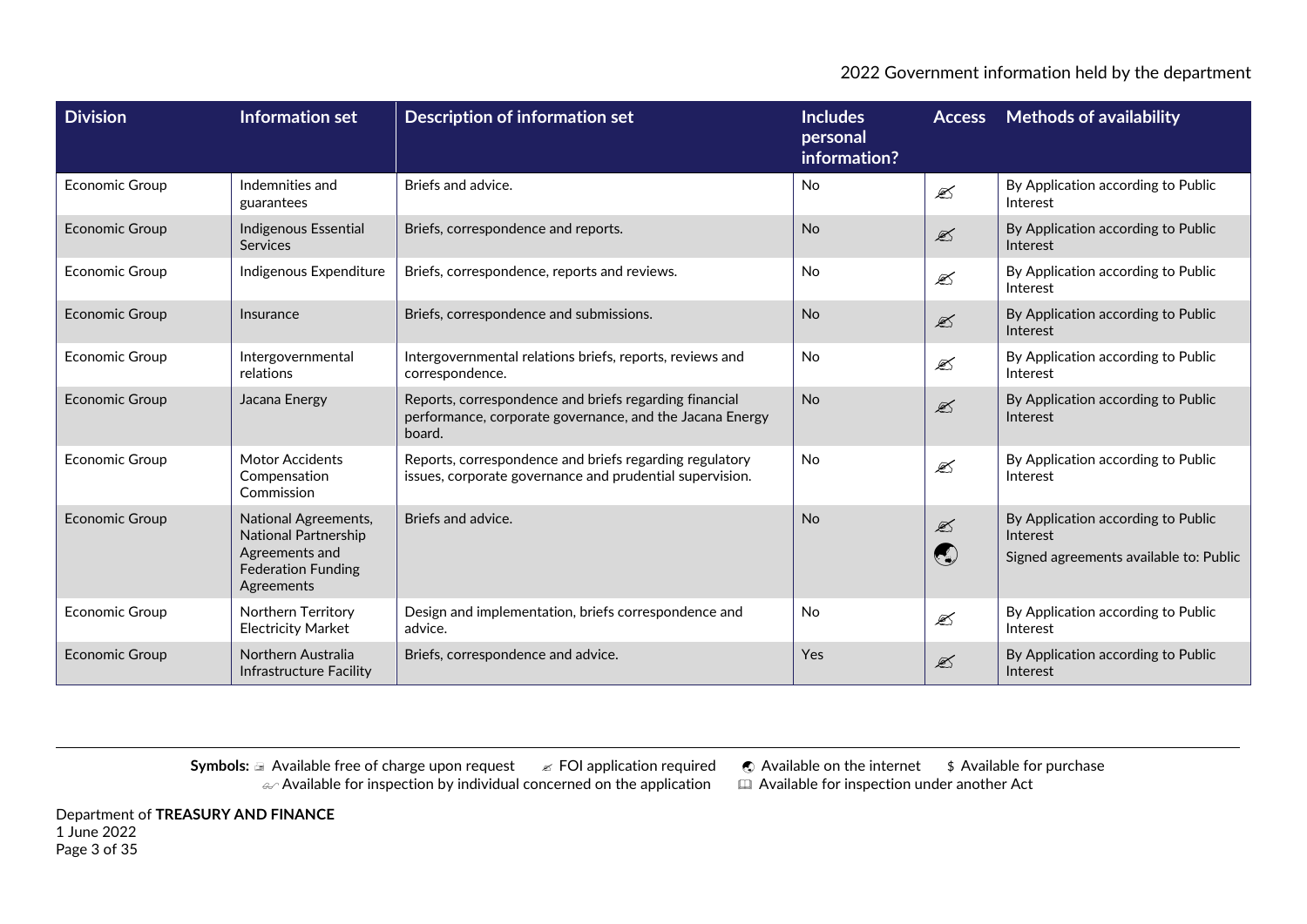| <b>Division</b>       | <b>Information set</b>                                          | <b>Description of information set</b>                                                                                                                      | <b>Includes</b><br>personal<br>information? | <b>Access</b>           | <b>Methods of availability</b>                                                                                                                   |
|-----------------------|-----------------------------------------------------------------|------------------------------------------------------------------------------------------------------------------------------------------------------------|---------------------------------------------|-------------------------|--------------------------------------------------------------------------------------------------------------------------------------------------|
| Economic Group        | <b>NTPS Workers</b><br>Compensation<br>Insurance                | Briefs, advice, procurement documents, claims management<br>determinations.                                                                                | No                                          | $\mathscr{\mathscr{L}}$ | By Application according to Public<br>Interest                                                                                                   |
| <b>Economic Group</b> | <b>National Disaster Relief</b><br>and Recovery<br>Arrangements | Reviews, briefs and correspondence.                                                                                                                        | <b>No</b>                                   | $\mathscr{L}$           | By Application according to Public<br>Interest                                                                                                   |
| <b>Economic Group</b> | <b>Population Projections</b>                                   | Projections, research and methodology.                                                                                                                     | No                                          | $\mathbb{Z}$            | By Application according to Public<br>Interest projections and output files<br>Available to: Public<br>Format: Electronic via the DTF<br>website |
| <b>Economic Group</b> | Power Water<br>Corporation (PWC)                                | Reports, correspondence and briefs regarding financial<br>performance, corporate governance, and the PWC board.                                            | <b>No</b>                                   | $\mathscr{\mathscr{L}}$ | By Application according to Public<br>Interest                                                                                                   |
| <b>Economic Group</b> | Productivity<br>Commission                                      | Reports, briefs, submissions and correspondence.                                                                                                           | <b>No</b>                                   | $\mathscr{L}$           | By Application according to Public<br>Interest                                                                                                   |
| <b>Economic Group</b> | <b>Regulation Impact</b><br>Certificates                        | Correspondence, briefs and certificates.                                                                                                                   | <b>No</b>                                   | $\mathscr{L}$           | By Application according to Public<br>Interest                                                                                                   |
| <b>Economic Group</b> | Social Indicator brief                                          | Monthly release of social indicator brief.                                                                                                                 | <b>No</b>                                   | $\bigodot$              | Available to: Public<br>Format: Electronic via the DTF<br>website                                                                                |
| <b>Economic Group</b> | <b>Territory Generation</b>                                     | Reports, correspondence and briefs regarding financial<br>performance, corporate governance, and the Territory<br>Generation board.                        | <b>No</b>                                   | $\mathscr{\mathscr{L}}$ | By Application according to Public<br>Interest                                                                                                   |
| <b>Economic Group</b> | <b>Territory Insurance</b><br>Office (TIO)                      | Reports, correspondence and briefs regarding regulatory<br>issues, corporate governance, TIO board and prudential<br>supervision. Documents prior to 2015. | <b>No</b>                                   | $\mathscr{\mathscr{E}}$ | By Application according to Public<br>Interest                                                                                                   |

Department of **TREASURY AND FINANCE** 1 June 2022 Page 4 of 35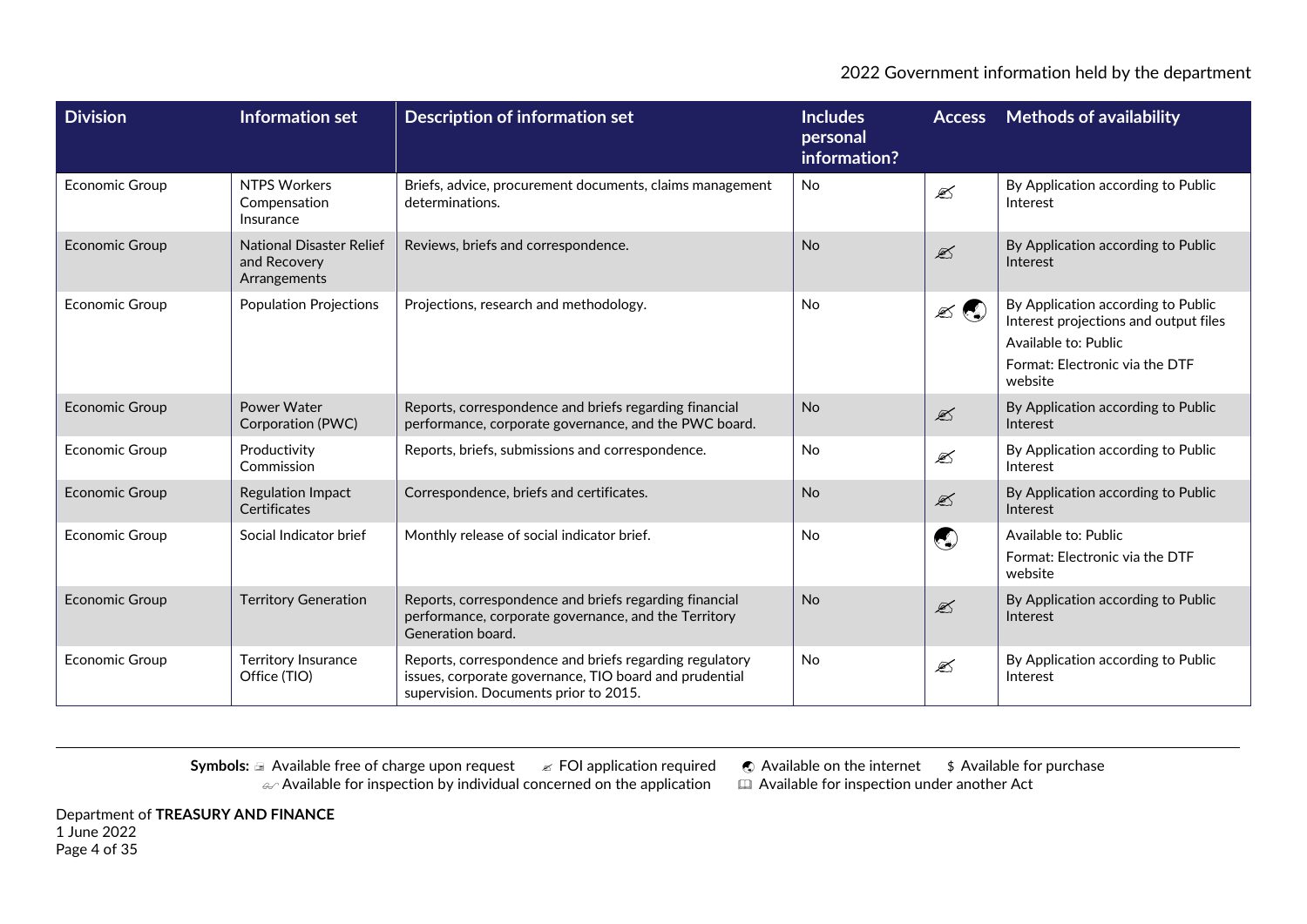| <b>Division</b>                                                 | Information set                                                                                              | <b>Description of information set</b>                                           | <b>Includes</b><br>personal<br>information? | <b>Access</b>           | <b>Methods of availability</b>                 |
|-----------------------------------------------------------------|--------------------------------------------------------------------------------------------------------------|---------------------------------------------------------------------------------|---------------------------------------------|-------------------------|------------------------------------------------|
| <b>Economic Group</b>                                           | Utilities Market Reform                                                                                      | Briefs, advice, reports, correspondence, legislation,<br>regulations and rules. | <b>No</b>                                   | $\mathscr{\mathscr{L}}$ | By Application according to Public<br>Interest |
| <b>Economic Group</b>                                           | <b>Unsolicited Proposals</b>                                                                                 | Reports, briefs, submissions and correspondence. Documents<br>prior to 2018.    | No                                          | $\mathscr{\mathscr{E}}$ | By Application according to Public<br>Interest |
| <b>Economic Group</b>                                           | <b>Regulatory Reform</b>                                                                                     | Briefs, correspondence, advice and reports.                                     | <b>No</b>                                   | $\mathscr{\mathscr{E}}$ | By Application according to Public<br>Interest |
| <b>Economic Group</b>                                           | <b>Water Reform</b>                                                                                          | Briefs, correspondence and reports.                                             | No                                          | $\mathscr{\mathscr{E}}$ | By Application according to Public<br>Interest |
| <b>Boards, committees and councils</b><br><b>Economic Group</b> |                                                                                                              |                                                                                 |                                             |                         |                                                |
| <b>Economic Group</b>                                           | Australian Bureau of<br>Statistics (ABS) and<br>related statistical<br>committees                            | Meeting papers.                                                                 | No                                          | €                       | By Application according to Public<br>Interest |
| <b>Economic Group</b>                                           | <b>COAG Councils</b><br>(various)                                                                            | Meeting papers and briefings.                                                   | <b>No</b>                                   | $\mathscr{\mathscr{E}}$ | By Application according to Public<br>Interest |
| <b>Economic Group</b>                                           | <b>Council for Federal</b><br><b>Financial Relations</b>                                                     | Meeting papers, briefs and reports.                                             | No                                          | €                       | By Application according to Public<br>Interest |
| <b>Economic Group</b>                                           | <b>COAG Energy Council</b>                                                                                   | Meeting papers, voting forms and briefs.                                        | <b>No</b>                                   | $\mathscr{\mathscr{E}}$ | By Application according to Public<br>Interest |
| <b>Economic Group</b>                                           | <b>Board of Treasurers</b><br>(BoT)                                                                          | Meeting papers, briefs and reports.                                             | <b>No</b>                                   | €                       | By Application according to Public<br>Interest |
| <b>Economic Group</b>                                           | <b>GST Administration</b><br>Sub-Committee<br>(GSTAS) / GST Policy<br>and Administration<br>Sub-group (GPAS) | Meeting papers, briefs and reports.                                             | <b>No</b>                                   | $\mathscr{\mathscr{E}}$ | By Application according to Public<br>Interest |

**Symbols: a Available free of charge upon request ∠ FOI application required ● Available on the internet \$ Available for purchase**  $\omega$  Available for inspection by individual concerned on the application  $\quad \quad \boxplus \,$  Available for inspection under another Act

Department of **TREASURY AND FINANCE** 1 June 2022 Page 5 of 35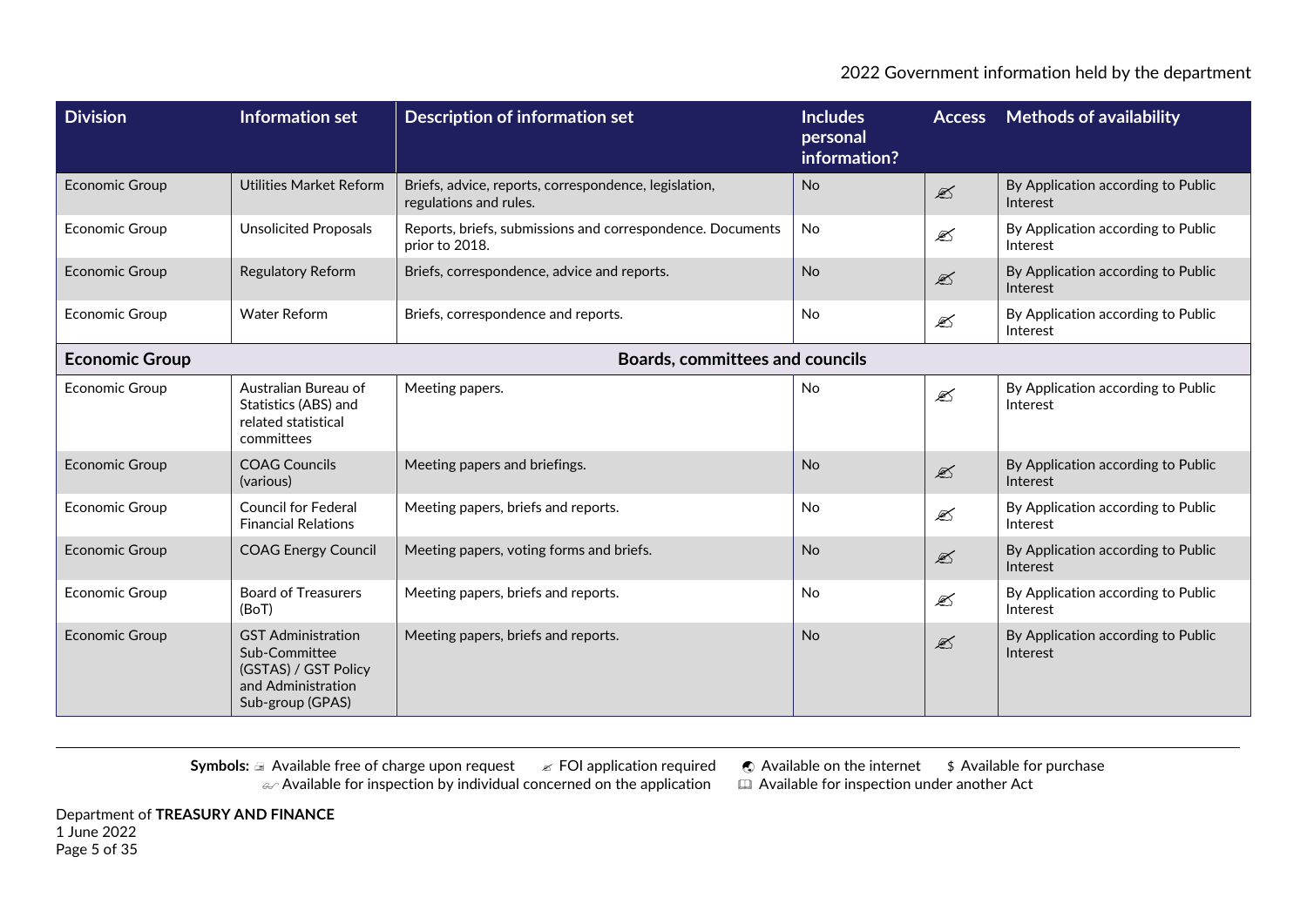| <b>Division</b>       | Information set                                                                                     | <b>Description of information set</b>                                                                                                                                      | <b>Includes</b><br>personal<br>information? | <b>Access</b>                                                                        | <b>Methods of availability</b>                                                           |
|-----------------------|-----------------------------------------------------------------------------------------------------|----------------------------------------------------------------------------------------------------------------------------------------------------------------------------|---------------------------------------------|--------------------------------------------------------------------------------------|------------------------------------------------------------------------------------------|
| <b>Economic Group</b> | Corporation<br>Participation -<br>Committees                                                        | Historical copies of brief papers, minutes of meetings, agenda<br>papers for Corporation Committee Meetings of which the<br>Northern Territory Government has an interest. | <b>No</b>                                   | $\mathscr{\mathscr{E}}$                                                              | By Application according to Public<br>Interest                                           |
| <b>Economic Group</b> | <b>Heads of Treasuries</b>                                                                          | Meeting papers and briefings.                                                                                                                                              | <b>No</b>                                   | $\mathscr{L}$                                                                        | By Application according to Public<br>Interest                                           |
| Economic Group        | Deputy Heads of<br><b>Treasuries</b>                                                                | Meeting papers and briefings.                                                                                                                                              | <b>No</b>                                   | $\mathscr{L}$                                                                        | By Application according to Public<br>Interest                                           |
| <b>Economic Group</b> | <b>National Disability</b><br>Insurance Scheme                                                      | Working Groups meeting papers.                                                                                                                                             | <b>No</b>                                   | $\mathscr{L}$                                                                        | By Application according to Public<br>Interest                                           |
| <b>Economic Group</b> | National Injury<br>Insurance Scheme                                                                 | Working Groups meeting papers.                                                                                                                                             | <b>No</b>                                   | $\mathfrak{D}$                                                                       | By Application according to Public<br>Interest                                           |
| <b>Economic Group</b> |                                                                                                     | <b>Agreements</b>                                                                                                                                                          |                                             |                                                                                      |                                                                                          |
| <b>Economic Group</b> | Consultants                                                                                         | Various consultancy agreements.                                                                                                                                            | No                                          | $\mathscr{\mathscr{L}}$                                                              | By Application according to Public<br>Interest                                           |
| <b>Economic Group</b> | Memorandum of<br>Understanding (MOU)<br>between NTG and ABS<br>re Statistical Liaison               | MOU, briefs and meeting papers.                                                                                                                                            | <b>No</b>                                   | $\mathscr{L}$                                                                        | By Application according to Public<br>Interest                                           |
| <b>Economic Group</b> | National Agreements,<br>National Partnership<br>Agreements, Federation<br><b>Funding Agreements</b> | Agreements, briefs, correspondence and reports.                                                                                                                            | <b>No</b>                                   | $\mathfrak{D}$<br>$\left(\begin{smallmatrix} 1\\ 1\\ 1\\ 1 \end{smallmatrix}\right)$ | By Application according to Public<br>Interest<br>Signed agreements available to: Public |
| <b>Economic Group</b> | Partnership Agreement<br>for the Professor of<br>Economics at CDU                                   | Agreement and meeting papers.                                                                                                                                              | <b>No</b>                                   | $\mathscr{\mathscr{L}}$                                                              | By Application according to Public<br>Interest                                           |

**Symbols: a Available free of charge upon request ∠ FOI application required ● Available on the internet \$ Available for purchase**  $\omega$  Available for inspection by individual concerned on the application  $\quad \quad \boxplus \,$  Available for inspection under another Act

Department of **TREASURY AND FINANCE** 1 June 2022 Page 6 of 35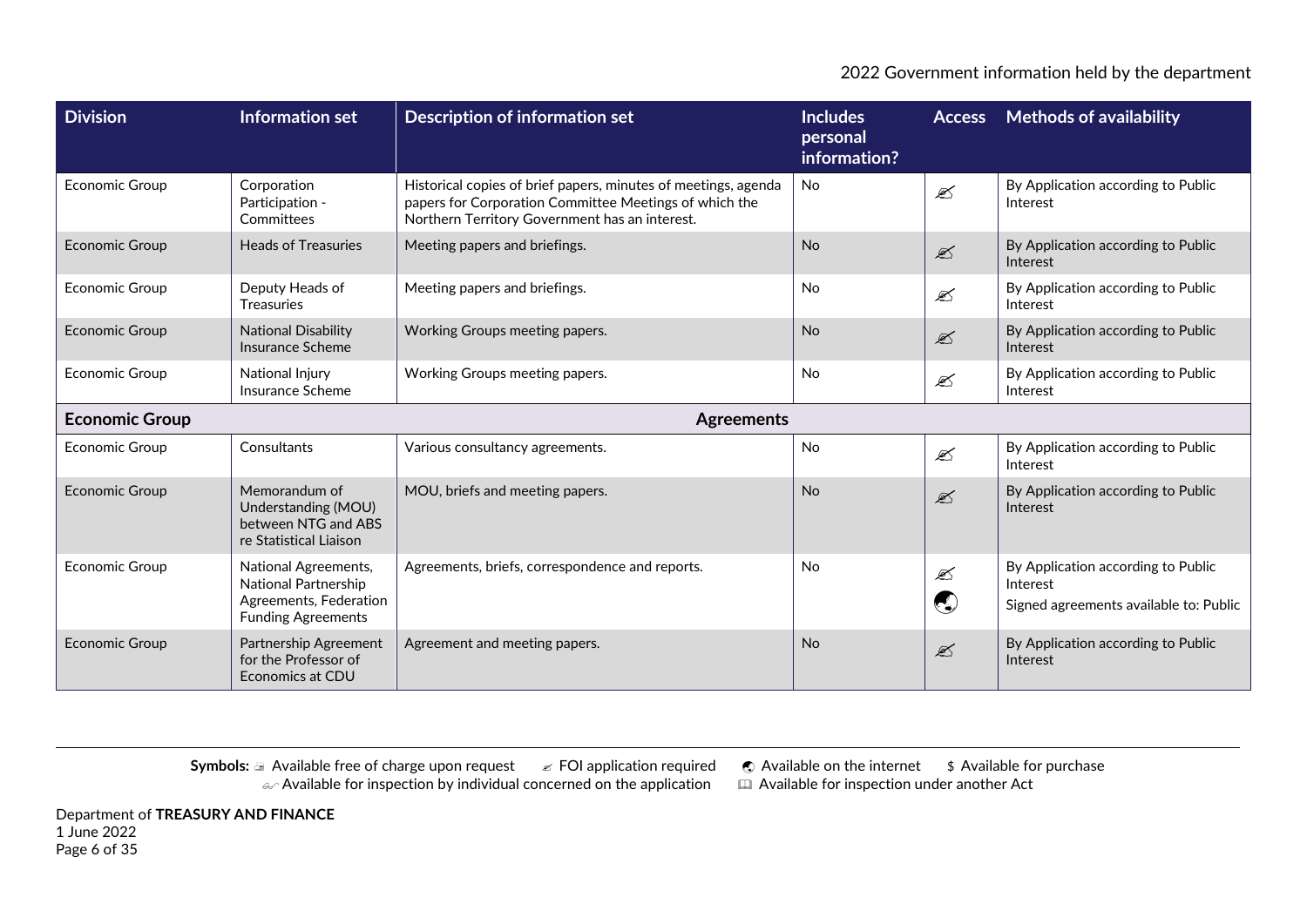| <b>Division</b>       | <b>Information set</b>                                                                                   | <b>Description of information set</b>                                        | <b>Includes</b><br>personal<br>information? | <b>Access</b>                          | <b>Methods of availability</b>                                                                                                                                                               |
|-----------------------|----------------------------------------------------------------------------------------------------------|------------------------------------------------------------------------------|---------------------------------------------|----------------------------------------|----------------------------------------------------------------------------------------------------------------------------------------------------------------------------------------------|
| <b>Economic Group</b> | Private Public<br>Partnership<br>Agreements                                                              | Advice, briefs and submissions.                                              | <b>No</b>                                   | $\mathscr{\mathscr{E}}$                | By Application according to Public<br>Interest                                                                                                                                               |
| <b>Economic Group</b> |                                                                                                          | <b>Research</b>                                                              |                                             |                                        |                                                                                                                                                                                              |
| <b>Economic Group</b> | NT Budget Economy<br>Book chapters                                                                       | Research and drafts.                                                         | <b>No</b>                                   | $\mathscr{\mathscr{E}}$                | By Application according to Public<br>Interest                                                                                                                                               |
| <b>Economic Group</b> |                                                                                                          |                                                                              |                                             |                                        |                                                                                                                                                                                              |
| <b>Economic Group</b> | Statement on<br><b>Competitive Neutrality</b>                                                            | Policy.                                                                      | No                                          | $\bigodot$                             | Available to: Public<br>Format: Hard copy & Electronic via<br>the NTG website                                                                                                                |
| <b>Economic Group</b> | <b>Government Owned</b><br><b>Corporations Corporate</b><br>Governance and<br><b>Reporting Framework</b> | Policy.                                                                      | <b>No</b>                                   | $\begin{pmatrix} 1 \\ 1 \end{pmatrix}$ | Available to: Public<br>Format: Electronic via the NT<br>Parliament website                                                                                                                  |
| <b>Executive</b>      |                                                                                                          | <b>Audit</b>                                                                 |                                             |                                        |                                                                                                                                                                                              |
| Executive             | <b>Annual Audit Reporting</b>                                                                            | DTF's Annual Audit, including Letters, Memos and Reports.                    | <b>No</b>                                   | $\bigodot$<br>$\Box$<br>\$             | <b>Publication: Auditor-General's Report</b><br>to the Legislative Assembly / DTF's<br><b>Annual Report</b><br>Available to: Public<br>Format: Hard copy & Electronic via the<br>DTF website |
| Executive             | Audit - Management                                                                                       | Faxes, letters, memos relating to Risk Management and the<br>Internal Audit. | <b>No</b>                                   | ⊠                                      | By Application according to Public<br>Interest                                                                                                                                               |

**Symbols:** a Available free of charge upon request  $\mathscr{A}$  FOI application required  $\mathscr{A}$  Available on the internet  $\mathscr{A}$  Available for purchase  $\mathscr{A}$  Available for inspection by individual concerned on the appli  $\alpha$  Available for inspection by individual concerned on the application  $\alpha$ 

Department of **TREASURY AND FINANCE** 1 June 2022 Page 7 of 35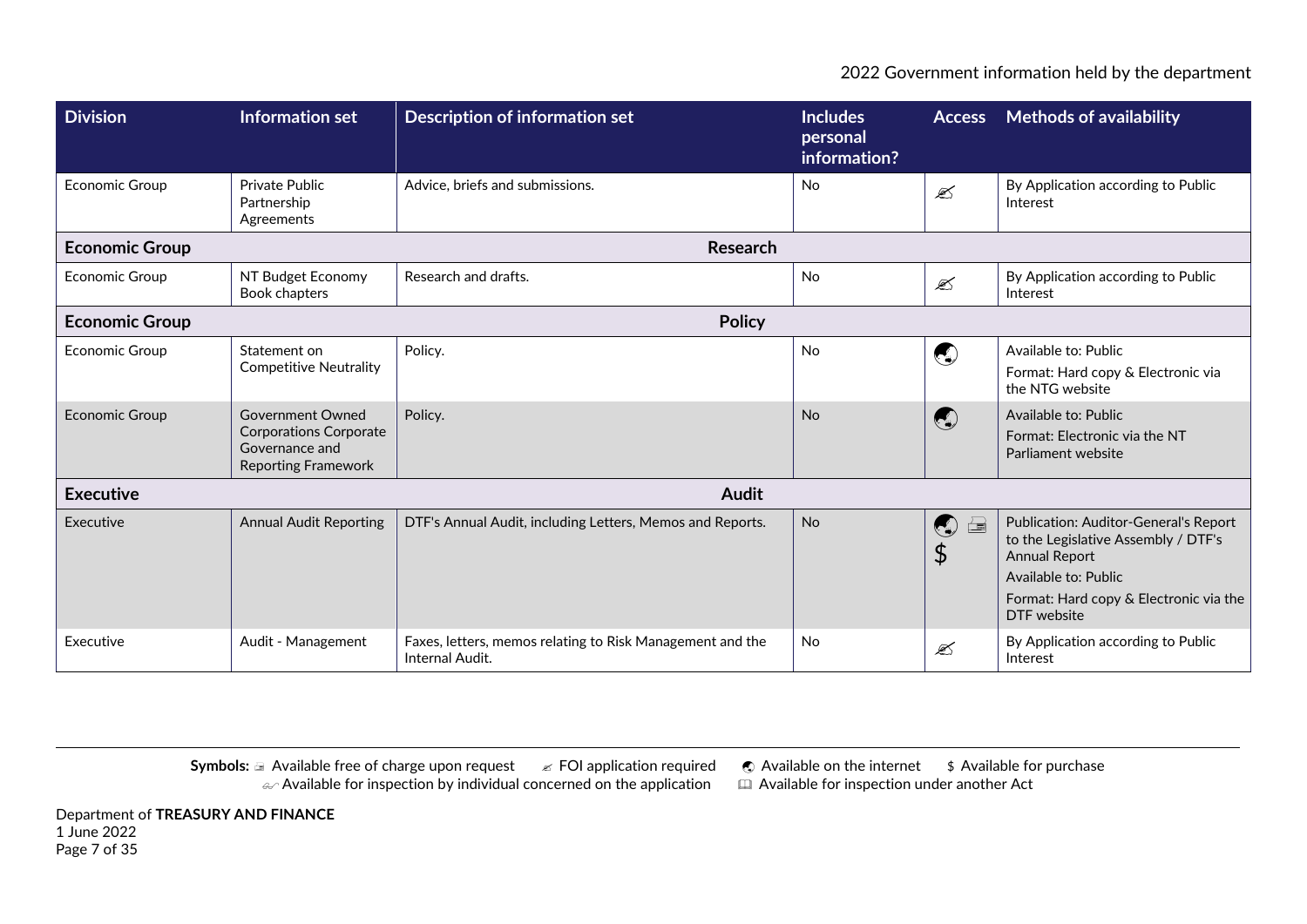| <b>Division</b>  | Information set                                          | <b>Description of information set</b>                                                                                                                                                                                                | <b>Includes</b><br>personal<br>information? | <b>Access</b>           | <b>Methods of availability</b>                                                                                                                     |
|------------------|----------------------------------------------------------|--------------------------------------------------------------------------------------------------------------------------------------------------------------------------------------------------------------------------------------|---------------------------------------------|-------------------------|----------------------------------------------------------------------------------------------------------------------------------------------------|
| <b>Executive</b> |                                                          | <b>Boards, committees and councils</b>                                                                                                                                                                                               |                                             |                         |                                                                                                                                                    |
| Executive        | Australian Loan Council                                  | Outcomes reports, Uniform Presentation Framework and<br>Loan Council allocations.                                                                                                                                                    | No                                          | $\mathscr{L}$           | By Application according to Public<br>Interest                                                                                                     |
| Executive        | <b>Australian Statistical</b><br><b>Advisory Council</b> | Papers, correspondence and notes.                                                                                                                                                                                                    | <b>No</b>                                   | $\mathscr{\mathscr{E}}$ | By Application according to Public<br>Interest                                                                                                     |
| Executive        | <b>Estimates Committee</b>                               | Answers to questions from members of the Estimates<br>Committee and the Government Owned Corporations<br>Scrutiny Committee in scrutinising the Government's<br>expenditure proposals for each government agency and<br>Authorities. | <b>No</b>                                   | O                       | <b>Publication: Estimates Committee</b><br><b>Public Hearing Transcripts.</b><br>Available to: Public<br>Format: Electronic via DTF the<br>website |
| Executive        | <b>Executive Council</b>                                 | Submissions that go before the Executive Council on matters<br>such as making regulations and the transferring of funds<br>pursuant to the Financial Management Act.                                                                 | <b>No</b>                                   | $\mathscr{\mathscr{L}}$ | By Application according to Public<br>Interest                                                                                                     |
| Executive        | <b>Executive Council</b><br><b>Submissions Register</b>  | Green hard cover book listing DTF Executive Council<br>Submissions. Executive Council Secretariat issue block<br>numbers to all agencies which are to be allocated to every<br>Executive Council submission.                         | <b>No</b>                                   | $\mathscr{\mathscr{E}}$ | By Application according to Public<br>Interest                                                                                                     |
| <b>Executive</b> |                                                          | <b>Briefs</b>                                                                                                                                                                                                                        |                                             |                         |                                                                                                                                                    |
| Executive        | Legislative Assembly<br><b>Briefs</b>                    | Briefing papers to advise Treasurer/Minister(s) and Ministerial<br>Advisers of relevant issues that may be discussed in the<br>Legislative Assembly.                                                                                 | <b>No</b>                                   |                         | By Application according to Public<br>Interest                                                                                                     |
| Executive        | <b>Estimates Committee</b><br><b>Briefs</b>              | Briefing papers to advise Treasurer and the Estimates<br>Committee Board of relevant issues that may be discussed in<br>the Estimates Committee Hearings.                                                                            | <b>No</b>                                   | $\mathscr{\mathscr{L}}$ | By Application according to Public<br>Interest                                                                                                     |

Department of **TREASURY AND FINANCE** 1 June 2022 Page 8 of 35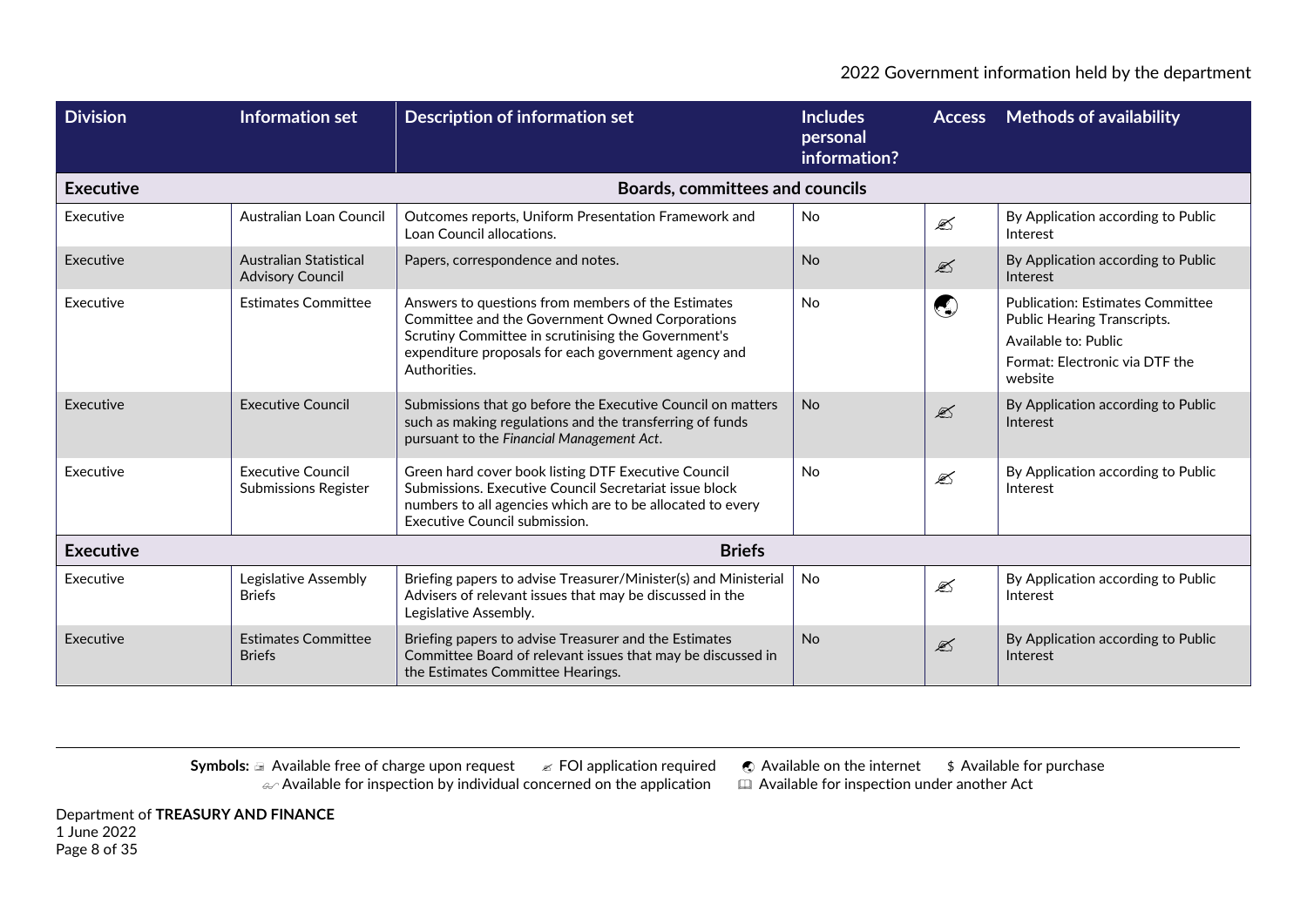| <b>Division</b>  | Information set                                                     | <b>Description of information set</b>                                                                                                                                                                                                                                                                                          | <b>Includes</b><br>personal<br>information? | <b>Access</b>           | <b>Methods of availability</b>                 |  |
|------------------|---------------------------------------------------------------------|--------------------------------------------------------------------------------------------------------------------------------------------------------------------------------------------------------------------------------------------------------------------------------------------------------------------------------|---------------------------------------------|-------------------------|------------------------------------------------|--|
| <b>Executive</b> |                                                                     | <b>Cabinet</b>                                                                                                                                                                                                                                                                                                                 |                                             |                         |                                                |  |
| Executive        | <b>Cabinet Decisions</b>                                            | Cabinet Decisions on DTF matters.                                                                                                                                                                                                                                                                                              | Yes                                         | $\mathscr{\mathscr{L}}$ | By Application according to Public<br>Interest |  |
| Executive        | <b>Cabinet Submissions -</b><br>Final                               | Cabinet Submissions on DTF matters - Final.                                                                                                                                                                                                                                                                                    | Yes                                         | €                       | By Application according to Public<br>Interest |  |
| Executive        | <b>Draft Cabinet</b><br>Submissions for DTF<br>and for Comment      | Draft Cabinet submissions from other agencies for DTF<br>comment, and those created by DTF.                                                                                                                                                                                                                                    | Yes                                         | $\mathscr{\mathscr{L}}$ | By Application according to Public<br>Interest |  |
| <b>Executive</b> | Information technology, systems and registers                       |                                                                                                                                                                                                                                                                                                                                |                                             |                         |                                                |  |
| Executive        | <b>Statutory Bodies</b><br>Database                                 | DTF's entries on the register of Northern Territory<br>Government Boards and Committees database managed by<br>the Department of the Chief Minister.                                                                                                                                                                           | <b>No</b>                                   | $\mathscr{\mathscr{L}}$ | By Application according to Public<br>Interest |  |
| Executive        | <b>Election Commitment</b><br>Database                              | DTF's entries on the register of Northern Territory Election<br>Commitments for the government of the day, database<br>managed by the Ministerial Liaison Unit within the<br>Department of the Chief Minister. The information from the<br>register is used to prepare progress updates on Commitment<br>outcomes for Cabinet. | <b>No</b>                                   | $\mathscr{L}$           | By Application according to Public<br>Interest |  |
| <b>Executive</b> |                                                                     | <b>Ministerial</b>                                                                                                                                                                                                                                                                                                             |                                             |                         |                                                |  |
| Executive        | Ministerials - General<br>and Personal/Under<br>Treasurer's Minutes | Correspondence initiated by the Minister's office in the form<br>of general correspondence for our information or action by<br>DTF. This could be either requests for background briefings,<br>letters for the Minister's signature etc. Briefings for the<br>Treasurer initiated by DTF.                                      | <b>No</b>                                   | $\mathscr{\mathscr{E}}$ | By Application according to Public<br>Interest |  |

Department of **TREASURY AND FINANCE** 1 June 2022 Page 9 of 35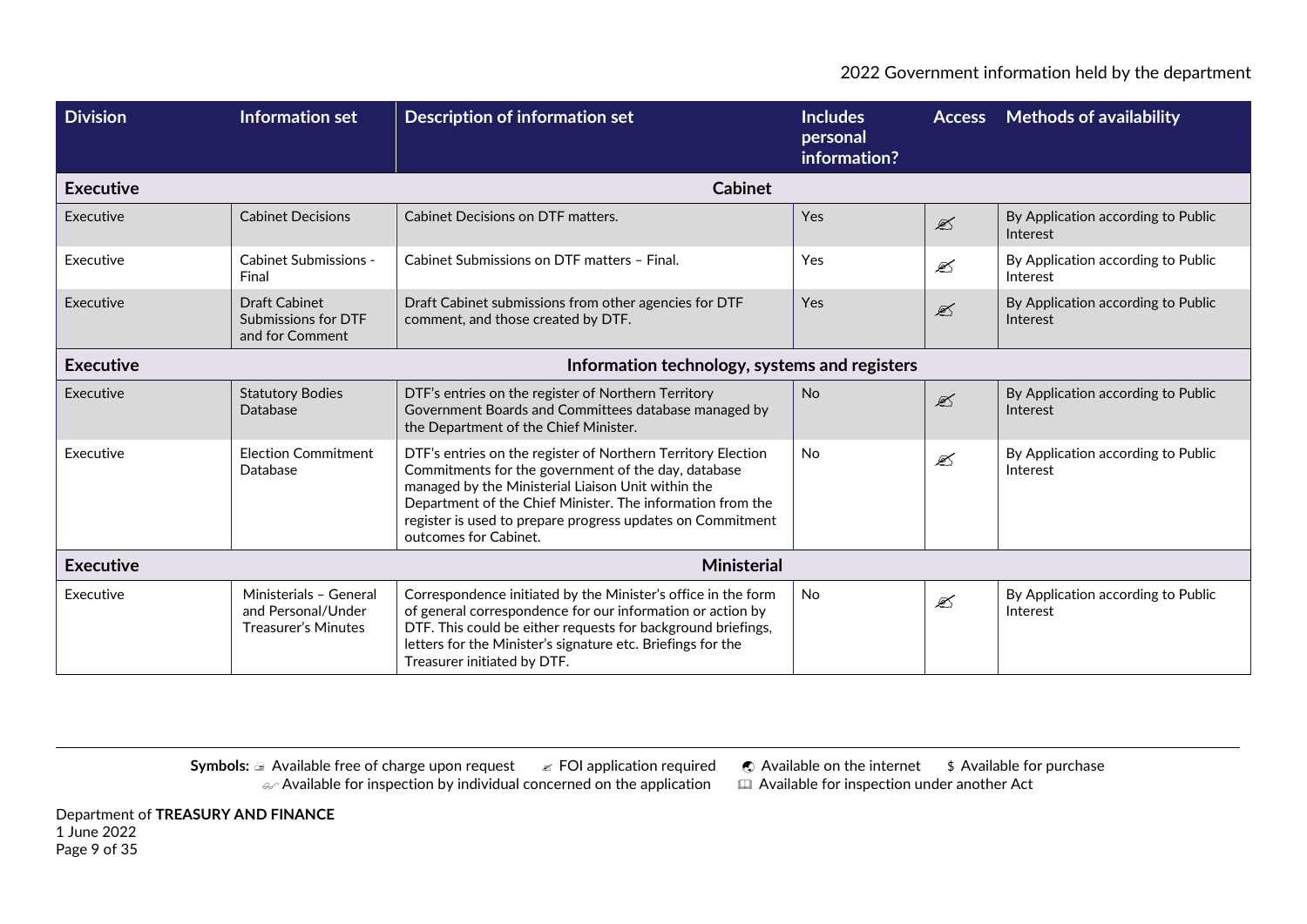| <b>Division</b>                                              | Information set             | <b>Description of information set</b>                                                                                                                                                                                                                                                                                                                                                              | <b>Includes</b><br>personal<br>information? |                         | <b>Access</b> Methods of availability                                                                               |
|--------------------------------------------------------------|-----------------------------|----------------------------------------------------------------------------------------------------------------------------------------------------------------------------------------------------------------------------------------------------------------------------------------------------------------------------------------------------------------------------------------------------|---------------------------------------------|-------------------------|---------------------------------------------------------------------------------------------------------------------|
| <b>Executive</b>                                             |                             | <b>Reports</b>                                                                                                                                                                                                                                                                                                                                                                                     |                                             |                         |                                                                                                                     |
| Executive                                                    | <b>DTF Annual Report</b>    | Annual report describing DTF's achievements, developments<br>and operational outcomes during the year. This meets CE<br>accountability requirements.                                                                                                                                                                                                                                               | <b>No</b>                                   | $\bigcirc$              | <b>Publication: DTF Annual Report</b><br>Available to: Public<br>Format: Hard copy or Electronic via<br>DTF website |
| <b>Executive Services</b>                                    |                             | Administration                                                                                                                                                                                                                                                                                                                                                                                     |                                             |                         |                                                                                                                     |
| <b>Executive Services</b>                                    | Executive<br>Administration | Information relating to the administration of the Executive<br>Support Unit, including procedure manuals, contact listings<br>and general correspondence.                                                                                                                                                                                                                                          | <b>No</b>                                   | ⊠                       | By Application according to Public<br>Interest                                                                      |
| <b>Executive Services</b><br>through DCDD shared<br>services | <b>Fleet Management</b>     | Management, maintenance, repairs and disposal of<br>department vehicles. Includes accidents, arrangements,<br>compliance with Fringe Benefit Tax (FBT), leasing, liaison and<br>inspections.                                                                                                                                                                                                       | Yes                                         | $\mathscr{\mathscr{L}}$ | By Application according to Public<br>Interest                                                                      |
| <b>Executive Services</b>                                    | Procurement                 | Records relating to the development and issue of tender<br>documents, evaluation of tenders received, post offer<br>negotiations and due diligence checks (includes statements of<br>requirements, expressions of interest, Request For<br>Information (RFI), Request For Quotation (RFQ), draft<br>contracts, evaluation reports, recommendations, final reports<br>and gazettal/public notices). | Yes                                         | ⊠                       | By Application according to Public<br>Interest                                                                      |
| <b>Executive Services</b>                                    | <b>Property Management</b>  | Management of working and storage space within premises<br>rented or leased by the department. Includes fitting-out,<br>maintenance and security (including authorisation and access<br>to premise). Also includes leasing, liaison and tendering<br>information.                                                                                                                                  | Yes                                         | $\mathscr{\mathscr{E}}$ | By Application according to Public<br>Interest                                                                      |

Department of **TREASURY AND FINANCE** 1 June 2022 Page 10 of 35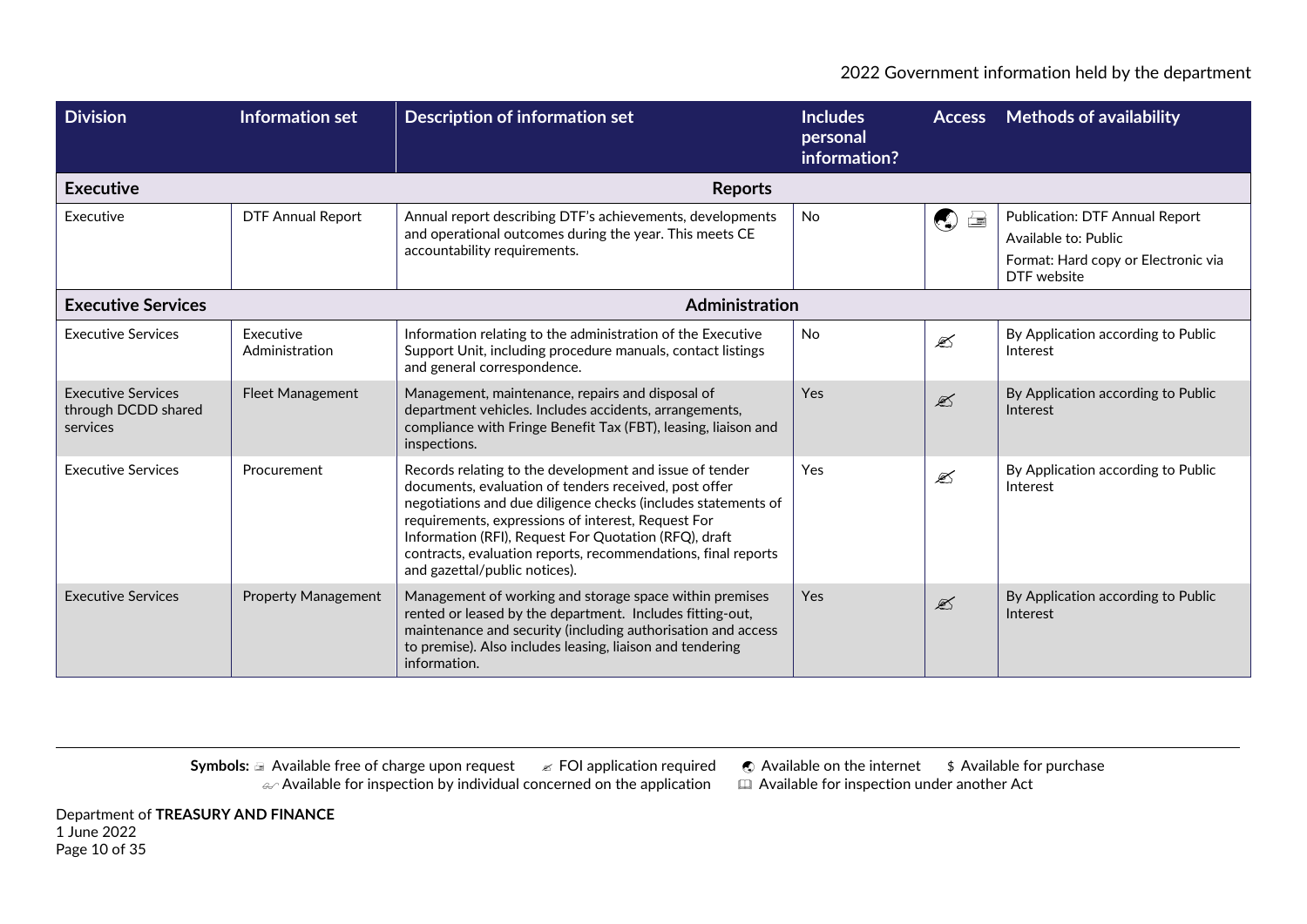| <b>Division</b>                                                     | Information set                    | Description of information set                                                                                                                                                                                                                                                                                                                    | <b>Includes</b><br>personal<br>information? | <b>Access</b>                  | <b>Methods of availability</b>                 |
|---------------------------------------------------------------------|------------------------------------|---------------------------------------------------------------------------------------------------------------------------------------------------------------------------------------------------------------------------------------------------------------------------------------------------------------------------------------------------|---------------------------------------------|--------------------------------|------------------------------------------------|
| <b>Executive Services</b>                                           | <b>Risk and Audit</b>              | Implementation and coordination of internal and external risk<br>and audit programs and strategies. Includes compliance,<br>reporting and audit.                                                                                                                                                                                                  | <b>No</b>                                   | $\mathscr{L}$                  | By Application according to Public<br>Interest |
| <b>Executive Services</b>                                           | Telecommunications                 | Telephone acquisition, relocations, audit and disposal.                                                                                                                                                                                                                                                                                           | Yes                                         | $\mathscr{L}$                  | By Application according to Public<br>Interest |
| <b>Executive Services</b><br>through CM&C Shared<br><b>Services</b> | Work Health and<br>Safety (WHS)    | Accidents, advice, audit, compliance, implementation,<br>inspections, liaison, meetings and standards. Includes<br>coordination of DTF Work Health and Safety Management<br>System and its associated policies, procedures and terms,<br>incident/accident reports and internal investigations, and<br>WHS committee meeting agendas and minutes. | Yes                                         | $\mathscr{L}$<br>$\mathscr{G}$ | By Application according to Public<br>Interest |
| <b>Executive Services</b>                                           |                                    | <b>Communications</b>                                                                                                                                                                                                                                                                                                                             |                                             |                                |                                                |
| <b>Executive Services</b>                                           | Publications                       | Document editing and review for external and internal<br>communications. Includes project/campaigns, marketing<br>material, advertising and template management. Publications<br>include Budget papers and Annual Reports.                                                                                                                        | <b>No</b>                                   | $\mathscr{L}$                  | By Application according to Public<br>Interest |
| <b>Executive Services</b>                                           | Training                           | Advice and training material provided to DTF staff for basic<br>formatting and editing of DTF documents.                                                                                                                                                                                                                                          | <b>No</b>                                   | $\mathscr{L}$                  | By Application according to Public<br>Interest |
| <b>Executive Services</b>                                           | Website                            | Administration, review and maintenance of DTF websites:<br>InSite (DTF staff only) and Internet (publically available).                                                                                                                                                                                                                           | No                                          | $\mathscr{L}$                  | By Application according to Public<br>Interest |
| <b>Executive Services</b>                                           |                                    |                                                                                                                                                                                                                                                                                                                                                   |                                             |                                |                                                |
| <b>Executive Services</b><br>through CM&C shared<br>services        | <b>DTF Financial</b><br>Management | Financial Management - accounting, banking, reports,<br>receipts, reconciliations, financial statements, forward<br>estimates, expenditure, monthly reporting, Excel<br>spreadsheets, requisitions.                                                                                                                                               | No                                          | $\mathscr{\mathscr{L}}$        | By Application according to Public<br>Interest |

Department of **TREASURY AND FINANCE** 1 June 2022 Page 11 of 35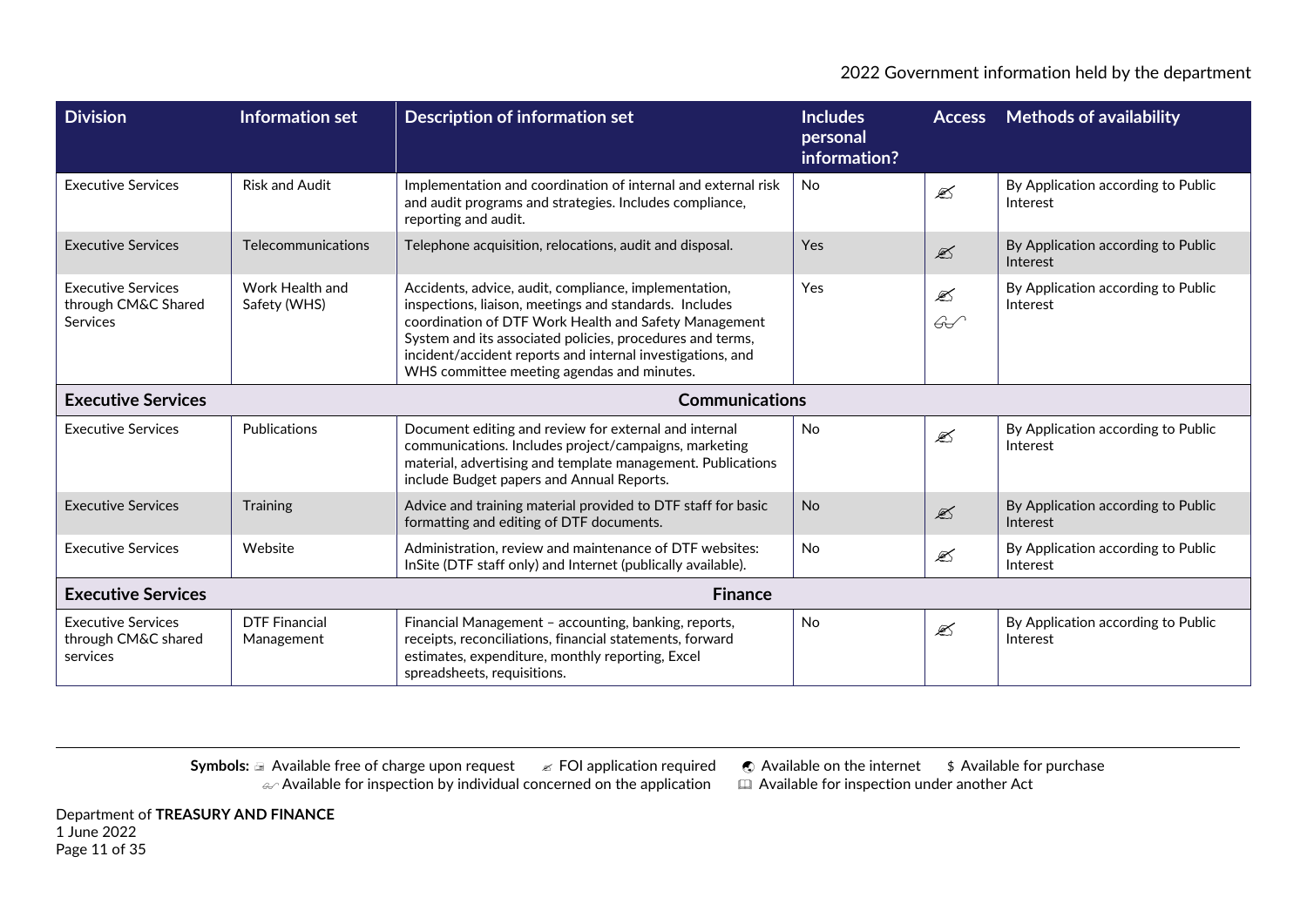| <b>Division</b>                                              | <b>Information set</b>                                          | <b>Description of information set</b>                                                                                                                                                                                                                                                                                                                                     | <b>Includes</b><br>personal<br>information? |                         | <b>Access</b> Methods of availability          |
|--------------------------------------------------------------|-----------------------------------------------------------------|---------------------------------------------------------------------------------------------------------------------------------------------------------------------------------------------------------------------------------------------------------------------------------------------------------------------------------------------------------------------------|---------------------------------------------|-------------------------|------------------------------------------------|
| <b>Executive Services</b>                                    | <b>Natural Disasters Relief</b><br>and Recovery<br>Arrangements | Reviews, advice, reviews, submissions, reports and<br>correspondence.                                                                                                                                                                                                                                                                                                     | <b>No</b>                                   | $\mathbb{Z}$            | By Application according to Public<br>Interest |
| <b>Executive Services</b>                                    | Natural Disasters in<br>Australia                               | A report to the Council of Australian Governments or<br>National Cabinet by a high level officials' group.                                                                                                                                                                                                                                                                | No                                          | ✍                       | By Application according to Public<br>Interest |
| <b>Executive Services</b>                                    | Natural Disaster Relief<br>Arrangements                         | COAG or National Cabinet Review of Natural Disaster Relief<br>and Mitigation arrangements. Northern Territory will be<br>providing information to Council of Australian Governments<br>COAG or National Cabinet as requested.                                                                                                                                             | <b>No</b>                                   | $\mathscr{\mathscr{E}}$ | By Application according to Public<br>Interest |
| <b>Executive Services</b>                                    |                                                                 | Information and records management                                                                                                                                                                                                                                                                                                                                        |                                             |                         |                                                |
| <b>Executive Services</b><br>through CM&C shared<br>services | <b>Information Policy</b>                                       | Applications and questions relating to the Information Act.<br>Includes applications for access to government information,<br>access to and correction of personal information and request<br>for reviews of decisions made. Includes policies, procedures,<br>compliance, training material, correspondence, audits and<br>advice in relation to Freedom of Information. | Yes                                         | $\mathscr{L}$           | By Application according to Public<br>Interest |
| <b>Executive Services</b><br>through CM&C shared<br>services | <b>TRM System</b><br>Administration                             | System administration records (including security allocation,<br>system configuration, authorisations, audits and reviews),<br>policies and procedures, training material and correspondence<br>for DTF.                                                                                                                                                                  | <b>No</b>                                   | ⊠                       | By Application according to Public<br>Interest |
| <b>Executive Services</b><br>through CM&C shared<br>services | Records Management                                              | Policies, procedures, training material, correspondence, audit<br>and compliance, Notices of Destruction (NODs), record<br>disposal schedules, management of internal and external mail<br>and courier services, record storage facilities, newspaper<br>distribution and subscription services.                                                                          | <b>No</b>                                   | $\mathscr{\mathscr{L}}$ | By Application according to Public<br>Interest |

Department of **TREASURY AND FINANCE** 1 June 2022 Page 12 of 35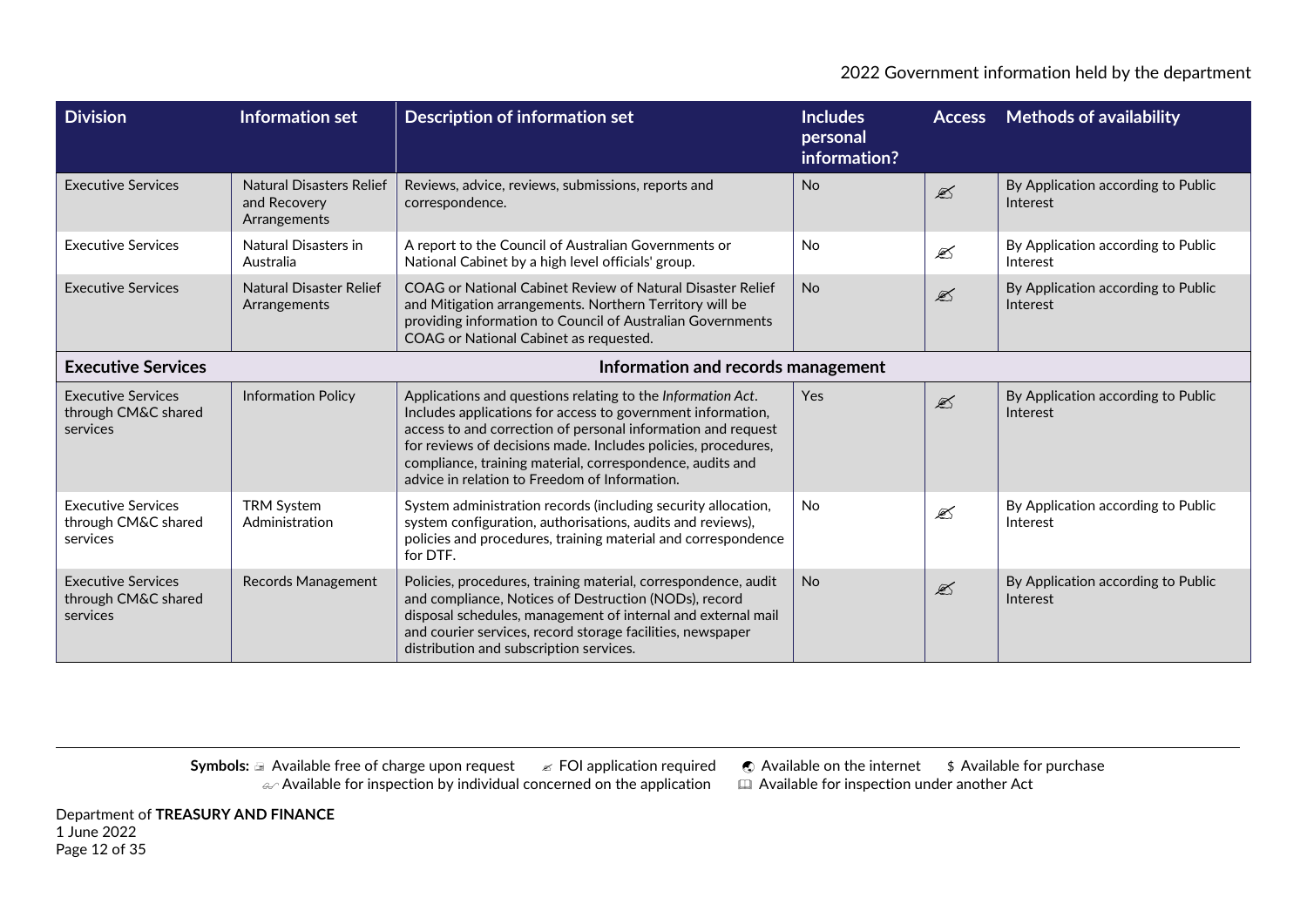| <b>Division</b>                                              | Information set                   | <b>Description of information set</b>                                                                                                                                                                                                                                                                  | <b>Includes</b><br>personal<br>information? |                     | <b>Access</b> Methods of availability                                                               |
|--------------------------------------------------------------|-----------------------------------|--------------------------------------------------------------------------------------------------------------------------------------------------------------------------------------------------------------------------------------------------------------------------------------------------------|---------------------------------------------|---------------------|-----------------------------------------------------------------------------------------------------|
| <b>Executive Services</b>                                    |                                   | Information technology, systems and registers                                                                                                                                                                                                                                                          |                                             |                     |                                                                                                     |
| <b>Executive Services</b><br>through DCDD                    | Information<br>Management         | Information systems other than TRM, requisitions, policy and<br>notes of administration, minutes of meetings,<br>correspondence, training documentation templates and<br>Information Policy.                                                                                                           | <b>No</b>                                   | $\mathscr{L}$       | By Application according to Public<br>Interest                                                      |
| <b>Executive Services</b><br>through DCDD                    | DTF Information<br>Technology     | Information management, technology and<br>telecommunications, publishing and production, security<br>access forms, software licences, purchase of computers and<br>equipment, warranties, procedures and projects (i.e.<br>performance agreements).                                                    | Yes                                         | $\mathscr{L}$       | By Application according to Public<br>Interest                                                      |
| <b>Executive Services</b>                                    |                                   | Personnel                                                                                                                                                                                                                                                                                              |                                             |                     |                                                                                                     |
| <b>Executive Services</b>                                    | <b>DTF Employment</b><br>Programs | Information relating to the early career programs and<br>opportunities such as the graduate program, Work Integrated<br>Learning Scholarship (WILS), Indigenous Cadetship Support<br>(ICS), Indigenous Employment Program (IEP), Apprenticeships,<br>vacation employment program and work experience.  | <b>No</b>                                   | $\mathbb{Q} \equiv$ | <b>DTF Employment Programs</b><br>Available to: Public<br>Format: Electronic via the DTF<br>website |
| <b>Executive Services</b>                                    | <b>DTF</b> Employment<br>Programs | Personnel records related to early career programs and<br>opportunities such as the graduate program, Work Integrated<br>Learning Scholarship (WILS), Indigenous Cadetship Support<br>(ICS), Indigenous Employment Program (IEP), Apprenticeships,<br>vacation employment program and work experience. | Yes                                         | $\mathscr{A}$       | By Application according to Public<br>Interest                                                      |
| <b>Executive Services</b><br>through DCDD shared<br>services | Workforce<br>Management           | Employee records and reporting in relation to Performance<br>Management and statistical reporting.                                                                                                                                                                                                     | Yes                                         | ⊠                   | By Application according to Public<br>Interest                                                      |

Department of **TREASURY AND FINANCE** 1 June 2022 Page 13 of 35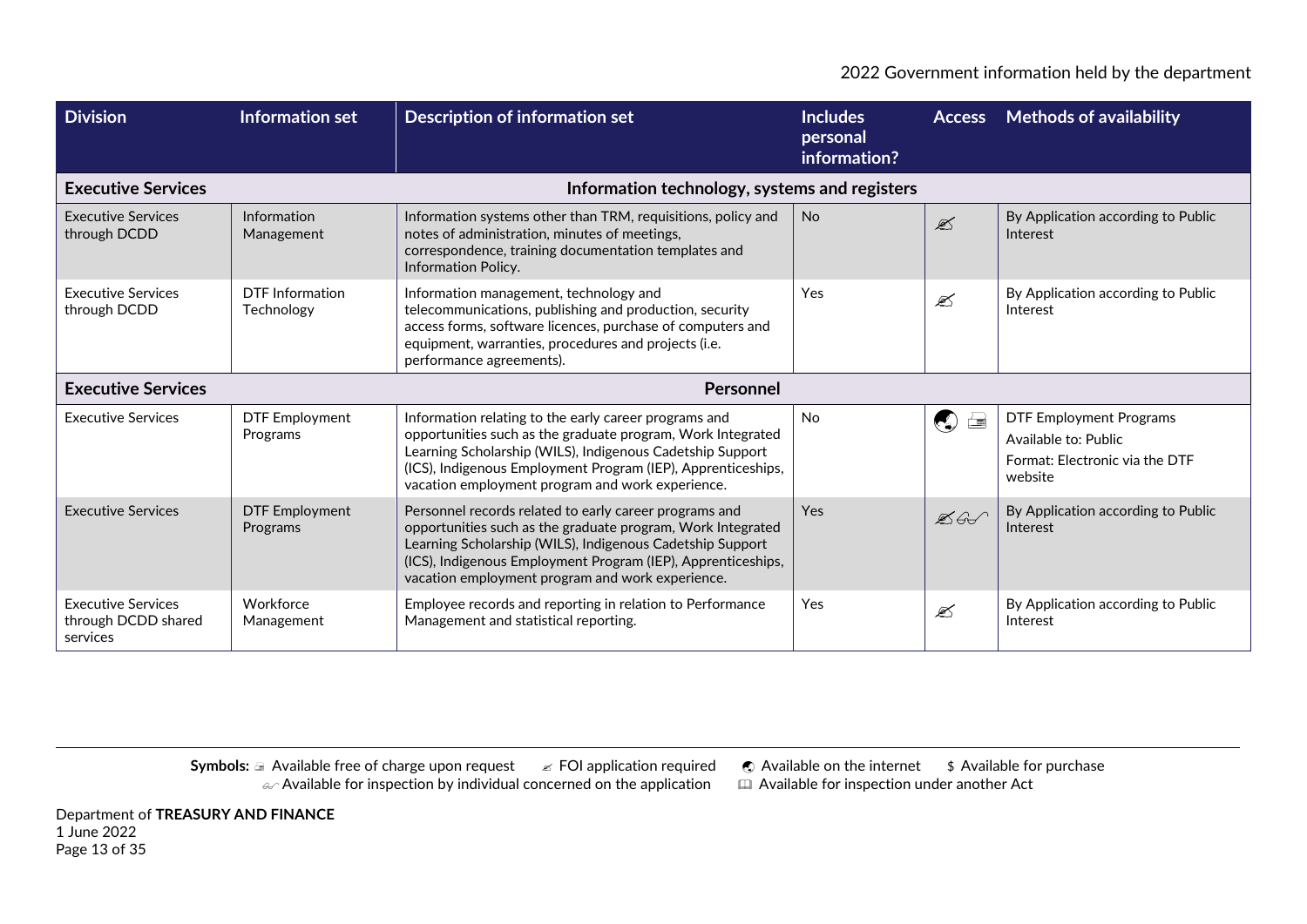| <b>Division</b>                                              | <b>Information set</b>                                                      | <b>Description of information set</b>                                                                                                                                                                                | <b>Includes</b><br>personal<br>information? | <b>Access</b>             | <b>Methods of availability</b>                                                                            |  |
|--------------------------------------------------------------|-----------------------------------------------------------------------------|----------------------------------------------------------------------------------------------------------------------------------------------------------------------------------------------------------------------|---------------------------------------------|---------------------------|-----------------------------------------------------------------------------------------------------------|--|
| <b>Executive Services</b><br>through DCDD shared<br>services | Training and<br>Development                                                 | Employee records, databases and reporting in relation to<br>ROADmap's (i.e. performance agreements). Leadership and<br>Professional Development Key Performance Indicators<br>(KPI's).                               | Yes                                         | $\mathbb{Z}$ G            | By Application according to Public<br>Interest                                                            |  |
| <b>Executive Services</b><br>through DCDD shared<br>services | <b>Workforce Planning</b>                                                   | Workforce Plans, strategies and frameworks including<br>Policies, Procedures, staff surveys, reports and key<br>performance indicators.                                                                              | <b>No</b>                                   | $\mathscr{L}(\mathbb{C})$ | By Application according to Public<br>Interest<br>Format: Electronic via the DTF<br>intranet website only |  |
| <b>Executive Services</b><br>through DCDD shared<br>services | <b>Workforce Planning</b>                                                   | Recruitment, advertising and appointment outcomes; general<br>HR enquiries and professional development opportunities.                                                                                               | Yes                                         | $\mathscr{\mathscr{L}}$   | By Application according to Public<br>Interest                                                            |  |
| <b>Executive Services</b>                                    | Marketing and<br>Promotion                                                  | Information relating to recruitment campaigns run by DTF<br>(including representation at career expos, Treasury Forums)<br>and sponsorship of awards at various local high schools and<br>Charles Darwin University. | Yes                                         | $\mathscr{\mathscr{L}}$   | By Application according to Public<br>Interest                                                            |  |
| <b>Financial Management Group</b>                            |                                                                             |                                                                                                                                                                                                                      | <b>Briefs</b>                               |                           |                                                                                                           |  |
| <b>Financial Management</b><br>Group                         | Legislative Assembly<br>and Estimates Briefs                                | Brief papers to advise Treasurer/Minister(s) and Ministerial<br>Advisers of relevant issues that may be discussed in the<br>Legislative Assembly and at Estimates Committee hearings.                                | <b>No</b>                                   | $\mathscr{\mathscr{L}}$   | By Application according to Public<br>Interest                                                            |  |
| <b>Financial Management Group</b>                            |                                                                             |                                                                                                                                                                                                                      | <b>Budget</b>                               |                           |                                                                                                           |  |
| <b>Financial Management</b><br>Group                         | <b>Financial Management</b><br><b>Agency Budget</b><br>Variations           | <b>Budget Variation documents.</b>                                                                                                                                                                                   | No                                          | $\mathscr{\mathscr{L}}$   | By Application according to Public<br>Interest                                                            |  |
| <b>Financial Management</b><br>Group                         | <b>Financial Management</b><br><b>Agency Specific Budget</b><br>Information | Includes all communications to and from the agency or the<br>Minister responsible for the agency, agency divisional files<br>(agency budget and forward estimates data), Audit Trails,<br>working documents.         | <b>No</b>                                   | $\mathscr{\mathscr{L}}$   | By Application according to Public<br>Interest                                                            |  |

**Symbols: a Available free of charge upon request ∠ FOI application required ● Available on the internet \$ Available for purchase**  $\omega$  Available for inspection by individual concerned on the application  $\quad \quad \boxplus \,$  Available for inspection under another Act

Department of **TREASURY AND FINANCE** 1 June 2022 Page 14 of 35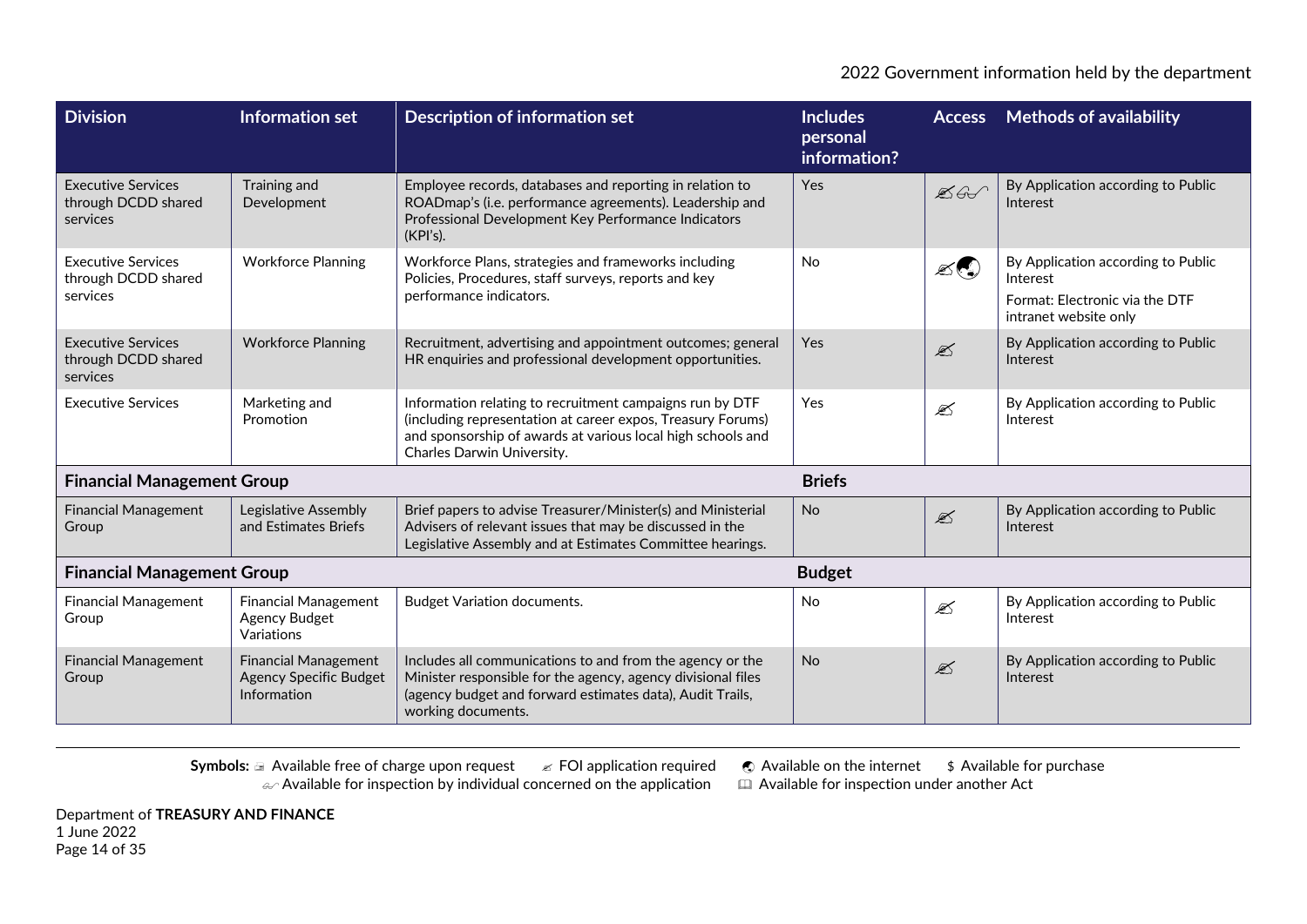| <b>Division</b>                      | <b>Information set</b>                                                                                                              | Description of information set                                                                                                                                                                                                                    | <b>Includes</b><br>personal<br>information? | <b>Access</b>                                                  | <b>Methods of availability</b>                                                                                           |
|--------------------------------------|-------------------------------------------------------------------------------------------------------------------------------------|---------------------------------------------------------------------------------------------------------------------------------------------------------------------------------------------------------------------------------------------------|---------------------------------------------|----------------------------------------------------------------|--------------------------------------------------------------------------------------------------------------------------|
| <b>Financial Management</b><br>Group | Northern Territory<br><b>Budget Papers</b>                                                                                          | Northern Territory Annual Budget Papers.                                                                                                                                                                                                          | <b>No</b>                                   | $\bigcirc$<br>$\equiv$                                         | Publication: Northern Territory Budget<br>Available to: Public<br>Format: Hard copy or Electronic via<br>the DTF website |
| <b>Financial Management</b><br>Group | <b>Budget Cabinet</b><br>Documentation                                                                                              | <b>Budget Cabinet Documentation.</b>                                                                                                                                                                                                              | Yes                                         | $\mathscr{L}$                                                  | By Application according to Public<br>Interest                                                                           |
| Financial Management<br>Group        | Financial Management<br><b>Budget Cabinet</b><br>Documentation                                                                      | Documentation prepared for Budget Cabinet Meetings.                                                                                                                                                                                               | <b>No</b>                                   | $\mathscr{\mathscr{E}}$                                        | By Application according to Public<br>Interest                                                                           |
| <b>Financial Management</b><br>Group | <b>Cabinet Decisions</b>                                                                                                            | <b>Cabinet Decisions.</b>                                                                                                                                                                                                                         | Yes                                         | $\mathscr{L}$                                                  | By Application according to Public<br>Interest                                                                           |
| <b>Financial Management</b><br>Group | Charter of Budget<br><b>Discipline</b>                                                                                              | Principles under which the Northern Territory Government<br>allocates its resources through the budget development and<br>Cabinet submission processes.                                                                                           | N <sub>o</sub>                              | $\left(\begin{smallmatrix} 1\\ 1\\ 1 \end{smallmatrix}\right)$ | Available to: Public<br>Format: Electronically via the DTF<br>website                                                    |
| <b>Financial Management</b><br>Group | <b>Budget Repair Office</b>                                                                                                         | Documentation about the implementation, monitoring and<br>reporting of the Fiscal Strategy Panel's recommendations.                                                                                                                               | <b>No</b>                                   | $\mathscr{L}$                                                  | By Application according to Public<br>Interest                                                                           |
| <b>Financial Management</b><br>Group | Financial Management<br><b>Fiscal Repair Standing</b><br><b>Committee and Budget</b><br><b>Review Subcommittee</b><br>Documentation | Documentation prepared for Fiscal Repair Standing<br>Committee and Budget Review Subcommittee meetings<br>including quarterly and annual reports on the<br>NT Government's progress pertaining to the Fiscal Strategy<br>Panel's recommendations. | <b>No</b>                                   | €                                                              | By Application according to Public<br>Interest                                                                           |

**Symbols: a Available free of charge upon request ∠ FOI application required ● Available on the internet \$ Available for purchase**  $\omega$  Available for inspection by individual concerned on the application  $\quad \quad \boxplus \,$  Available for inspection under another Act

Department of **TREASURY AND FINANCE** 1 June 2022 Page 15 of 35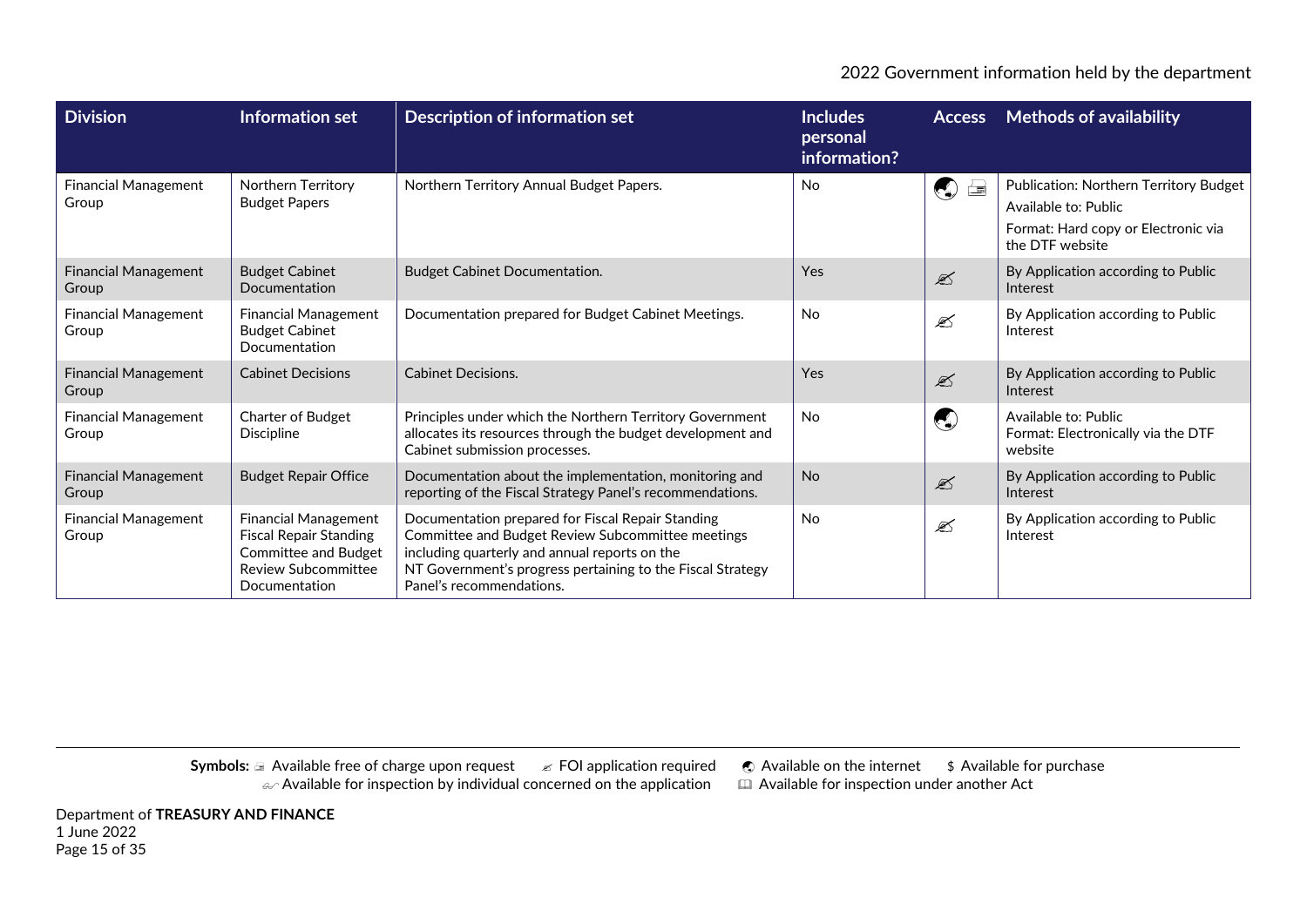| <b>Division</b>                                                                    | Information set                                                                     | <b>Description of information set</b>                                                                                                                                                                                                                                                                                                                                                                                                                            | <b>Includes</b><br>personal<br>information? | <b>Access</b>                                                      | <b>Methods of availability</b>                                    |
|------------------------------------------------------------------------------------|-------------------------------------------------------------------------------------|------------------------------------------------------------------------------------------------------------------------------------------------------------------------------------------------------------------------------------------------------------------------------------------------------------------------------------------------------------------------------------------------------------------------------------------------------------------|---------------------------------------------|--------------------------------------------------------------------|-------------------------------------------------------------------|
| <b>Financial Management Group</b>                                                  |                                                                                     | Financial management and accountability framework                                                                                                                                                                                                                                                                                                                                                                                                                |                                             |                                                                    |                                                                   |
| <b>Financial Management</b><br>Group                                               | <b>Treasury Circulars</b>                                                           | Instructions and assistance with: government accounting<br>issues; budget cycle and associated processes to assist<br>agencies and government business divisions to account for<br>transactions and prepare financial accounts; updates and<br>announcements relating to the Financial Management and<br>Accountability Framework, including the Financial<br>Management Act, Treasurer's Determinations, Treasurer's<br>Directions and Treasurer's Delegations. | <b>No</b>                                   | $\mathbb{Z}$                                                       | By Application according to Public<br>Interest                    |
| <b>Financial Management</b><br>Group                                               | Treasurer's Directions,<br>Policy Briefs, Financial<br><b>Management Principles</b> | Instructions on how to account for financial transactions and<br>other general financial principles that agencies and<br>government business divisions are required to follow.                                                                                                                                                                                                                                                                                   | <b>No</b>                                   | $\left(\begin{smallmatrix} 1\\ 1\\ 1\\ 1 \end{smallmatrix}\right)$ | Available to: Public<br>Format: Electronic via the DTF<br>website |
| <b>Financial Management</b><br>Group                                               | Treasurer's<br><b>Determinations</b>                                                | Sets out determinations made by the Treasurer under powers<br>provided in the Financial Management Act, including<br>determinations on: Accountable Officers and exemptions,<br>Accountable Officer's trust accounts, government business<br>divisions, and equity investments.                                                                                                                                                                                  | <b>No</b>                                   | $\mathscr{L}$                                                      | By Application according to Public<br>Interest                    |
| <b>Financial Management</b><br>Group                                               | <b>Treasurer's Delegations</b>                                                      | Specifies the persons or office holders on whom the Treasurer<br>has delegated specific Financial Management Act powers and<br>functions.                                                                                                                                                                                                                                                                                                                        | <b>No</b>                                   | $\mathscr{\mathscr{E}}$                                            | By Application according to Public<br>Interest                    |
| <b>Financial Management Group</b><br>Information technology, systems and registers |                                                                                     |                                                                                                                                                                                                                                                                                                                                                                                                                                                                  |                                             |                                                                    |                                                                   |
| <b>Financial Management</b><br>Group                                               | Capital Works Database                                                              | Includes information used to develop, monitor and manage<br>the Northern Territory infrastructure program, including<br>program details by agency, project variations and supporting<br>approvals.                                                                                                                                                                                                                                                               | <b>No</b>                                   | $\mathscr{L}$                                                      | By Application according to Public<br>Interest                    |

Department of **TREASURY AND FINANCE** 1 June 2022 Page 16 of 35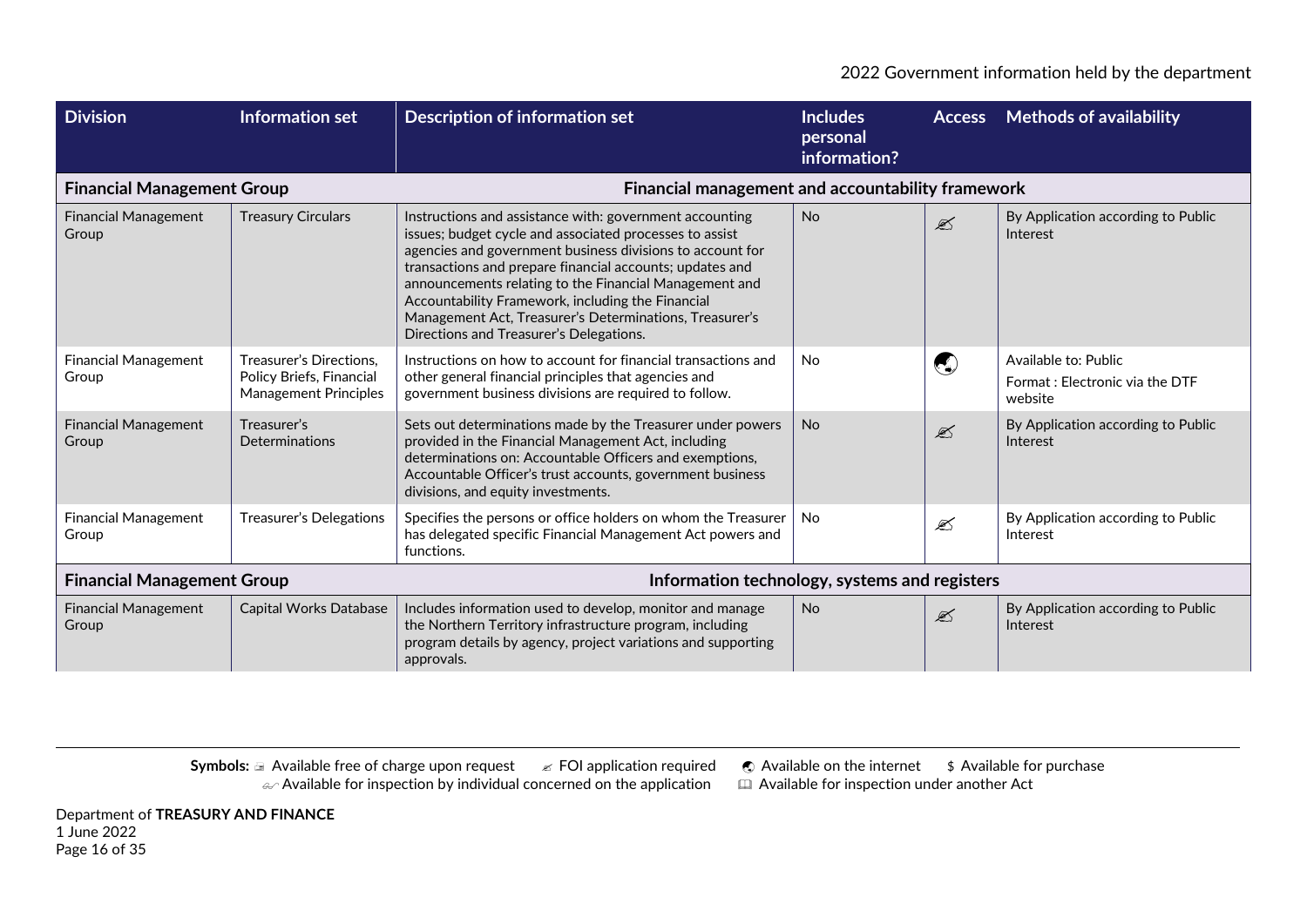| <b>Division</b>                      | <b>Information set</b>                                              | <b>Description of information set</b>                                                                                                                                                                                                              | <b>Includes</b><br>personal<br>information? | <b>Access</b>                            | <b>Methods of availability</b>                 |
|--------------------------------------|---------------------------------------------------------------------|----------------------------------------------------------------------------------------------------------------------------------------------------------------------------------------------------------------------------------------------------|---------------------------------------------|------------------------------------------|------------------------------------------------|
| <b>Financial Management</b><br>Group | <b>Fraud Notifications and</b><br><b>Risk Register</b>              | Includes fraud notifications received by the Under Treasurer<br>from agency accountable officers as required by the<br>Treasurer's Direction - Fraud control, including risk<br>assessment and response from a whole of government<br>perspective. | Yes                                         | $\mathscr{L}$                            | By Application according to Public<br>Interest |
| <b>Financial Management Group</b>    |                                                                     |                                                                                                                                                                                                                                                    | <b>Minsterials</b>                          |                                          |                                                |
| <b>Financial Management</b><br>Group | Ex-Gratia payments                                                  | Ministerials and responses regarding requests to pay monies<br>where there is no legal obligation, however, a moral obligation<br>may exist.                                                                                                       | Yes                                         | $\mathscr{L}$                            | By Application according to Public<br>Interest |
| <b>Financial Management</b><br>Group | Gifts                                                               | Ministerials and responses regarding the gratuitous donation<br>of public assets.                                                                                                                                                                  | <b>No</b>                                   | $\mathscr{L}$                            | By Application according to Public<br>Interest |
| <b>Financial Management</b><br>Group | Waivers, Write Offs,<br>and Postponements                           | Ministerials and responses to request a waiver, write off or<br>postponement of debts owed to the Territory.                                                                                                                                       | Yes                                         | $\mathscr{\mathscr{L}}$<br>$\mathscr{L}$ | By Application according to Public<br>Interest |
| <b>Financial Management</b><br>Group | Equity investments                                                  | Ministerals and responses with regards to proposals for the<br>Territory to enter into equity investments.                                                                                                                                         | <b>No</b>                                   | €                                        | By Application according to Public<br>Interest |
| <b>Financial Management</b><br>Group | <b>Treasurer's Advance</b>                                          | Ministerials and responses with regards to general<br>government sector agencies seeking a Treasurer's Advance.                                                                                                                                    | <b>No</b>                                   | $\mathscr{L}$                            | By Application according to Public<br>Interest |
| <b>Financial Management</b><br>Group | Transfer of<br>Appropriation                                        | Ministerials and responses to transfer appropriation between<br>types of appropriation, and between agencies.                                                                                                                                      | <b>No</b>                                   | ⊠                                        | By Application according to Public<br>Interest |
| <b>Financial Management Group</b>    |                                                                     |                                                                                                                                                                                                                                                    | <b>Reports</b>                              |                                          |                                                |
|                                      |                                                                     |                                                                                                                                                                                                                                                    |                                             |                                          |                                                |
| <b>Financial Management</b><br>Group | Agency Year to Date<br><b>Actual Financial</b><br><b>Statements</b> | Financial information obtained in specific periods from<br>agencies which is used in preparation of whole government<br>reports.                                                                                                                   | <b>No</b>                                   | $\mathscr{L}$                            | By Application according to Public<br>Interest |

Department of **TREASURY AND FINANCE** 1 June 2022 Page 17 of 35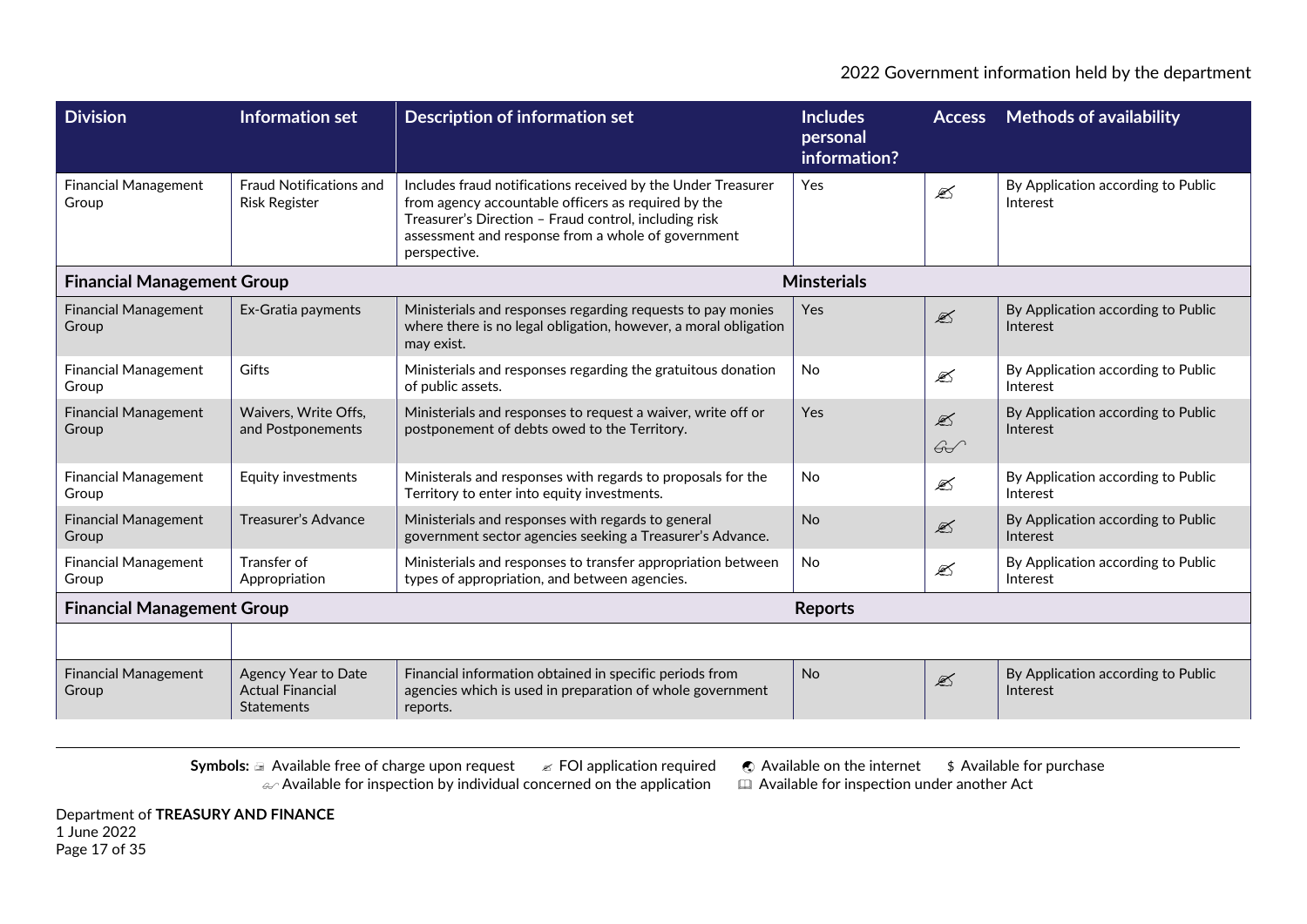| <b>Division</b>                      | Information set                                                 | <b>Description of information set</b>                                                                                                                                                                                                                                                                                                      | <b>Includes</b><br>personal<br>information? |                        | <b>Access</b> Methods of availability                                                                               |
|--------------------------------------|-----------------------------------------------------------------|--------------------------------------------------------------------------------------------------------------------------------------------------------------------------------------------------------------------------------------------------------------------------------------------------------------------------------------------|---------------------------------------------|------------------------|---------------------------------------------------------------------------------------------------------------------|
| <b>Financial Management</b><br>Group | <b>Annual Actuary Reports</b>                                   | Reports obtained from actuaries on the valuation of the<br>Territory's long-term liabilities, such as workers compensation,<br>superannuation, and National Redress Scheme.                                                                                                                                                                | Yes                                         | ✍                      | By Application according to Public<br>Interest                                                                      |
| <b>Financial Management</b><br>Group | Mid-Year Report                                                 | Updated published budget estimates, published yearly.                                                                                                                                                                                                                                                                                      | <b>No</b>                                   | $\bigodot$<br>$\equiv$ | Publication: Mid-Year Report<br>Available to: Public<br>Format: Electronic via the DTF<br>website                   |
| <b>Financial Management</b><br>Group | <b>Treasurer's Quarterly</b><br>and Annual Financial<br>Reports | Quarterly and annual consolidated whole of government<br>financial statements; published quarterly in the Government<br>Gazette, comparing year-to-date outcomes against pro-rata<br>budget; and presented annually to the Legislative Assembly in<br>accordance with the Financial Management Act and<br>Australian Accounting Standards. | <b>No</b>                                   | $\bigodot$             | Available to: Public<br>Format: Electronic via the DTF<br>website                                                   |
| <b>Financial Management</b><br>Group | <b>Treasurer's Annual</b><br><b>Financial Report (TAFR)</b>     | An annual report for the Treasurer describing the Northern<br>Territory Government's developments, operational, economic<br>and financial outcomes during the financial year.                                                                                                                                                              | <b>No</b>                                   | $\bigcirc$<br>$\equiv$ | <b>Publication: DTF Annual Report</b><br>Available to: Public<br>Format: Hard copy or Electronic via<br>DTF website |
| <b>Financial Management</b><br>Group | <b>Pre-Election Fiscal</b><br>Outlook                           | A report published prior to a Northern Territory general<br>election including information about non-policy changes,<br>policy decisions made or commitments entered into since the<br>previous Budget, unaudited outcomes, projections and<br>forward estimates.                                                                          | <b>No</b>                                   | $\bigodot$             | Available to: Public<br>Format: Electronic via the DTF<br>website                                                   |
| <b>Financial Management</b><br>Group | <b>Fiscal Strategy Panel</b><br><b>Final Report</b>             | An independent assessment of the NT's fiscal outlook.                                                                                                                                                                                                                                                                                      | <b>No</b>                                   | $\bigodot$             | Available to: Public<br>Format: Electronically via the DTF<br>website                                               |
| <b>Financial Management</b><br>Group | <b>Budget Repair Office</b>                                     | Implementation status report.                                                                                                                                                                                                                                                                                                              | No                                          | $\bigcirc$             | Available to: Public<br>Format: Electronically via the DTF<br>website                                               |

Department of **TREASURY AND FINANCE** 1 June 2022 Page 18 of 35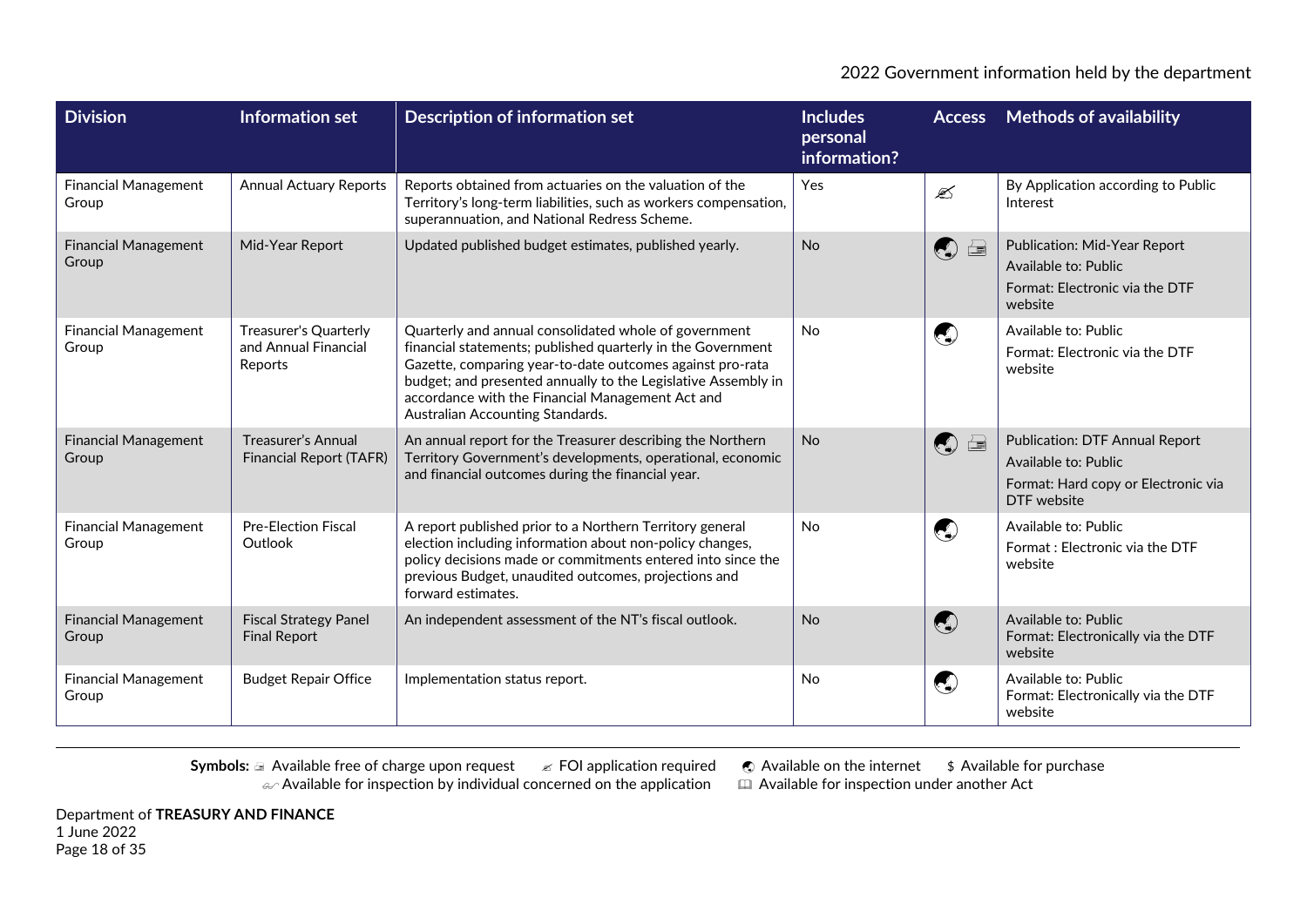| <b>Division</b>                      | Information set                                                                    | <b>Description of information set</b>                                                                                                                                                                                                                                                                            | <b>Includes</b><br>personal<br>information? | <b>Access</b>                          | <b>Methods of availability</b>                                                                                      |
|--------------------------------------|------------------------------------------------------------------------------------|------------------------------------------------------------------------------------------------------------------------------------------------------------------------------------------------------------------------------------------------------------------------------------------------------------------|---------------------------------------------|----------------------------------------|---------------------------------------------------------------------------------------------------------------------|
| <b>Financial Management</b><br>Group | Whole of Government<br><b>Financial Statements for</b><br><b>Budget and Actual</b> | Consolidated Financial Statements for internal and external<br>whole of government reporting purposes.                                                                                                                                                                                                           | <b>No</b>                                   | $\mathscr{L}$                          | By Application according to Public<br>Interest                                                                      |
| <b>Financial Management</b><br>Group | Minister Related Party<br><b>Disclosures</b>                                       | Disclosures obtained annually from ministers that held a<br>portfolio for that financial year, which is used in the<br>preparation of the related party note to the Treasurer's<br>Annual Financial Report.                                                                                                      | Yes                                         | ⊠                                      | By Application according to Public<br>Interest                                                                      |
| <b>Financial Management</b><br>Group | Audits                                                                             | Documentation and workings to facilitate and support the<br>interim audit and annual audit of the Central Holding<br>Authority and the Treasurer's Annual Financial Statements.                                                                                                                                  | Yes                                         | $\mathscr{L}$                          | By Application according to Public<br>Interest                                                                      |
| <b>Financial Management</b><br>Group | Classifications of<br>Functions of<br>Government - Australia                       | Details of Northern Territory expenditure classified by<br>Classifications of Functions of Government - Australia,<br>provided to the Australian Bureau of Statistics and<br>Commonwealth Grants Commission, and reported in Northern<br>Territory Budget Papers and the Treasurer's Annual Financial<br>Report. | <b>No</b>                                   | €                                      | By Application according to Public<br>Interest                                                                      |
| <b>Financial Management</b><br>Group | <b>Contingent Liabilities</b>                                                      | Details of significant contingent liabilities are disclosed in the<br>Treasurer's Annual Financial Report; further details are<br>disclosed within the notes to financial statements of each<br>respective agency.                                                                                               | <b>No</b>                                   | $\begin{pmatrix} 1 \\ 2 \end{pmatrix}$ | <b>Publication: DTF Annual Report</b><br>Available to: Public<br>Format: Hard copy or Electronic via<br>DTF website |
| <b>Financial Management Group</b>    | <b>Whole of Government</b>                                                         |                                                                                                                                                                                                                                                                                                                  |                                             |                                        |                                                                                                                     |
| <b>Financial Management</b><br>Group | Appropriation                                                                      | Documents related to formal tracking of appropriations and<br>Output Revenue transfers.                                                                                                                                                                                                                          | <b>No</b>                                   | ⊠                                      | By Application according to Public<br>Interest                                                                      |

**Symbols: a Available free of charge upon request ∠ FOI application required ● Available on the internet \$ Available for purchase**  $\omega$  Available for inspection by individual concerned on the application  $\quad \quad \boxplus \,$  Available for inspection under another Act

Department of **TREASURY AND FINANCE** 1 June 2022 Page 19 of 35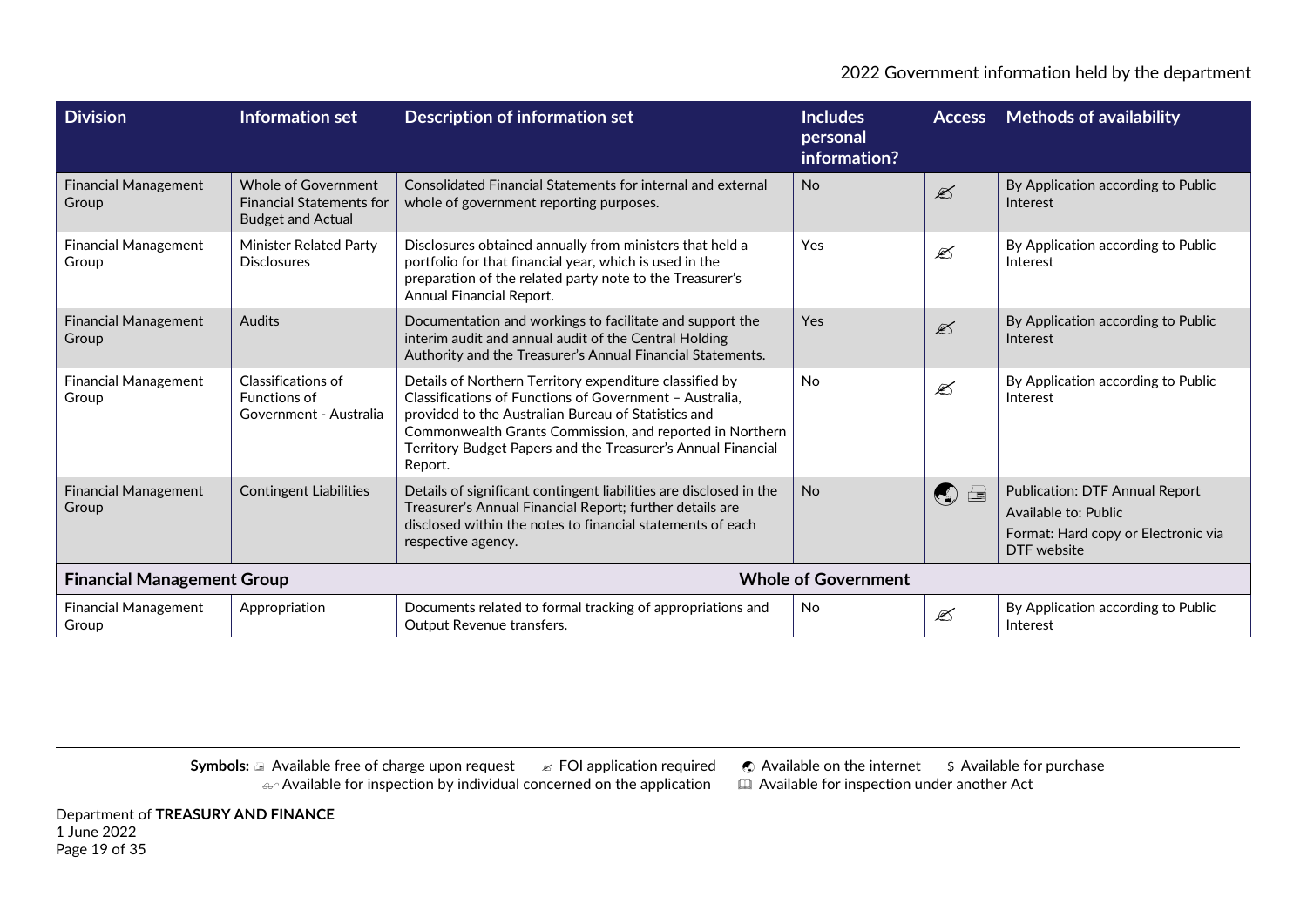| <b>Division</b>                      | <b>Information set</b>                                                                                           | <b>Description of information set</b>                                                                                                                                                                                                                                             | <b>Includes</b><br>personal<br>information?  | <b>Access</b>                                                      | <b>Methods of availability</b>                 |
|--------------------------------------|------------------------------------------------------------------------------------------------------------------|-----------------------------------------------------------------------------------------------------------------------------------------------------------------------------------------------------------------------------------------------------------------------------------|----------------------------------------------|--------------------------------------------------------------------|------------------------------------------------|
| <b>Financial Management</b><br>Group | <b>Central Holding</b><br>Authority (CHA)                                                                        | CHA work papers - daily bank reconciliations, reconcile and<br>monitor CHA revenue collected by agencies; long service<br>leave, superannuation transactions between agencies and<br>CHA, workers compensation, National Redress Scheme,<br>Territory borrowings and investments. | Yes                                          | $\mathbb{Z}$                                                       | By Application according to Public<br>Interest |
| <b>Financial Management Group</b>    |                                                                                                                  |                                                                                                                                                                                                                                                                                   | Program evaluation and organisational review |                                                                    |                                                |
| <b>Financial Management</b><br>Group | Program evaluation<br>schedule, master list and<br>internal register of<br>evaluations and<br>monitoring reports | Information about the program evaluation schedule, master<br>list and an internal register of evaluations and monitoring<br>reports not otherwise published on the DTF website.                                                                                                   | <b>No</b>                                    | ⊠                                                                  | By Application according to Public<br>Interest |
| <b>Financial Management</b><br>Group | Program evaluation<br>toolkit and framework                                                                      | Framework and toolkit to guide the Northern Territory<br>Government's policy and budget development processes.                                                                                                                                                                    | <b>No</b>                                    | $\left(\begin{smallmatrix} 1 \\ 1 \\ 2 \end{smallmatrix}\right)$   | Format: Electronic via the DTF<br>website      |
| <b>Financial Management</b><br>Group | Published evaluations<br>and monitoring reports                                                                  | Evaluations and monitoring reports.                                                                                                                                                                                                                                               | <b>No</b>                                    | $\left(\begin{smallmatrix} 1\\ 1\\ 1\\ 1 \end{smallmatrix}\right)$ | Format: Electronic via the DTF<br>website      |
| <b>Financial Management</b><br>Group | Agency organisational<br>review framework and<br>documentation                                                   | Framework and other documents to guide the Northern<br>Territory Government's agency organisational review process.                                                                                                                                                               | <b>No</b>                                    | $\left(\begin{smallmatrix} 1\\ 1\\ 0 \end{smallmatrix}\right)$     | Format: Electronic via the DTF<br>website      |
| <b>Financial Management</b><br>Group | Agency organisational<br>reviews                                                                                 | Completed agency organisational reviews and reports.                                                                                                                                                                                                                              | <b>No</b>                                    | €                                                                  | By Application according to Public<br>Interest |

Department of **TREASURY AND FINANCE** 1 June 2022 Page 20 of 35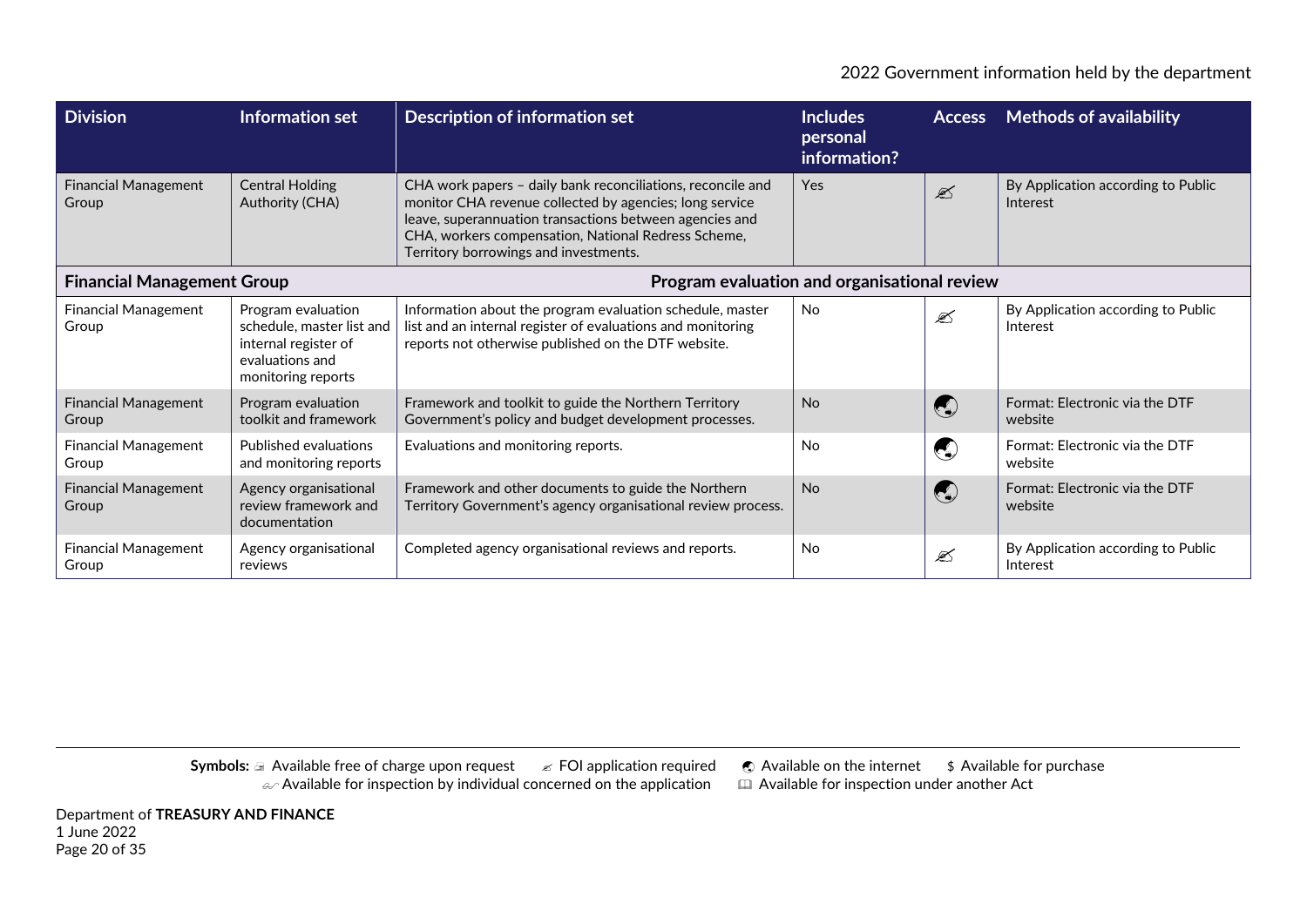| <b>Division</b>                | Information set             | <b>Description of information set</b>                                                                                                                                                                                                                                                                                                                                                              | <b>Includes</b><br>personal<br>information? | <b>Access</b>           | <b>Methods of availability</b>                                    |
|--------------------------------|-----------------------------|----------------------------------------------------------------------------------------------------------------------------------------------------------------------------------------------------------------------------------------------------------------------------------------------------------------------------------------------------------------------------------------------------|---------------------------------------------|-------------------------|-------------------------------------------------------------------|
| <b>NT Treasury Corporation</b> |                             |                                                                                                                                                                                                                                                                                                                                                                                                    | Administration                              |                         |                                                                   |
| NT Treasury Corporation        | Procurement                 | Records relating to the development and issue of tender<br>documents, evaluation of tenders received, post offer<br>negotiations and due diligence checks (includes statements of<br>requirements, expressions of interest, Request For<br>Information (RFI), Request For Quotation (RFQ), draft<br>contracts, evaluation reports, recommendations, final reports<br>and gazettal/public notices). | Yes                                         | $\mathscr{\mathscr{L}}$ | By Application according to Public<br>Interest                    |
| NT Treasury Corporation        | <b>Financial Management</b> | Financial Management - accounting, banking, reports,<br>reconciliations, financial statements, journals, payments,<br>receipts and monthly reporting.                                                                                                                                                                                                                                              | Yes                                         | ⊠                       | By Application according to Public<br>Interest                    |
| NT Treasury Corporation        | <b>Budgets</b>              | NTTC budget estimates and supporting documentation.                                                                                                                                                                                                                                                                                                                                                | <b>No</b>                                   | $\mathscr{\mathscr{L}}$ | By Application according to Public<br>Interest                    |
| NT Treasury Corporation        | <b>Risk and Audit</b>       | Internal and External audit papers and advice provided to the<br>Corporation and its Advisory board.                                                                                                                                                                                                                                                                                               | <b>No</b>                                   | ⊠                       | By Application according to Public<br>Interest                    |
| NT Treasury Corporation        | <b>NTTC Annual Reports</b>  | Annual report describing NTTC's developments and<br>operational outcomes during the year including audited<br>annual financial statements.                                                                                                                                                                                                                                                         | <b>No</b>                                   | $\bigodot$              | Available to: Public<br>Format: Electronic via the DTF<br>website |
| NT Treasury Corporation        | Taxation                    | FBT, GST and BAS returns including policy, payments,<br>reconciliation and reporting.                                                                                                                                                                                                                                                                                                              | <b>No</b>                                   | $\mathscr{L}$           | By Application according to Public<br>Interest                    |
| NT Treasury Corporation        | Policy                      | NTTC specific policies.                                                                                                                                                                                                                                                                                                                                                                            | <b>No</b>                                   | $\mathscr{\mathscr{L}}$ | By Application according to Public<br>Interest                    |
| NT Treasury Corporation        | <b>Boards</b>               | Meeting papers and minutes.                                                                                                                                                                                                                                                                                                                                                                        | <b>No</b>                                   | ⊠                       | By Application according to Public<br>Interest                    |

**Symbols: a Available free of charge upon request ∠ FOI application required ● Available on the internet \$ Available for purchase**  $\omega$  Available for inspection by individual concerned on the application  $\quad \quad \boxplus \,$  Available for inspection under another Act

Department of **TREASURY AND FINANCE** 1 June 2022 Page 21 of 35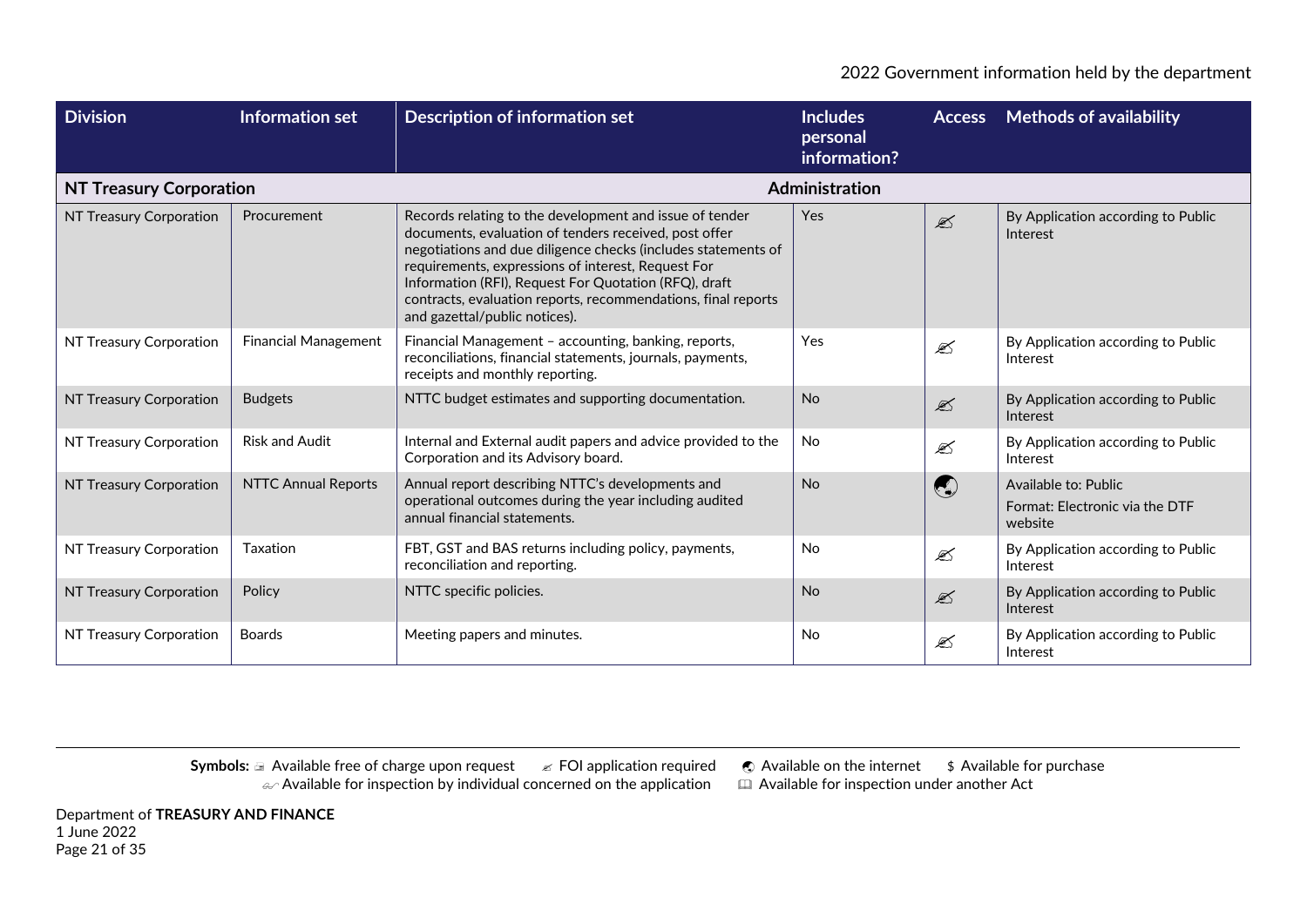| <b>Division</b>                | <b>Information set</b>                                    | <b>Description of information set</b>                                                                                                                                                                                 | <b>Includes</b><br>personal<br>information? | <b>Access</b>                            | <b>Methods of availability</b>                                    |  |
|--------------------------------|-----------------------------------------------------------|-----------------------------------------------------------------------------------------------------------------------------------------------------------------------------------------------------------------------|---------------------------------------------|------------------------------------------|-------------------------------------------------------------------|--|
| <b>NT Treasury Corporation</b> |                                                           |                                                                                                                                                                                                                       | Investing                                   |                                          |                                                                   |  |
| NT Treasury Corporation        | Investments in money<br>market securities                 | Financial investments issued in the Australian financial<br>markets from the Government's pool of surplus cash<br>balances.                                                                                           | No                                          | $\mathscr{\mathscr{L}}$                  | By Application according to Public<br>Interest                    |  |
| NT Treasury Corporation        | Segregated pool of<br>investment funds held<br>within CHA | Details of performance returns and asset allocation of funds<br>managed by external fund managers.                                                                                                                    | <b>No</b>                                   | $\mathscr{\mathscr{E}}$                  | By Application according to Public<br>Interest                    |  |
| <b>NT Treasury Corporation</b> |                                                           |                                                                                                                                                                                                                       | Lending                                     |                                          |                                                                   |  |
| NT Treasury Corporation        | Loans                                                     | Details of loans to NT Government, its Agencies, Government<br>Business Divisions (GBDs), Government Owned Corporations<br>(GOCs) and approved local authorities.                                                     | <b>No</b>                                   | $\mathscr{\mathscr{L}}$                  | By Application according to Public<br>Interest                    |  |
| <b>NT Treasury Corporation</b> |                                                           |                                                                                                                                                                                                                       | <b>Borrowings</b>                           |                                          |                                                                   |  |
| NT Treasury Corporation        | Designated<br>Investments                                 | Bonds issued to migrants to comply with Department of<br>Immigration and Border Protection (DIBP) visa requirements.                                                                                                  | Yes                                         | $\mathscr{\mathscr{E}}$<br>$\mathscr{G}$ | By Application according to Public<br>Interest                    |  |
| NT Treasury Corporation        | <b>Territory Bonds</b>                                    | Personal contact details and related information held on<br>NTTC's retail investors in Territory Bonds.                                                                                                               | Yes                                         | $\mathscr{\mathscr{L}}$<br>$\mathscr{L}$ | By Application according to Public<br>Interest                    |  |
| NT Treasury Corporation        | <b>Territory Bonds rates</b><br>and related forms         | Latest Territory Bonds rates and related forms such as<br>Prospectus and Application form, Sale, Change of Details and<br>Transfer forms and the Designated Investment forms<br>available for download to the public. | No                                          | $\bigcirc$                               | Available to: Public<br>Format: Electronic via the DTF<br>website |  |
| NT Treasury Corporation        | <b>Wholesale Fixed</b><br><b>Interest Securities</b>      | Debt raised by NTTC from financial institutions through<br>private placements or syndicated issuance.                                                                                                                 | <b>No</b>                                   | $\mathbb{Z}$                             | By Application according to Public<br>Interest                    |  |
| NT Treasury Corporation        | <b>Promissory Notes</b>                                   | Short-term debt raised by NTTC from selected financial<br>institutions through private placements or wholesale tender.                                                                                                | <b>No</b>                                   | €                                        | By Application according to Public<br>Interest                    |  |

Department of **TREASURY AND FINANCE** 1 June 2022 Page 22 of 35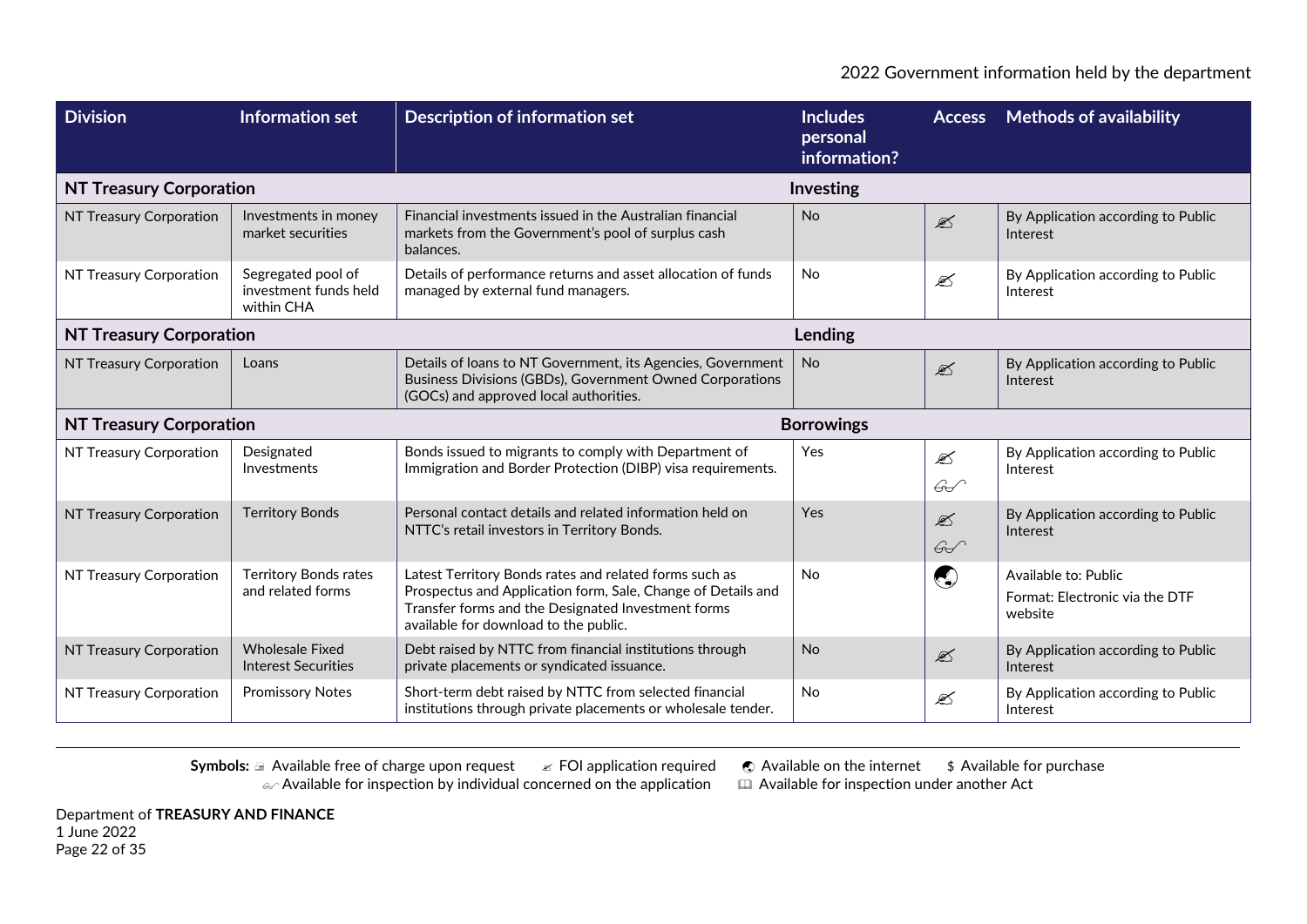| <b>Division</b>              | <b>Information set</b>                | <b>Description of information set</b>                                                                                                                                                                                                                                                                                                                                                                                                                                                                                                                                                                                                   | <b>Includes</b><br>personal<br>information? | <b>Access</b>                            | <b>Methods of availability</b>                 |
|------------------------------|---------------------------------------|-----------------------------------------------------------------------------------------------------------------------------------------------------------------------------------------------------------------------------------------------------------------------------------------------------------------------------------------------------------------------------------------------------------------------------------------------------------------------------------------------------------------------------------------------------------------------------------------------------------------------------------------|---------------------------------------------|------------------------------------------|------------------------------------------------|
| <b>Superannuation Office</b> |                                       |                                                                                                                                                                                                                                                                                                                                                                                                                                                                                                                                                                                                                                         | Administration                              |                                          |                                                |
| <b>Superannuation Office</b> | <b>Member Records</b>                 | Contains records of members belonging to the following NT<br><b>Public Sector schemes:</b><br>Northern Territory Government Public Authorities<br>Superannuation Scheme (NTGPASS);<br>Northern Territory Superannuation Supplementary<br>Scheme (NTSSS);<br>Northern Territory Police Supplementary Benefit Scheme<br>(NTPSBS);<br>Legislative Assembly Members' Superannuation Scheme<br>(LAMS);<br>Northern Territory Administrators Pension Scheme; and<br>Northern Territory Government Death and Invalidity<br>Scheme (NTGDIS).<br>Includes all correspondence to and from members and may<br>contain legal and medical documents. | Yes                                         | $\mathscr{\mathscr{L}}$<br>$\mathscr{G}$ | By Application according to Public<br>Interest |
| <b>Superannuation Office</b> | Complaints                            | All records of complaints received by the Superannuation<br>Office. Includes all information relating to the implementation<br>of the complaints procedure including correspondence with<br>the complainant, investigation of complaint and decisions<br>made.                                                                                                                                                                                                                                                                                                                                                                          | Yes                                         | $\mathscr{L}$                            | By Application according to Public<br>Interest |
| <b>Superannuation Office</b> | Service providers                     | Agreements, leases, service level agreement and pricing.                                                                                                                                                                                                                                                                                                                                                                                                                                                                                                                                                                                | No                                          | $\mathscr{L}$                            | By Application according to Public<br>Interest |
| <b>Superannuation Office</b> |                                       |                                                                                                                                                                                                                                                                                                                                                                                                                                                                                                                                                                                                                                         | <b>Boards, committees and councils</b>      |                                          |                                                |
| <b>Superannuation Office</b> | Superannuation<br>Trustee Board (STB) | STB relating to NTGPASS, NTPSBS and LAMS<br>superannuation schemes Meetings, Agendas, papers and<br>minutes. The STB ceased to exist on 26 June 2019.                                                                                                                                                                                                                                                                                                                                                                                                                                                                                   | Yes                                         | $\mathscr{\mathscr{L}}$                  | By Application according to Public<br>Interest |

**Symbols: a Available free of charge upon request ∠ FOI application required ● Available on the internet \$ Available for purchase**  $\omega$  Available for inspection by individual concerned on the application  $\quad \quad \boxplus \,$  Available for inspection under another Act

Department of **TREASURY AND FINANCE** 1 June 2022 Page 23 of 35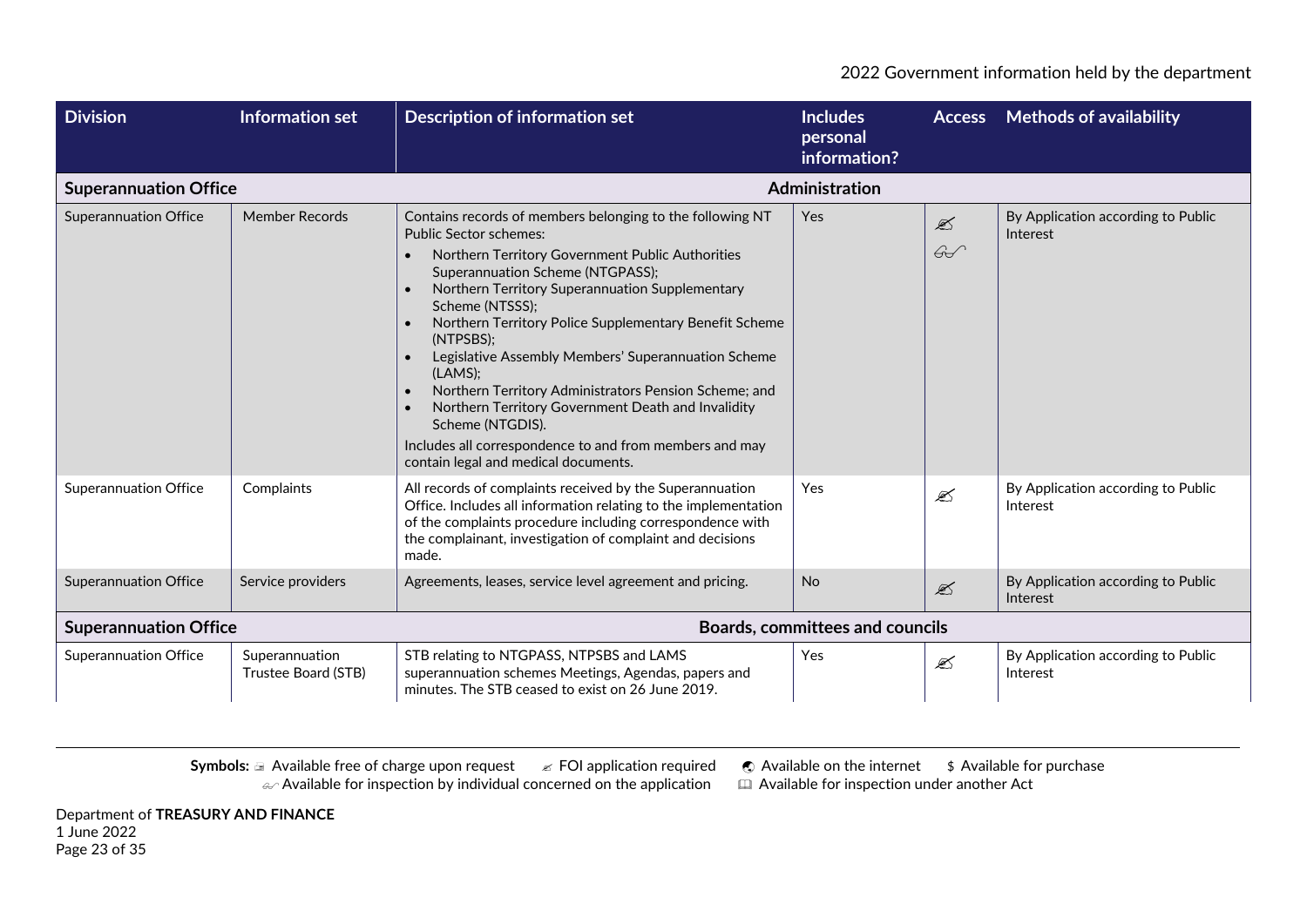| <b>Division</b>              | Information set                                    | Description of information set                                                                                                         | <b>Includes</b><br>personal<br>information? | <b>Access</b>                                                                | <b>Methods of availability</b>                                                                         |
|------------------------------|----------------------------------------------------|----------------------------------------------------------------------------------------------------------------------------------------|---------------------------------------------|------------------------------------------------------------------------------|--------------------------------------------------------------------------------------------------------|
| <b>Superannuation Office</b> | <b>NTGPASS Review</b><br>Board                     | Review Board relating to NTGPASS and NTGDIS schemes<br>(note NTCAT now presides; Review Board ceased to exist on<br>1 July 2015).      | Yes                                         | $\mathscr{L}$                                                                | By Application according to Public<br>Interest                                                         |
| <b>Superannuation Office</b> |                                                    |                                                                                                                                        | <b>Member education</b>                     |                                                                              |                                                                                                        |
| <b>Superannuation Office</b> | <b>Information Sessions</b><br>and Seminars        | Presentations to members of superannuation schemes<br>administered by the NT Superannuation Office.                                    | <b>No</b>                                   | $\bigcirc$<br>$\Box$                                                         | Available to: Public<br>Format: Hard copy or Electronic via<br>the DTF website<br>(presentations only) |
| <b>Superannuation Office</b> | Fact Sheets, forms and<br><b>Information Books</b> | Information material provided by the Superannuation Office.                                                                            | <b>No</b>                                   | $\bigodot$                                                                   | Available to: Public<br>Format: Hard copy or Electronic via<br>the DTF website                         |
| <b>Superannuation Office</b> |                                                    |                                                                                                                                        | Legislation                                 |                                                                              |                                                                                                        |
| <b>Superannuation Office</b> | Legislation for<br>Superannuation<br>schemes       | The development of or the amendment to existing legislation<br>for schemes NTGPASS, NTSSS, NTPSBS, LAMS,<br>Administrators and NTGDIS. | <b>No</b>                                   | $\left(\begin{smallmatrix} 1\\ 1\\ 1\\ 1 \end{smallmatrix}\right)$<br>$\Box$ | Available to: Public<br>Format: Hard copy or Electronic via<br>the DTF website (legislation only)      |
| <b>Superannuation Office</b> | <b>Policy</b>                                      |                                                                                                                                        |                                             |                                                                              |                                                                                                        |
|                              |                                                    |                                                                                                                                        |                                             |                                                                              |                                                                                                        |
| <b>Superannuation Office</b> | Policy for schemes                                 | Policy analysis and development for the governance of<br>NTGPASS, NTSSS, NTPSBS, LAMS, Administrators and<br>NTGDIS.                   | <b>No</b>                                   | $\mathscr{L}$                                                                | Additional information By Application<br>according to Public Interest                                  |

**Symbols: a Available free of charge upon request ∠ FOI application required ● Available on the internet \$ Available for purchase**  $\omega$  Available for inspection by individual concerned on the application  $\quad \quad \boxplus \,$  Available for inspection under another Act

Department of **TREASURY AND FINANCE** 1 June 2022 Page 24 of 35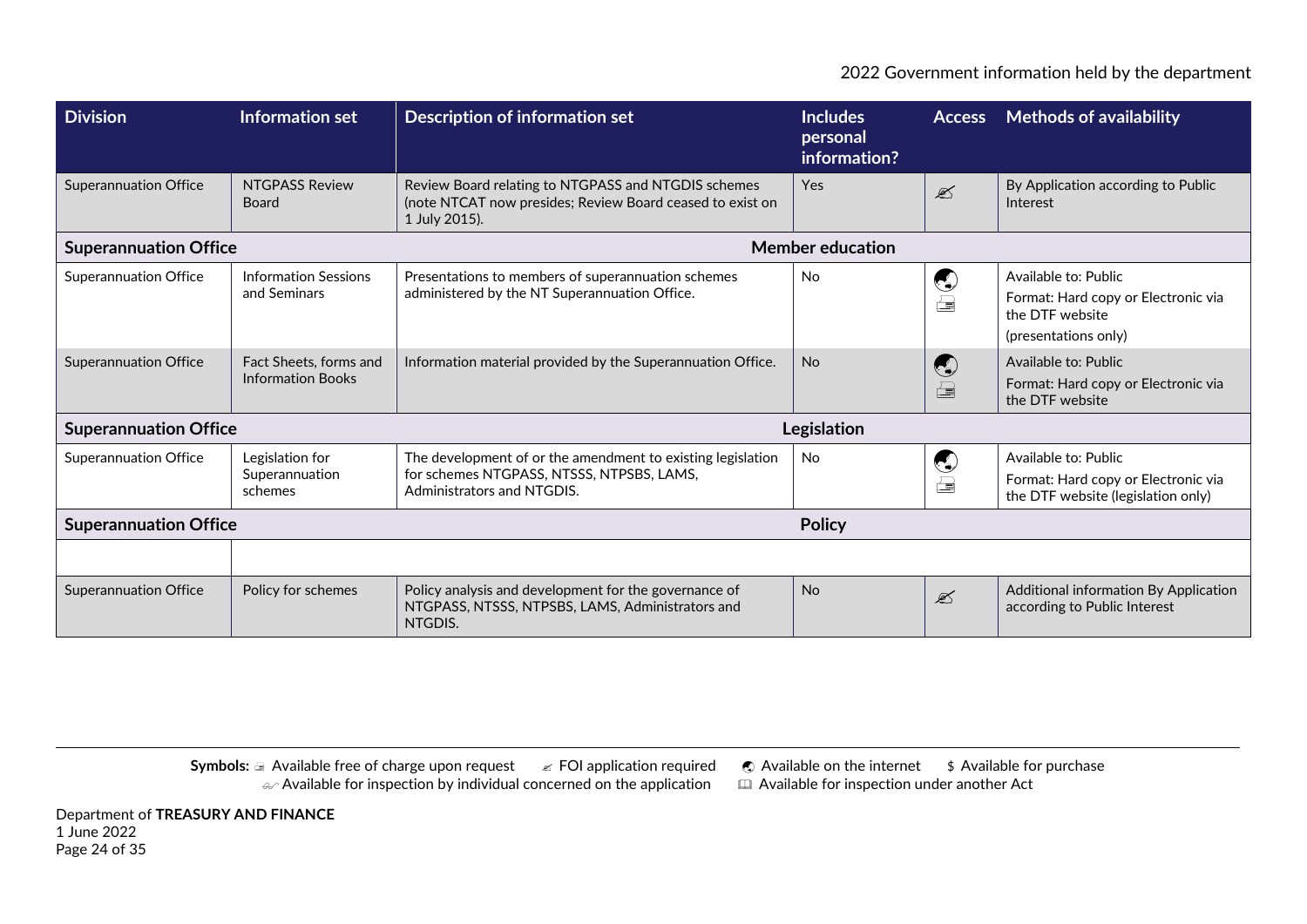| <b>Division</b>              | <b>Information set</b>                                                             | <b>Description of information set</b>                                                                                                                                                                                                                                                                                                                                                      | <b>Includes</b><br>personal<br>information? | <b>Access</b>                     | <b>Methods of availability</b>                                                                                                                                                                                                  |
|------------------------------|------------------------------------------------------------------------------------|--------------------------------------------------------------------------------------------------------------------------------------------------------------------------------------------------------------------------------------------------------------------------------------------------------------------------------------------------------------------------------------------|---------------------------------------------|-----------------------------------|---------------------------------------------------------------------------------------------------------------------------------------------------------------------------------------------------------------------------------|
| <b>Superannuation Office</b> |                                                                                    |                                                                                                                                                                                                                                                                                                                                                                                            | <b>Reports</b>                              |                                   |                                                                                                                                                                                                                                 |
| <b>Superannuation Office</b> | Reports/Publications                                                               | DTF Reporting Requirements, Commissioner of<br>Superannuation Reporting Requirements, other statutory<br>reporting requirements, Web site publications and<br>maintenance.                                                                                                                                                                                                                 | No                                          | $\bigodot$<br>$\equiv \mathbb{Z}$ | Available to: Public<br>Format: Hard copy or Electronic via<br>the DTF Website<br>Additional information By Application<br>according to Public Interest                                                                         |
| <b>Superannuation Office</b> | Actuarial services for<br>the NT Public Sector<br>Superannuation<br><b>Schemes</b> | Reports, reviews and certificates for superannuation schemes<br>as required under Commonwealth (taxation) and NT<br>governing legislation (Superannuation Act 1986,<br>Superannuation Guarantee (Safety Net) Act 1993, Legislative<br>Assembly Members' Pensions Act 1979, NTPSBS Trust Deed and<br>Rules, Administrators Pensions Act 1981, Supreme Court (Judges<br>Pensions) Act 1980). | <b>No</b>                                   | $\mathscr{\mathscr{L}}$           | Publication: Triennial actuarial reviews<br>available on DTF website<br>Available to: Public<br>Format: Hard copy or Electronic via<br>the DTF Website<br>Additional information By Application<br>according to Public Interest |
| <b>Superannuation Office</b> | Actuarial services for<br>the NT Public Sector<br>Superannuation<br>Schemes        | Working papers for the above reports, reviews and<br>certificates.                                                                                                                                                                                                                                                                                                                         | Yes                                         | €                                 | By Application according to Public<br>Interest                                                                                                                                                                                  |
| <b>Superannuation Office</b> | <b>Compliance Reporting</b>                                                        | Record of various statistical data reports to:<br>APRA (annual and quarterly returns for NTGPASS, LAMS<br>and NTSSS)<br><b>ATO</b><br>Austrac (annual compliance and other AML/CTF reports<br>and information provided on NTSO designated services)                                                                                                                                        | <b>No</b>                                   | $\mathscr{\mathscr{E}}$           | By Application according to Public<br>Interest                                                                                                                                                                                  |
| <b>Superannuation Office</b> | <b>Compliance Reporting</b>                                                        | Working papers for the above APRA and Austrac data.                                                                                                                                                                                                                                                                                                                                        | Yes                                         | $\mathscr{\mathscr{E}}$           | By Application according to Public<br>Interest                                                                                                                                                                                  |
| <b>Superannuation Office</b> | <b>Compliance Reporting</b>                                                        | Record of various member data reports to ATO (member<br>contribution statements and lost member reports).                                                                                                                                                                                                                                                                                  | Yes                                         | $\mathscr{\mathscr{E}}$           | By Application according to Public<br>Interest                                                                                                                                                                                  |

**Symbols:** a Available free of charge upon request  $\mathscr{A}$  FOI application required  $\mathscr{A}$  Available on the internet  $\mathscr{A}$  Available for purchase  $\mathscr{A}$  Available for inspection by individual concerned on the appli  $\alpha$  Available for inspection by individual concerned on the application  $\alpha$ 

Department of **TREASURY AND FINANCE** 1 June 2022 Page 25 of 35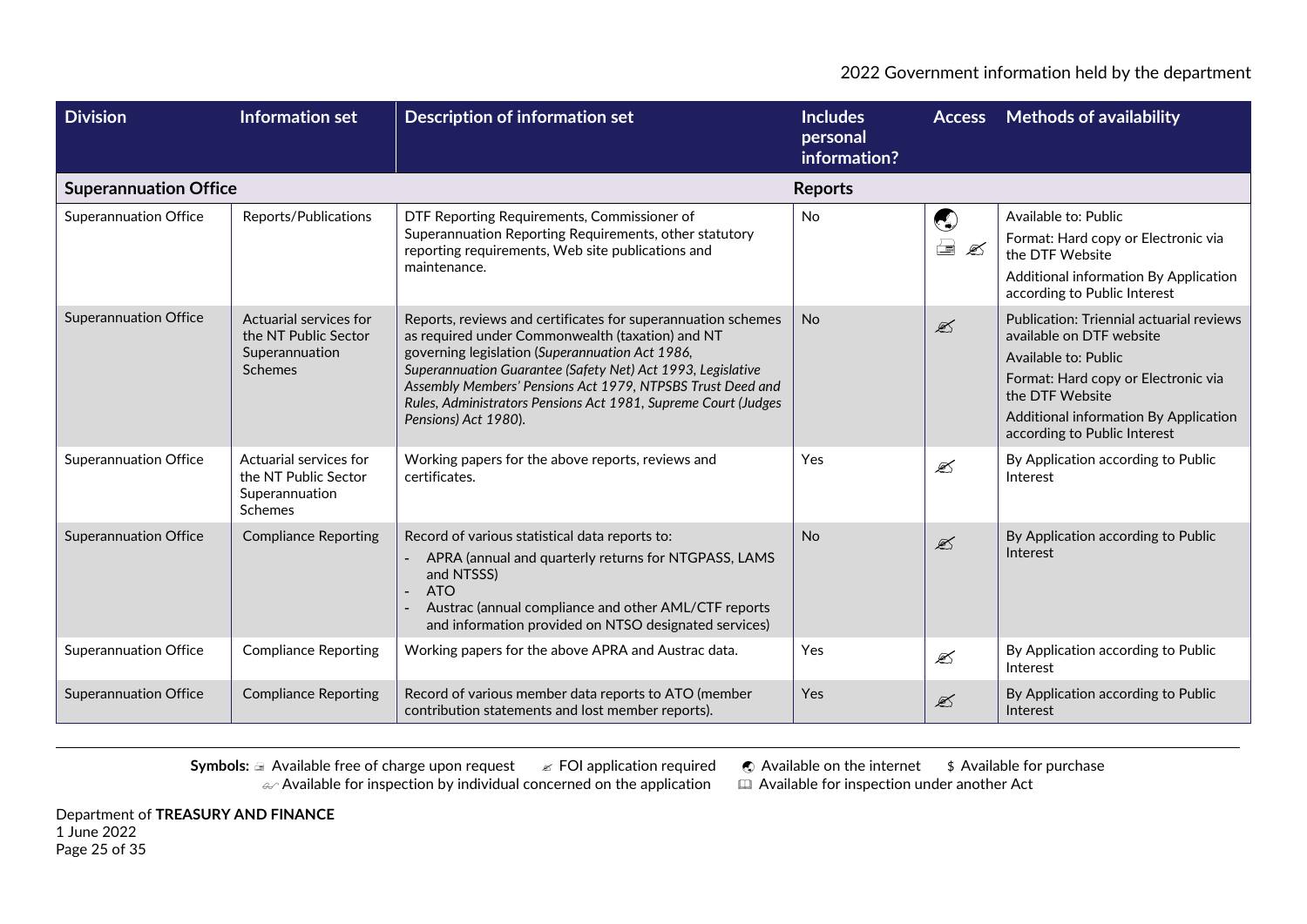| <b>Division</b>                 | <b>Information set</b>                                          | <b>Description of information set</b>                                                                                                                                                                                                                                                                                                                                                                             | <b>Includes</b><br>personal<br>information? | <b>Access</b>                 | <b>Methods of availability</b>                 |  |
|---------------------------------|-----------------------------------------------------------------|-------------------------------------------------------------------------------------------------------------------------------------------------------------------------------------------------------------------------------------------------------------------------------------------------------------------------------------------------------------------------------------------------------------------|---------------------------------------------|-------------------------------|------------------------------------------------|--|
| <b>Superannuation Office</b>    |                                                                 |                                                                                                                                                                                                                                                                                                                                                                                                                   | <b>Financial records</b>                    |                               |                                                |  |
| <b>Superannuation Office</b>    | <b>Accounting Records</b>                                       | Various financial transaction records of the NT Public Sector<br>Superannuation Schemes to comply with reporting,<br>accounting standards, audit requirements and for legislative<br>accountability. Includes all pension/benefit payments<br>(including surcharge and Division 293 Tax), contributions<br>from both employee and employer, rollovers to and from<br>other funds, and investment rates of return. | <b>Yes</b>                                  | $\mathscr{L}$                 | By Application according to Public<br>Interest |  |
| <b>Superannuation Office</b>    | NT Superannuation<br><b>Office Accounting</b><br><b>Records</b> | Various accounting records and reports in respect of the<br>Central Holding Authority (Org 18) and the Superannuation<br>Office (Org 25).                                                                                                                                                                                                                                                                         | <b>No</b>                                   | $\mathscr{\mathscr{L}}$       | By Application according to Public<br>Interest |  |
| <b>Superannuation Office</b>    | Audit                                                           | Record of Auditor-General audit opinions on Financial<br>Statement and Operating Standard (Compliance) Audits for<br>NTGPASS, LAMS and NTPSBS.                                                                                                                                                                                                                                                                    | <b>No</b>                                   | $\mathscr{L}$                 | By Application according to Public<br>Interest |  |
| <b>Territory Revenue Office</b> |                                                                 |                                                                                                                                                                                                                                                                                                                                                                                                                   | Administration                              |                               |                                                |  |
|                                 |                                                                 |                                                                                                                                                                                                                                                                                                                                                                                                                   |                                             |                               |                                                |  |
| <b>Territory Revenue Office</b> | Audits                                                          | Information related to the conduct of audits for Royalty<br>Purposes.                                                                                                                                                                                                                                                                                                                                             | Yes                                         | $\mathscr{\mathscr{L}}$       | By Application according to Public<br>Interest |  |
| <b>Territory Revenue Office</b> | <b>Business</b><br>Administration                               | Office procedures and information, workflows, organisational<br>charts, project plans, status reports, staff meetings, staff<br>development, budget, strategic plan, benchmarking,<br>performance indicators, risk management, procurement<br>management.                                                                                                                                                         | <b>No</b>                                   | $\mathscr{L}$                 | By Application according to Public<br>Interest |  |
| <b>Territory Revenue Office</b> | <b>Community Liaison</b>                                        | Consultation and enquiries from key stakeholders and other<br>interested parties (including members of the royalty payer or<br>taxpayer community).                                                                                                                                                                                                                                                               | Yes                                         | $\mathbb{Z}$<br>$\mathscr{G}$ | By Application according to Public<br>Interest |  |

Department of **TREASURY AND FINANCE** 1 June 2022 Page 26 of 35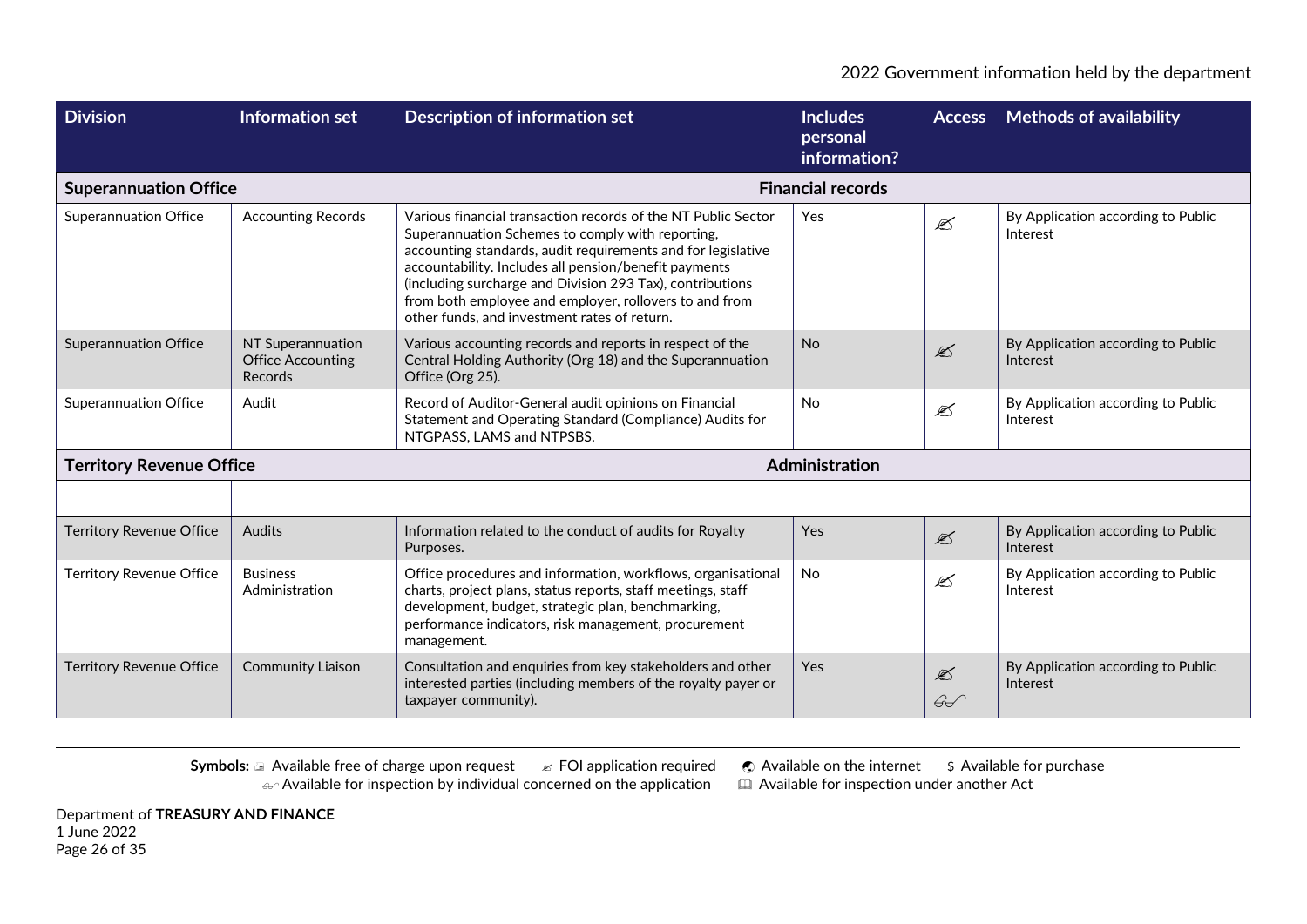| <b>Division</b>                 | Information set                       | <b>Description of information set</b>                                                                                                                                                                                                                                                                         | <b>Includes</b><br>personal<br>information? | <b>Access</b>                            | <b>Methods of availability</b>                 |
|---------------------------------|---------------------------------------|---------------------------------------------------------------------------------------------------------------------------------------------------------------------------------------------------------------------------------------------------------------------------------------------------------------|---------------------------------------------|------------------------------------------|------------------------------------------------|
| <b>Territory Revenue Office</b> | Data Administration                   | Datasets and referrals provided by the Australian Taxation<br>Office and other bodies to assist in data matching, budget<br>analysis, revenue forecasting, routine spreadsheets and<br>reports.                                                                                                               | Yes                                         | $\mathscr{\mathscr{L}}$<br>$\mathscr{L}$ | By Application according to Public<br>Interest |
| <b>Territory Revenue Office</b> | Government Liaison                    | Reciprocal powers, requests for information, liaison with<br>government Departments and other agencies, provision to<br>and receipt of information between government agencies.                                                                                                                               | Yes                                         | $\mathscr{L}$<br>$\mathscr{L}$           | By Application according to Public<br>Interest |
| Territory Revenue Office        | Lodgements - Finalised<br>and Pending | Contracts, Transfers (Property & Shares), Deeds, Leases,<br>Home Incentive Scheme Applications, Birth Certificates,<br>Passports, Finance Approval Letters, Family Court Orders,<br>Profit & Loss, Balance Sheet, Trust Deeds, Objections,<br>Recovery Action documents, Bank Account details,<br>Valuations. | Yes                                         | $\mathfrak{D}$<br>$\mathscr{L}$          | By Application according to Public<br>Interest |
| <b>Territory Revenue Office</b> | <b>Royalty Payer Files</b>            | Royalty payer correspondence files. Includes Royalty returns<br>and Audits.                                                                                                                                                                                                                                   | Yes                                         | $\mathscr{\mathscr{L}}$<br>$\mathscr{G}$ | By Application according to Public<br>Interest |
| <b>Territory Revenue Office</b> | <b>Return Documents</b>               | Return forms lodged as a part of being registered for returns<br>based taxes.                                                                                                                                                                                                                                 | Yes                                         | $\mathscr{\mathscr{L}}$<br>$\mathscr{G}$ | By Application according to Public<br>Interest |
| <b>Territory Revenue Office</b> | <b>Taxpayer Inquiries</b>             | Inquiry letters forwarded to businesses querying potential<br>liabilities under taxation legislation.                                                                                                                                                                                                         | Yes                                         | $\mathcal{L}$<br>$\mathscr{L}$           | By Application according to Public<br>Interest |
| Territory Revenue Office        | <b>General Inquiries</b>              | Requests for information or advice in relation to a real or<br>potential liability to stamp duty or payroll tax, or eligibility for<br>a home incentive scheme.                                                                                                                                               | Yes                                         | $\mathscr{\mathscr{L}}$<br>$\mathscr{L}$ | By Application according to Public<br>Interest |

**Symbols: a Available free of charge upon request ∠ FOI application required ● Available on the internet \$ Available for purchase**  $\omega$  Available for inspection by individual concerned on the application  $\quad \quad \boxplus \,$  Available for inspection under another Act

Department of **TREASURY AND FINANCE** 1 June 2022 Page 27 of 35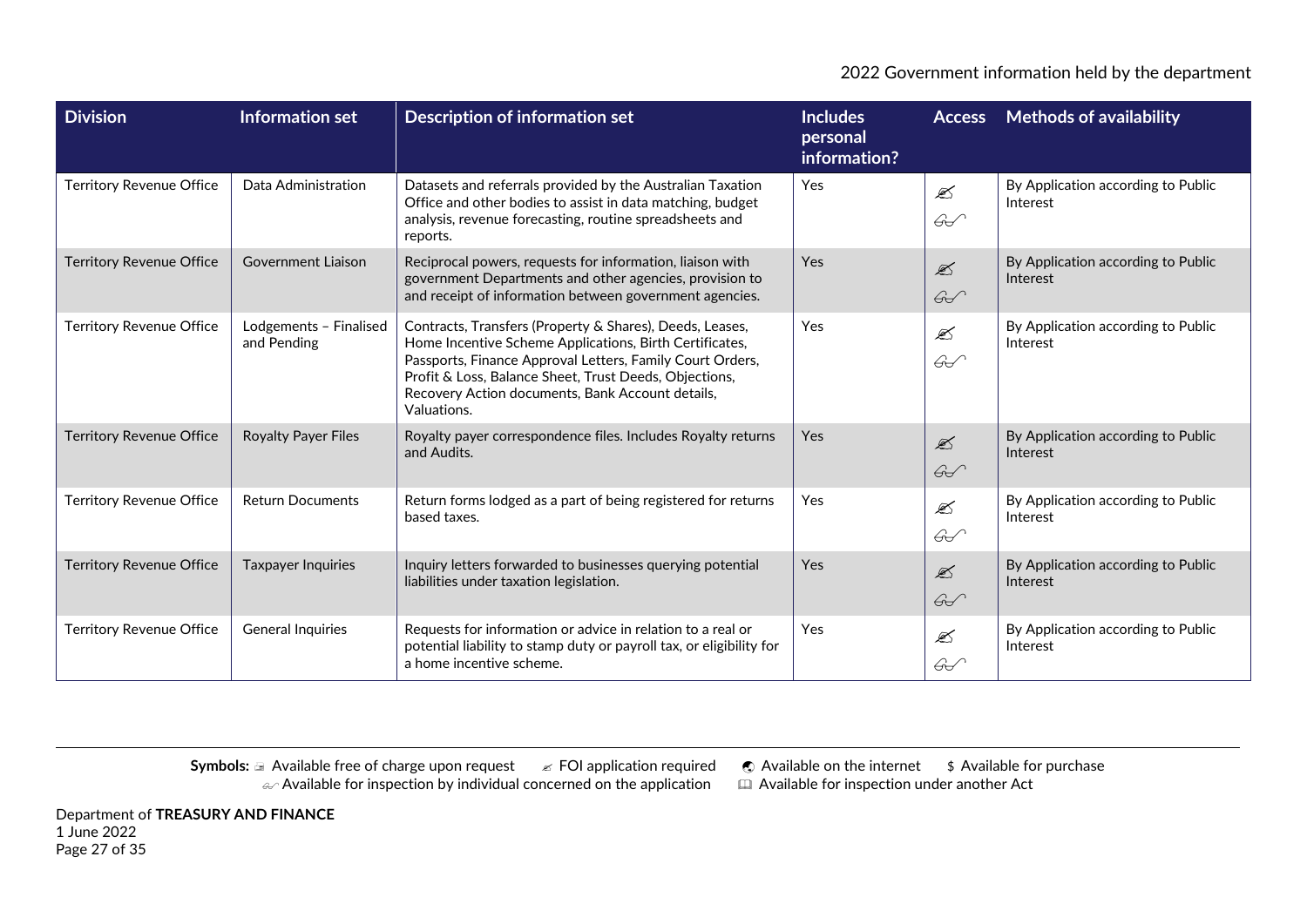| <b>Division</b>                 | Information set                                                              | <b>Description of information set</b>                                                                                                                                           | <b>Includes</b><br>personal<br>information? | <b>Access</b>                            | <b>Methods of availability</b>                 |
|---------------------------------|------------------------------------------------------------------------------|---------------------------------------------------------------------------------------------------------------------------------------------------------------------------------|---------------------------------------------|------------------------------------------|------------------------------------------------|
| <b>Territory Revenue Office</b> | <b>Taxpayer Registration</b><br><b>Files</b>                                 | Registration files for Payroll Tax, Hiring Arrangements,<br>Insurance Duty, Debits Tax, Mineral Royalties, Conveyance<br>By Return, Life Insurance, and Electronic Debits Duty. | Yes                                         | $\mathscr{\mathscr{L}}$<br>$\mathscr{L}$ | By Application according to Public<br>Interest |
| <b>Territory Revenue Office</b> |                                                                              | Grants, subsidies, schemes and exemptions                                                                                                                                       |                                             |                                          |                                                |
| <b>Territory Revenue Office</b> | Eligible Exploration<br><b>Expenditure Certificate</b><br>(EEC) Applications | Eligible Exploration Expenditure applications, issue of Eligible<br><b>Exploration Certificates.</b>                                                                            | Yes                                         | $\mathscr{\mathscr{E}}$<br>$\mathscr{L}$ | By Application according to Public<br>Interest |
| <b>Territory Revenue Office</b> | <b>Payroll Tax Exemption</b>                                                 | Information relating to applications for exemption from<br>payroll tax.                                                                                                         | <b>Yes</b>                                  | $\mathbb{Z}$<br>$\mathscr{L}$            | By Application according to Public<br>Interest |
| <b>Territory Revenue Office</b> | Payroll Tax Exclusion<br>from Grouping                                       | Application for exclusion from grouping, including supporting<br>documentation, submissions and correspondence.                                                                 | <b>Yes</b>                                  | $\mathcal{L}$<br>$\mathscr{L}$           | By Application according to Public<br>Interest |
| <b>Territory Revenue Office</b> | <b>Stamp Duty Exemption</b>                                                  | Applications for stamp duty exemption including supporting<br>documentation, submissions and correspondence.                                                                    | Yes                                         | $\mathcal{L}$<br>$\mathscr{L}$           | By Application according to Public<br>Interest |
| <b>Territory Revenue Office</b> | <b>First Home Owners</b><br>Grant (FHOG)                                     | Application for FHOG; and associated supporting<br>documentation.                                                                                                               | <b>Yes</b>                                  | $\mathscr{\mathscr{E}}$<br>$\mathscr{L}$ | By Application according to Public<br>Interest |
| <b>Territory Revenue Office</b> | <b>Household Goods</b><br>Grant Scheme (HGGS)                                | Application for HGGS; and associated supporting<br>documentation.                                                                                                               | <b>Yes</b>                                  | $\mathscr{\mathscr{L}}$<br>$\mathscr{L}$ | By Application according to Public<br>Interest |
| <b>Territory Revenue Office</b> | Hiring Arrangements -<br>Exempt Lender                                       | Application to be exempt Lender.                                                                                                                                                | Yes                                         | $\mathscr{\mathscr{E}}$<br>$\mathscr{G}$ | By Application according to Public<br>Interest |

**Symbols: a Available free of charge upon request ∠ FOI application required ● Available on the internet \$ Available for purchase**  $\omega$  Available for inspection by individual concerned on the application  $\quad \quad \boxplus \,$  Available for inspection under another Act

Department of **TREASURY AND FINANCE** 1 June 2022 Page 28 of 35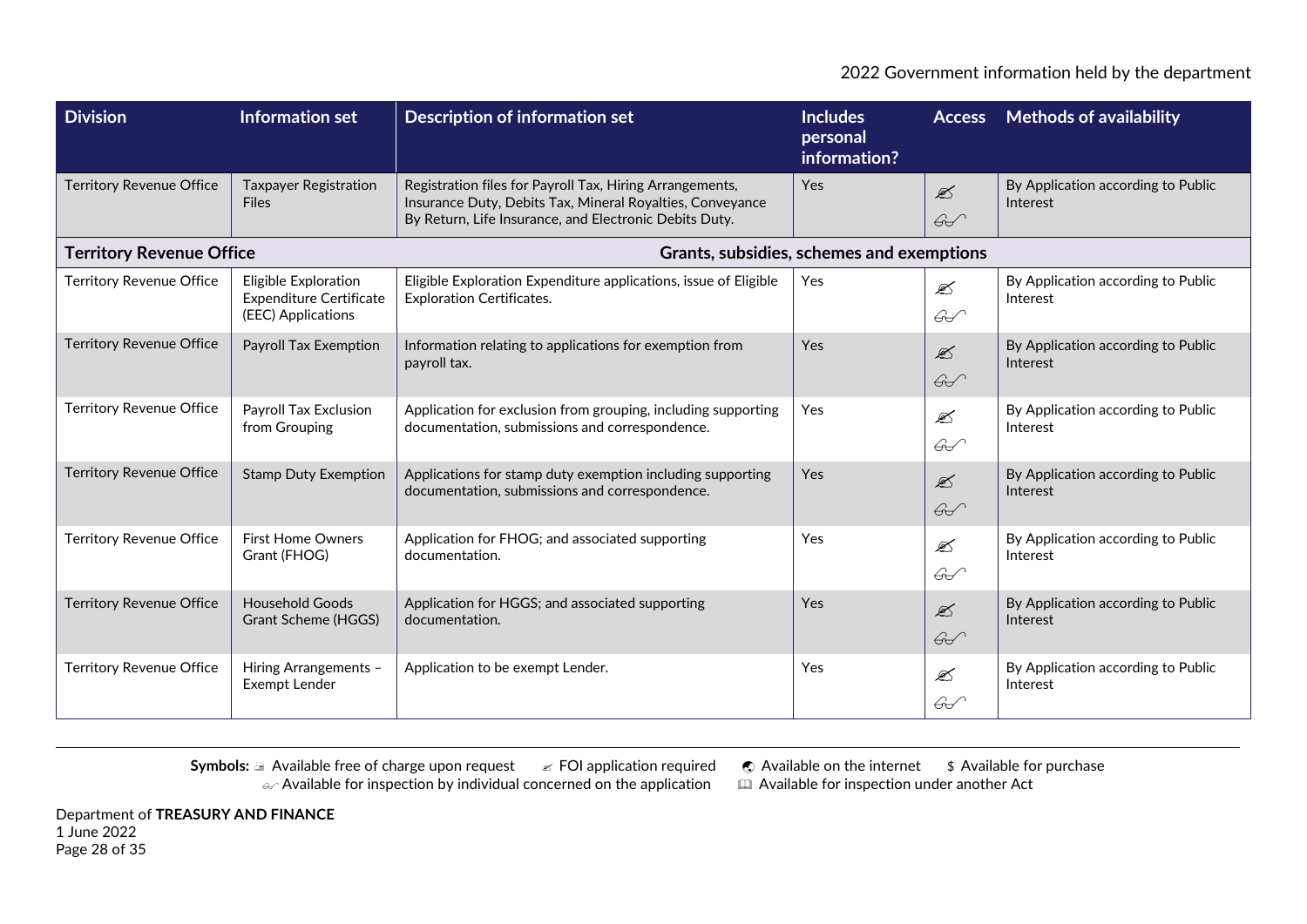| <b>Division</b>                 | Information set                         | <b>Description of information set</b>                                                    | <b>Includes</b><br>personal<br>information? |                                          | <b>Access</b> Methods of availability          |
|---------------------------------|-----------------------------------------|------------------------------------------------------------------------------------------|---------------------------------------------|------------------------------------------|------------------------------------------------|
| <b>Territory Revenue Office</b> | <b>Liquor Subsidy</b>                   | Application Form containing required information including<br>bank account details.      | Yes                                         | $\mathscr{\mathscr{L}}$<br>$\mathscr{L}$ | By Application according to Public<br>Interest |
| <b>Territory Revenue Office</b> | <b>MVR Stamp Duty</b><br>Exemptions     | Correspondence/Application for exemption and other<br>supporting documents.              | Yes                                         | $\mathscr{\mathscr{L}}$<br>$\mathscr{L}$ | By Application according to Public<br>Interest |
| <b>Territory Revenue Office</b> | Quickstart 1 and 2                      | Applications for Quickstart, supporting documentation and<br>correspondence.             | Yes                                         | $\mathscr{\mathscr{E}}$<br>$\mathscr{L}$ | By Application according to Public<br>Interest |
| <b>Territory Revenue Office</b> | Solar Hot Water<br>Subsidy              | Application Form, Invoices, Certificate of Occupancy and<br>other supporting documents.  | Yes                                         | $\mathscr{\mathscr{L}}$<br>$\mathscr{L}$ | By Application according to Public<br>Interest |
| <b>Territory Revenue Office</b> | <b>BuildBonus</b>                       | Applications for BuildBonus, supporting documentation and<br>correspondence.             | Yes                                         | $\mathscr{\mathscr{L}}$<br>$\mathscr{G}$ | By Application according to Public<br>Interest |
| <b>Territory Revenue Office</b> | <b>Buildstart</b>                       | Applications for Buildstart, supporting documentation and<br>correspondence.             | Yes                                         | $\mathscr{\mathscr{L}}$<br>$\mathscr{L}$ | By Application according to Public<br>Interest |
| <b>Territory Revenue Office</b> | <b>First Home Owner</b><br><b>Boost</b> | Applications for First Home Owner Boost, supporting<br>documentation and correspondence. | Yes                                         | $\mathscr{\mathscr{L}}$<br>$\mathscr{L}$ | By Application according to Public<br>Interest |
| <b>Territory Revenue Office</b> | <b>First Home Owner</b><br><b>Bonus</b> | Applications for First Home Owner Bonus, supporting<br>documentation and correspondence. | Yes                                         | $\mathscr{\mathscr{E}}$<br>$\mathscr{L}$ | By Application according to Public<br>Interest |

**Symbols: a Available free of charge upon request ∠ FOI application required ● Available on the internet \$ Available for purchase**  $\omega$  Available for inspection by individual concerned on the application  $\quad \quad \boxplus \,$  Available for inspection under another Act

Department of **TREASURY AND FINANCE** 1 June 2022 Page 29 of 35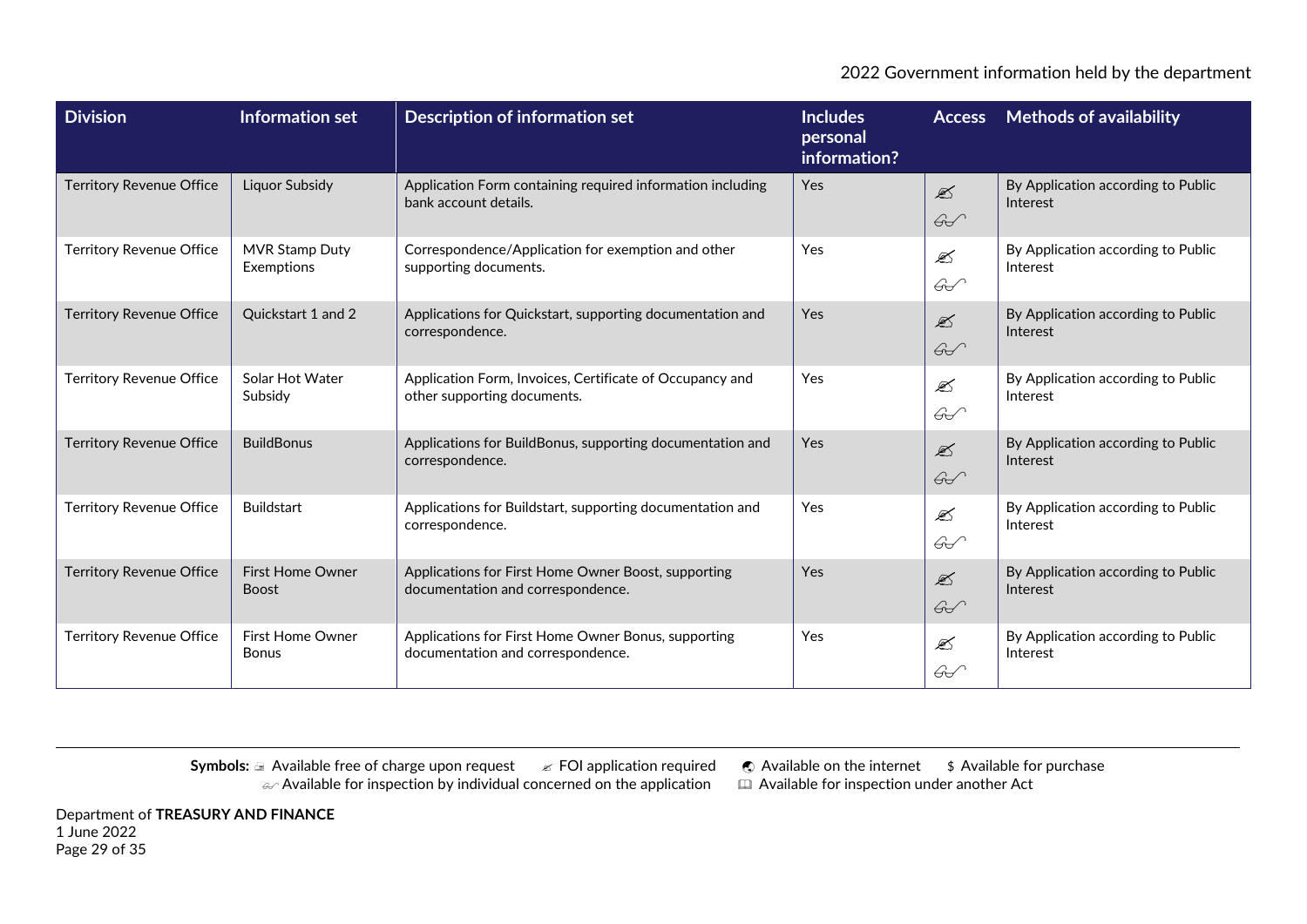| <b>Division</b>                 | Information set                            | <b>Description of information set</b>                                                                                   | <b>Includes</b><br>personal<br>information? | <b>Access</b>                            | <b>Methods of availability</b>                 |
|---------------------------------|--------------------------------------------|-------------------------------------------------------------------------------------------------------------------------|---------------------------------------------|------------------------------------------|------------------------------------------------|
| <b>Territory Revenue Office</b> | <b>First Home Owner</b><br><b>Discount</b> | Applications for First Home Owner Discount, supporting<br>documentation and correspondence.                             | <b>Yes</b>                                  | $\mathscr{L}$<br>$\mathscr{G}$           | By Application according to Public<br>Interest |
| <b>Territory Revenue Office</b> | Corporate<br>reconstruction                | Applications for ruling and exemption for corporate<br>reconstructions, supporting documentation and<br>correspondence. | Yes                                         | <br>$\mathscr{G}$                        | By Application according to Public<br>Interest |
| <b>Territory Revenue Office</b> |                                            | Information technology, systems and registers                                                                           |                                             |                                          |                                                |
| <b>Territory Revenue Office</b> | <b>Objections Database</b>                 | Contains details of all objections handled by Territory<br>Revenue Office.                                              | Yes                                         | $\mathscr{\mathscr{L}}$                  | By Application according to Public<br>Interest |
| <b>Territory Revenue Office</b> | <b>TAXAD Database</b>                      | Taxpayer records.                                                                                                       | Yes                                         | <br>$\mathscr{G}$                        | By Application according to Public<br>Interest |
| <b>Territory Revenue Office</b> | <b>INTRA Database</b>                      | Taxpayer records.                                                                                                       | Yes                                         | $\mathscr{\mathscr{L}}$<br>$\mathscr{L}$ | By Application according to Public<br>Interest |
| <b>Territory Revenue Office</b> | <b>Compliance Database</b>                 | Records relating to past, current and future audits.                                                                    | Yes                                         | €<br>$\mathscr{L}$                       | By Application according to Public<br>Interest |
| <b>Territory Revenue Office</b> | <b>Unclaimed Money</b>                     | Records relating to general unclaimed money and unclaimed<br>superannuation held by the Territory Revenue Office.       | Yes                                         | $\mathbb{Z}$<br>$\mathscr{L}$            | By Application according to Public<br>Interest |
| <b>Territory Revenue Office</b> |                                            |                                                                                                                         | <b>Legal</b>                                |                                          |                                                |
| <b>Territory Revenue Office</b> | Legal Services                             | Territory Revenue Office - advice, appeals, objections.                                                                 | No                                          |                                          | By Application according to Public<br>Interest |

**Symbols: a Available free of charge upon request ∠ FOI application required ● Available on the internet \$ Available for purchase**  $\omega$  Available for inspection by individual concerned on the application  $\quad \quad \boxplus \,$  Available for inspection under another Act

Department of **TREASURY AND FINANCE** 1 June 2022 Page 30 of 35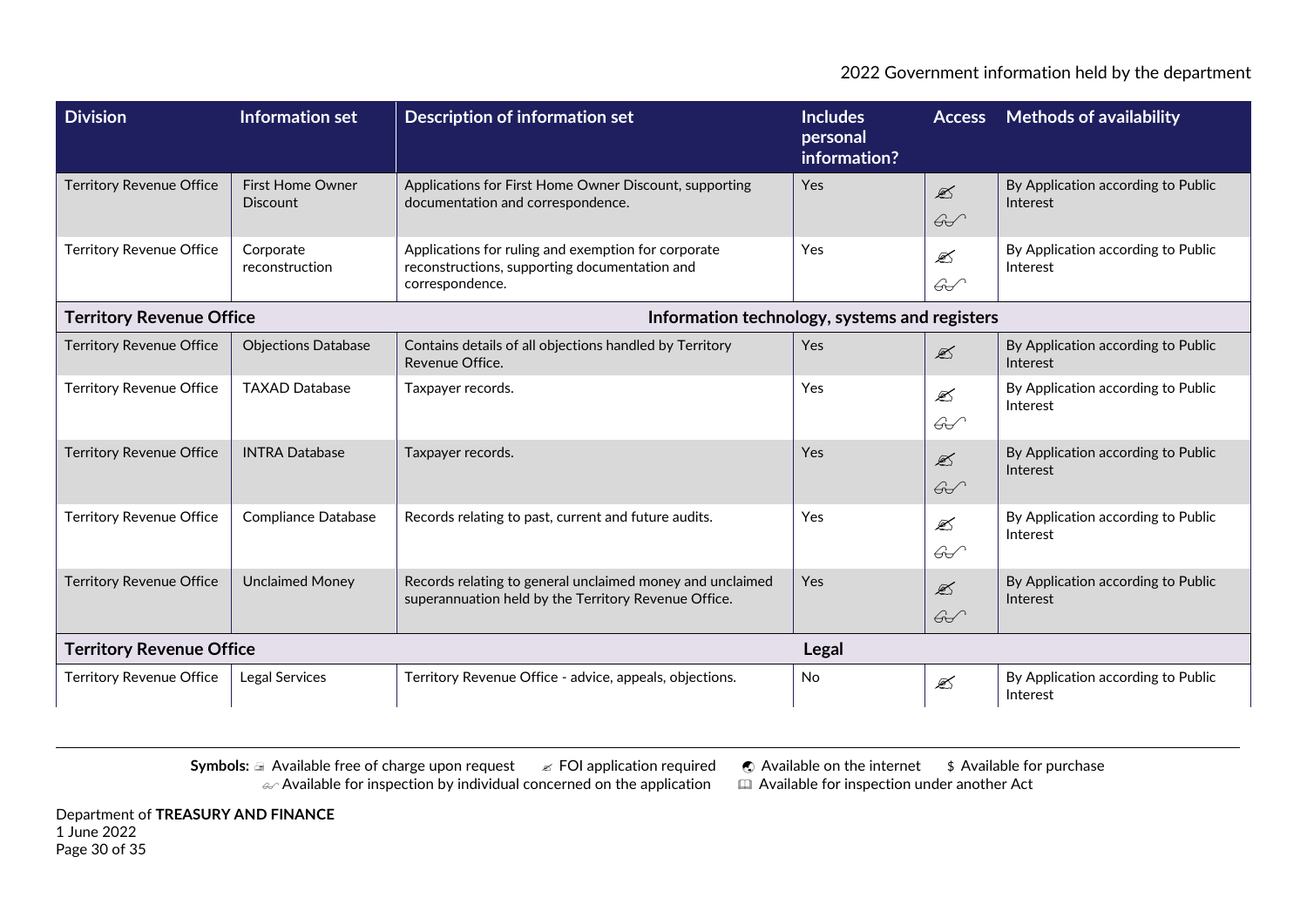| <b>Division</b>                 | Information set         | <b>Description of information set</b>                                                                                                                                                                                     | <b>Includes</b><br>personal<br>information? | <b>Access</b>                            | <b>Methods of availability</b>                                                                                                                                                                                                                                                                                                                       |  |
|---------------------------------|-------------------------|---------------------------------------------------------------------------------------------------------------------------------------------------------------------------------------------------------------------------|---------------------------------------------|------------------------------------------|------------------------------------------------------------------------------------------------------------------------------------------------------------------------------------------------------------------------------------------------------------------------------------------------------------------------------------------------------|--|
| <b>Territory Revenue Office</b> | Prosecutions            | Prosecution information in relation to royalties, taxation and<br>home owner incentive grants in the Northern Territory.                                                                                                  | Yes                                         | $\mathscr{\mathscr{L}}$<br>$\mathscr{L}$ | By Application according to Public<br>Interest                                                                                                                                                                                                                                                                                                       |  |
| <b>Territory Revenue Office</b> |                         |                                                                                                                                                                                                                           | Personnel                                   |                                          |                                                                                                                                                                                                                                                                                                                                                      |  |
|                                 |                         |                                                                                                                                                                                                                           |                                             |                                          |                                                                                                                                                                                                                                                                                                                                                      |  |
| <b>Territory Revenue Office</b> | Personnel               | Interview reports, performance development plan,<br>identification cards and authorisations and special<br>arrangements.                                                                                                  | Yes                                         | $\mathscr{\mathscr{E}}$<br>$\mathscr{G}$ | By Application according to Public<br>Interest                                                                                                                                                                                                                                                                                                       |  |
| <b>Territory Revenue Office</b> |                         |                                                                                                                                                                                                                           | <b>Policy</b>                               |                                          |                                                                                                                                                                                                                                                                                                                                                      |  |
| <b>Territory Revenue Office</b> | Policy                  | Policy information in relation to administration of royalties<br>and taxation in the Northern Territory.                                                                                                                  | <b>No</b>                                   | $\bigodot$<br>$\Box$                     | Available to: Public<br>Format: Electronic via the DTF<br>website                                                                                                                                                                                                                                                                                    |  |
| <b>Territory Revenue Office</b> |                         |                                                                                                                                                                                                                           | Reference and education material            |                                          |                                                                                                                                                                                                                                                                                                                                                      |  |
| <b>Territory Revenue Office</b> | <b>Client Education</b> | Circulars, booklets, brochures, fact sheets, forms for taxes,<br>royalties and grants. Includes the Commissioner's Guidelines,<br>Rulings, Petroleum Royalty Overview and Mineral Royalty Act<br>Overview and Guidelines. | <b>No</b>                                   | $\bigodot$<br>$\equiv$                   | Publication: Circulars, Information<br>sheets and brochures, Payroll Tax<br>Guide, Payroll Tax Rulings, Stamp duty<br>lodgement guide CBR User Guide,<br>Petroleum Royalty Overview and<br>Mineral Royalty Act Overview and<br>Guidelines.<br>Available to: Practitioners and<br>taxpayers<br>Format: Hard copy or Electronic via<br>the DTF website |  |

Department of **TREASURY AND FINANCE** 1 June 2022 Page 31 of 35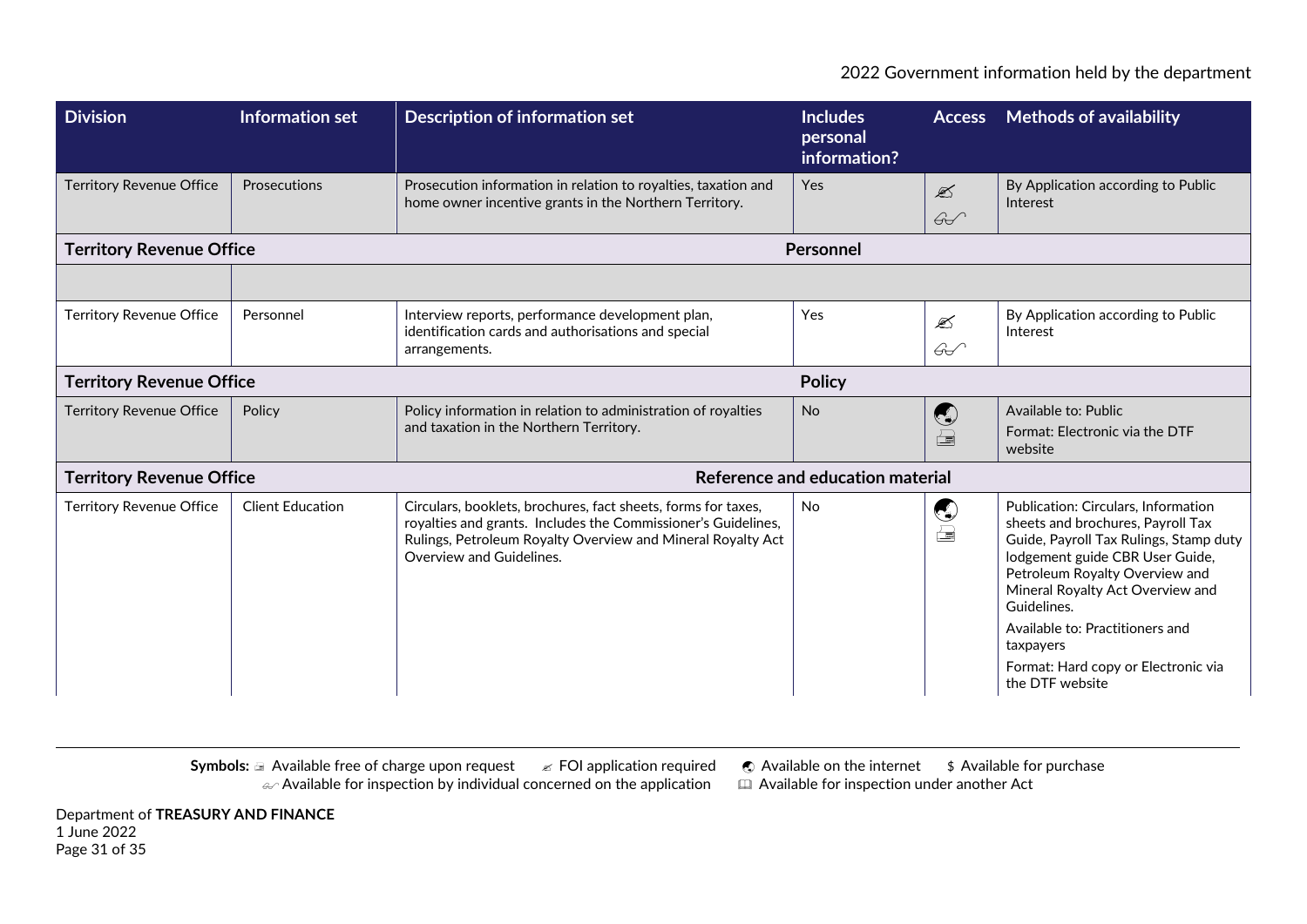| <b>Division</b>                 | Information set              | <b>Description of information set</b>                                                                                                                                                                                                        | <b>Includes</b><br>personal<br>information? | <b>Access</b>                            | <b>Methods of availability</b>                 |
|---------------------------------|------------------------------|----------------------------------------------------------------------------------------------------------------------------------------------------------------------------------------------------------------------------------------------|---------------------------------------------|------------------------------------------|------------------------------------------------|
| <b>Territory Revenue Office</b> | <b>Reference Material</b>    | Territory Revenue Office information used as reference<br>points. Includes internal procedures, past CPI rates, Capital<br>Recognition Deduction (CRD) and documents to assist future<br>assessments (leases, trusts, franchise agreements). | <b>Yes</b>                                  | $\mathscr{\mathscr{L}}$<br>$\mathscr{L}$ | By Application according to Public<br>Interest |
| <b>Territory Revenue Office</b> |                              |                                                                                                                                                                                                                                              | <b>Relations</b>                            |                                          |                                                |
|                                 |                              |                                                                                                                                                                                                                                              |                                             |                                          |                                                |
| <b>Territory Revenue Office</b> | <b>Community Relations</b>   | Marketing and advertising strategies and materials,<br>stakeholder surveys, liaison, consultation processes and<br>requests for information.                                                                                                 | <b>No</b>                                   | ⊠                                        | By Application according to Public<br>Interest |
| <b>Territory Revenue Office</b> | <b>Government Relations</b>  | Ministerial correspondence, legislative amendments,<br>proposed budget measures, policy advice, Legislative<br>Assembly Briefs, conferences and committees.                                                                                  | <b>Yes</b>                                  | $\mathscr{L}$                            | By Application according to Public<br>Interest |
| <b>Territory Revenue Office</b> |                              |                                                                                                                                                                                                                                              | <b>Tax</b>                                  |                                          |                                                |
| <b>Territory Revenue Office</b> | Agreements - Royalty         | Agreements between royalty payers and DTF.                                                                                                                                                                                                   | Yes                                         | $\mathscr{\mathscr{E}}$<br>$\mathscr{L}$ | By Application according to Public<br>Interest |
| <b>Territory Revenue Office</b> | <b>Debits Tax Exemptions</b> | Application for Exemption - Debits Tax.                                                                                                                                                                                                      | Yes                                         | $\mathscr{\mathscr{L}}$<br>$\mathscr{G}$ | By Application according to Public<br>Interest |
| <b>Territory Revenue Office</b> | Taxpayer<br>Compliance/Audit | Taxpayer audit and compliance investigations for all taxes and<br>duties for the NT.                                                                                                                                                         | Yes                                         | $\mathscr{\mathscr{E}}$<br>$\mathscr{L}$ | By Application according to Public<br>Interest |

**Symbols: a Available free of charge upon request ∠ FOI application required ● Available on the internet \$ Available for purchase**  $\omega$  Available for inspection by individual concerned on the application  $\quad \quad \boxplus \,$  Available for inspection under another Act

Department of **TREASURY AND FINANCE** 1 June 2022 Page 32 of 35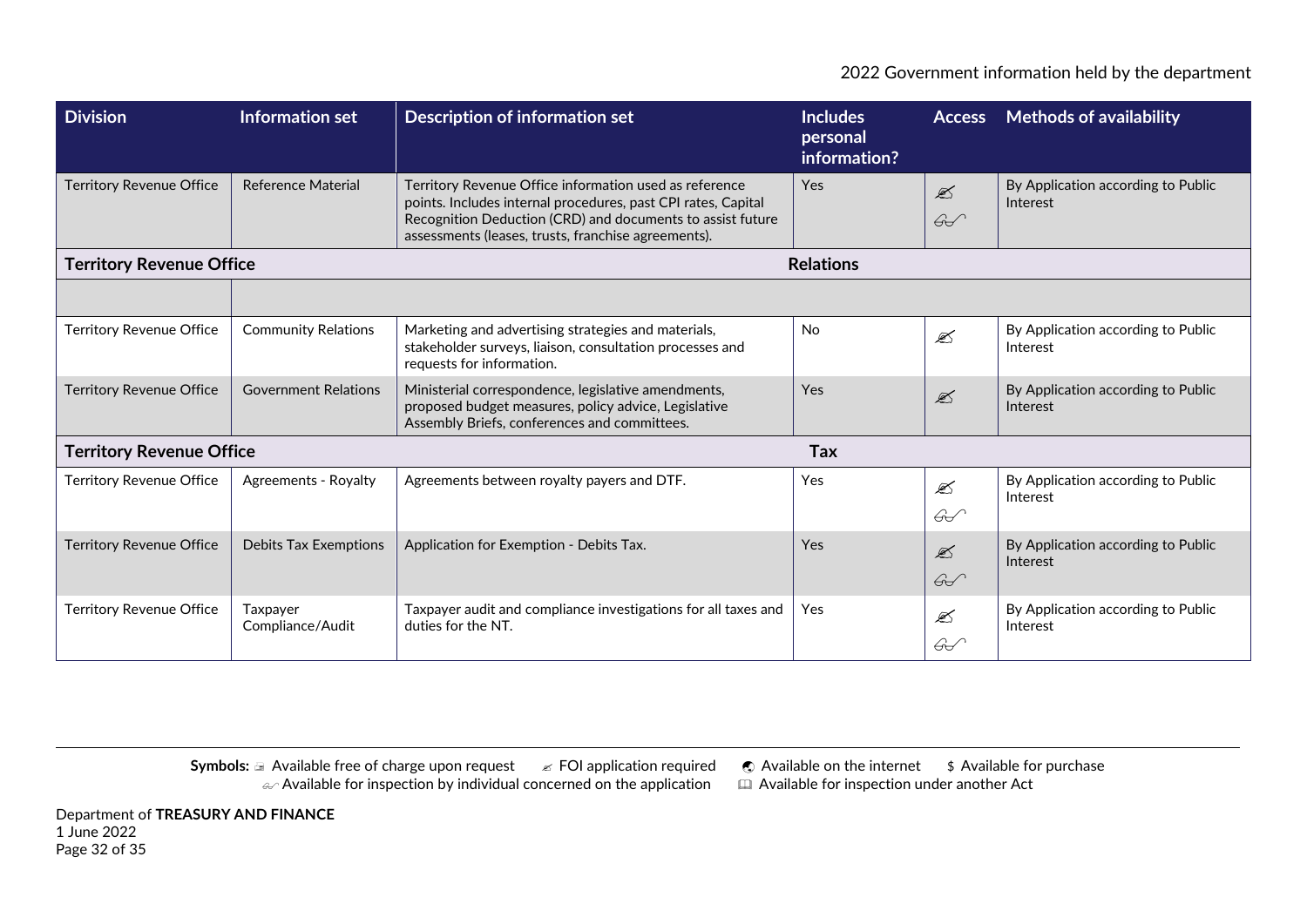| <b>Division</b>                 | <b>Information set</b>                                                 | <b>Description of information set</b>                                                                                                                                 | <b>Includes</b><br>personal<br>information? | <b>Access</b>                            | <b>Methods of availability</b>                                                                  |
|---------------------------------|------------------------------------------------------------------------|-----------------------------------------------------------------------------------------------------------------------------------------------------------------------|---------------------------------------------|------------------------------------------|-------------------------------------------------------------------------------------------------|
| <b>Territory Revenue Office</b> |                                                                        |                                                                                                                                                                       | <b>Unclaimed monies</b>                     |                                          |                                                                                                 |
| <b>Territory Revenue Office</b> | Unclaimed<br>Superannuation<br><b>Benefits</b>                         | Details of unclaimed superannuation monies that have been<br>forwarded to the Government from the NT Public Sector<br>Super Funds.                                    | Yes                                         | $\mathscr{\mathscr{L}}$<br>$\mathscr{G}$ | By Application according to Public<br>Interest                                                  |
| <b>Territory Revenue Office</b> | <b>Unclaimed Companies</b><br>Money                                    | Details of unclaimed companies money that have been<br>receipted by the NT Government and associated applications<br>and supporting documentation relating to claims. | Yes                                         | $\mathscr{L}$                            | Available to: Public<br>Format: Hard copy                                                       |
| <b>Utilities Commission</b>     |                                                                        | Administration                                                                                                                                                        |                                             |                                          |                                                                                                 |
|                                 |                                                                        |                                                                                                                                                                       |                                             |                                          |                                                                                                 |
| <b>Utilities Commission</b>     | Utilities Commission<br>Correspondence                                 | Correspondence.                                                                                                                                                       | Yes                                         | $\mathscr{\mathscr{L}}$<br>$\mathscr{G}$ | By Application according to Public<br>Interest                                                  |
| Utilities Commission            | Utilities Commission<br>Working papers                                 | Internal working papers.                                                                                                                                              | <b>No</b>                                   | $\mathscr{\mathscr{L}}$                  | By Application according to Public<br>Interest                                                  |
| <b>Utilities Commission</b>     | <b>Utilities Commission</b><br><b>Record of Commission</b><br>meetings | Records, such as minutes of Commission meetings.                                                                                                                      | <b>No</b>                                   | $\mathscr{\mathscr{L}}$                  | By Application according to Public<br>Interest                                                  |
| Utilities Commission            | <b>Information Circulars</b>                                           | Information circulars issued from time to time to specific<br>stakeholder groups such as contestable customers or on-<br>suppliers.                                   | <b>No</b>                                   | $\bigcirc$                               | Available to: Public<br>Format: Hard copy or Electronic via<br>the Utilities Commission website |
| <b>Utilities Commission</b>     |                                                                        | Information technology, systems and registers                                                                                                                         |                                             |                                          |                                                                                                 |
| Utilities Commission            | Data Supporting<br>Register                                            | Supplementary information about licence, exemption holders<br>and their activities held by the Utilities Commission, but not<br>made publicly available.              | Yes                                         | $\mathscr{\mathscr{L}}$<br>$\mathscr{A}$ | By Application according to Public<br>Interest                                                  |

Department of **TREASURY AND FINANCE** 1 June 2022 Page 33 of 35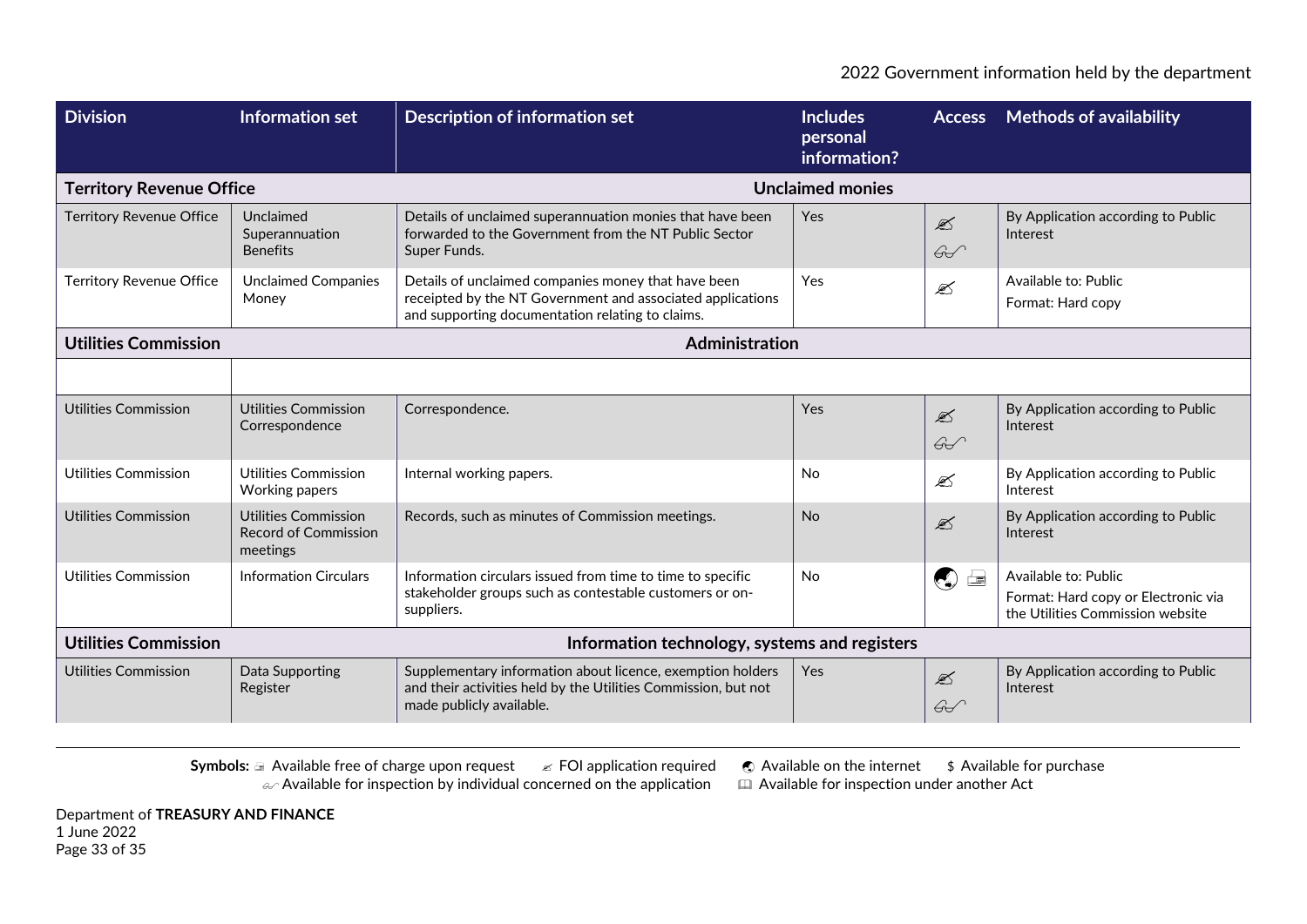| <b>Division</b>                            | Information set                                                             | <b>Description of information set</b>                                                                                                                                                                                                                                  | <b>Includes</b><br>personal<br>information? | <b>Access</b>                                                   | <b>Methods of availability</b>                                                       |  |
|--------------------------------------------|-----------------------------------------------------------------------------|------------------------------------------------------------------------------------------------------------------------------------------------------------------------------------------------------------------------------------------------------------------------|---------------------------------------------|-----------------------------------------------------------------|--------------------------------------------------------------------------------------|--|
| <b>Utilities Commission</b>                | Utilities Commission<br>Register of Contestable<br>Customers                | Names, addresses, contact details and date from which<br>customer is contestable (to March 2010 - Commencement of<br>Full Retail Contestability).                                                                                                                      | Yes                                         | $\mathscr{\mathscr{E}}$<br>$\mathscr{L}$                        | By Application according to Public<br>Interest                                       |  |
| Utilities Commission                       | Utilities Commission<br>Register of Licence and<br><b>Exemption Holders</b> | Register of parties holding licences or exemptions for<br>operations in the NT electricity supply market (as required<br>under the Electricity Reform Act) or water supply and<br>sewerage services (as required under the Water Supply and<br>Sewerage Services Act). | Yes                                         | $\bigodot$<br>$\boxed{\blacksquare}$<br>$\mathscr{L}$<br>$\Box$ | Available to: Public<br>Format: Hard copy or Electronic via<br>the Utilities website |  |
| <b>Utilities Commission</b><br>Legislation |                                                                             |                                                                                                                                                                                                                                                                        |                                             |                                                                 |                                                                                      |  |
| Utilities Commission                       | Utilities Commission<br><b>Decision Papers</b>                              | Decision papers accompanying determinations and approvals,<br>setting out the Commission's reasons for its decision.                                                                                                                                                   | No                                          | $\begin{pmatrix} 1 \\ 2 \end{pmatrix}$<br>$\Box$                | Available to: Public<br>Format: Hard copy or Electronic via<br>the Utilities website |  |
| Utilities Commission                       | <b>Utilities Commission</b><br>Determinations and<br>Approvals              | Determinations and approvals made by the Commission<br>under relevant industry regulation Acts.                                                                                                                                                                        | No                                          | $\Box$<br>$\begin{pmatrix} 1 \\ 2 \end{pmatrix}$                | Available to: Public<br>Format: Hard copy or Electronic via<br>the Utilities website |  |
| <b>Utilities Commission</b>                |                                                                             | Reference and education material                                                                                                                                                                                                                                       |                                             |                                                                 |                                                                                      |  |
| Utilities Commission                       | Guidelines                                                                  | Guidelines issued by the Utilities Commission to assist<br>stakeholders.                                                                                                                                                                                               | <b>No</b>                                   | $\bigcirc$<br>量                                                 | Available to: Public<br>Format: Hard copy or Electronic via<br>the Utilities website |  |
| Utilities Commission                       | <b>Utilities Commission</b><br><b>Issues Papers</b>                         | Papers published by the Commission seeking input from<br>stakeholders and the general public.                                                                                                                                                                          | <b>No</b>                                   | $\bigodot$<br>$\qquad \qquad \qquad \qquad \qquad \qquad$       | Available to: Public<br>Format: Hard copy or Electronic via<br>the Utilities website |  |

**Symbols: a Available free of charge upon request ∠ FOI application required ● Available on the internet \$ Available for purchase**  $\omega$  Available for inspection by individual concerned on the application  $\quad \quad \boxplus \,$  Available for inspection under another Act

Department of **TREASURY AND FINANCE** 1 June 2022 Page 34 of 35